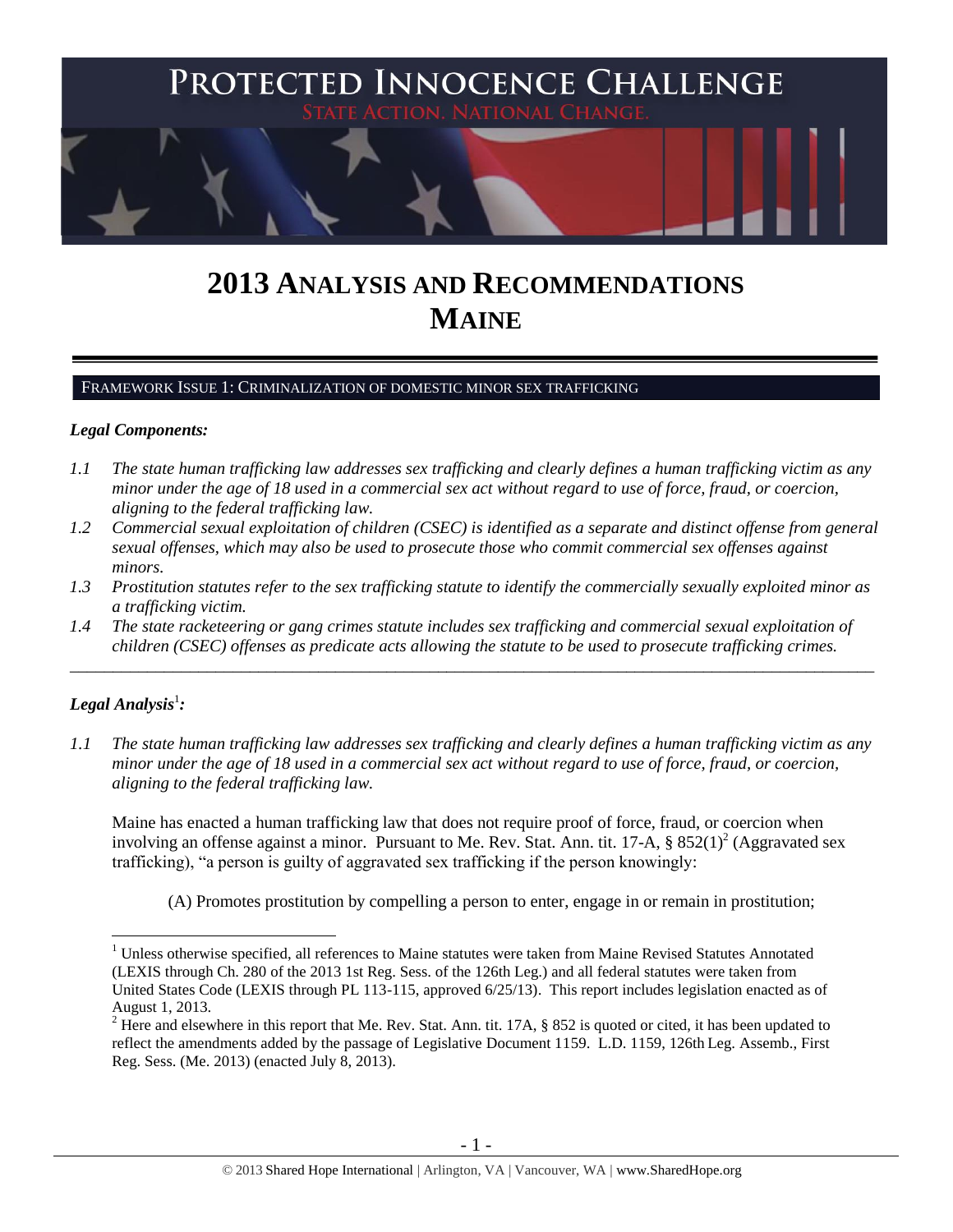(B) Promotes prostitution of a person less than 18 years old.

"Promotes prostitution" is defined in Me. Rev. Stat. Ann. tit. 17-A, § 851(2) (Definitions) as

<span id="page-1-1"></span>A. Causing or aiding another to commit or engage in prostitution, $3$  other than as a patron;

<span id="page-1-0"></span>B. Publicly soliciting patrons for prostitution. Publicly soliciting patrons for prostitution includes, but is not limited to, an offer, made in a public place, to engage in a sexual act<sup>4</sup> or sexual contact<sup>5</sup>, as those terms are defined in section 251, in return for a pecuniary benefit to be received by the person making the offer or a 3rd person;

C. Providing persons for purposes of prostitution;

. . . .

 $\overline{a}$ 

D. Leasing or otherwise permitting a place controlled by the defendant, alone or in association with others, to be regularly used for prostitution;

E. Owning, controlling, managing, supervising or otherwise operating, in association with others, a house of prostitution or a prostitution business;

F. Transporting a person into or within the State with the intent that such other person engage in prostitution; or

G. Accepting or receiving, or agreeing to accept or receive, a pecuniary benefit pursuant to an agreement or understanding with any person, other than with a patron, whereby the person participates or the person is to participate in the proceeds of prostitution.

"Compelling" is defined in Me. Rev. Stat. Ann. tit. 17-A, § 852(2) (Definitions) as:

C. Making material false statements, misstatements or omissions;

D. Withholding, destroying or confiscating an actual or purported passport or other immigration document or other actual or purported government identification document with the intent to impair a person's freedom of movement;

E. Requiring prostitution to be performed to retire, repay or service an actual or purported debt; and F. Using force or engaging in any scheme, plan or pattern to instill in a person a fear that, if the person does not engage or continue to engage in prostitution, the actor or another person will:

 $3$  "Prostitution" is defined in Me. Rev. Stat. Ann. tit. 17-A,  $\S$  851(1) (Definitions) as

engaging in, or agreeing to engage in, or offering to engage in a sexual act or sexual contact, as those terms are defined in section 251, in return for a pecuniary benefit to be received by the person engaging in prostitution or a 3rd person.

<sup>4</sup> "Sexual act" is defined in Me. Rev. Stat. Ann. tit. 17-A,  $\S$  251(1)(C) (Definitions and general provisions) as

(1) Any act between 2 persons involving direct physical contact between the genitals of one and the mouth or anus of the other, or direct physical contact between the genitals of one and the genitals of the other; (2) Any act between a person and an animal being used by another person which act involves direct physical contact between the genitals of one and the mouth or anus of the other, or direct physical contact between the genitals of one and the genitals of the other; or

(3) Any act involving direct physical contact between the genitals or anus of one and an instrument or device manipulated by another person when that act is done for the purpose of arousing or gratifying sexual desire or for the purpose of causing bodily injury or offensive physical contact.

A sexual act may be proved without allegation or proof of penetration.

<sup>5</sup> "Sexual contact" is defined in Me. Rev. Stat. Ann. tit. 17-A,  $\S$  251(1)(D) (Definitions and general provisions) as

any touching of the genitals or anus, directly or through clothing, other than as would constitute a sexual act, for the purpose of arousing or gratifying sexual desire or for the purpose of causing bodily injury or offensive physical contact.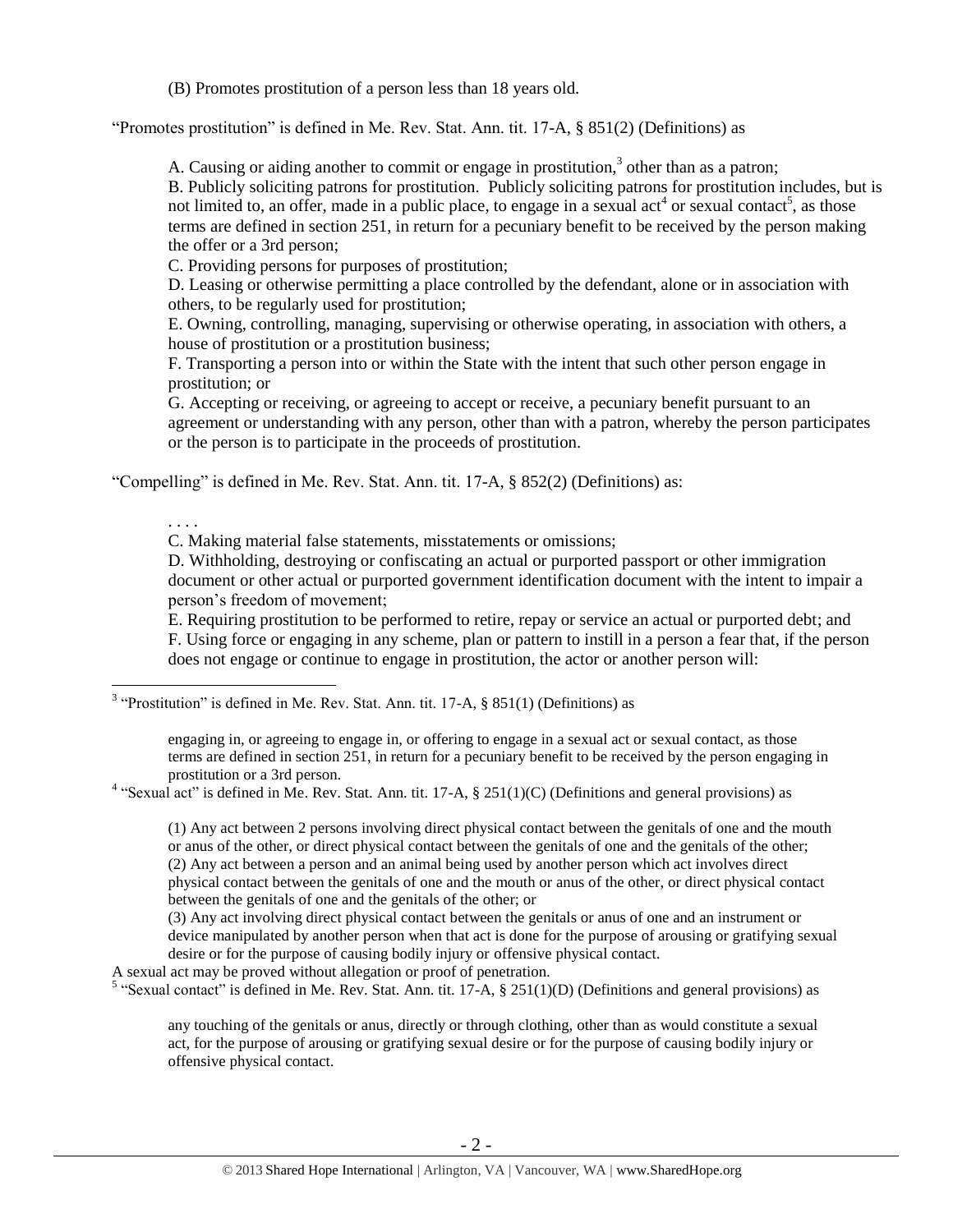(1) Cause physical injury or death to a person;

(2) Cause damage to property, other than property of the actor

(3) Engage in other conduct constituting a Class A, B or C crime, kidnapping or criminal restraint;

(4) Accuse some person of a crime or cause criminal charges or deportation proceedings to be instituted against some person;

(5) Expose a secret or publicize an asserted fact, regardless of veracity, tending to subject some person, except the actor, to hatred, contempt or ridicule;

(6) Testify or provide information or withhold testimony or information regarding another person's legal claim or defense;

<span id="page-2-2"></span><span id="page-2-1"></span>(7) Use a position as a public servant to perform some act related to that person's official duties or fail to refuse to perform an official duty in a manner that adversely affect some other person; or (8) Perform any other act that would not in itself materially benefit the actor but that is calculated to harm the person being compelled with respect to that person's health, safety or immigration status.

A violation of Me. Rev. Stat. Ann. tit. 17-A, § 852 is a Class B crime punishable by imprisonment up to 10 years and a possible fine not to exceed \$20,000.<sup>6</sup> Me. Rev. Stat. Ann. tit. 17-A,  $\S\$  852(3), 1252(2)(A),<sup>7</sup> (B),  $1301(1-A)(A)$ , (B).<sup>8</sup>

Me. Rev. Stat. Ann. tit. 17-A,  $\S 853(1)(A)^9$  (Sex trafficking) also states that a person is guilty of sex trafficking if "the person knowingly promotes prostitution." A violation of Me. Rev. Stat. Ann. tit. 17-A, § 853 is a Class D crime punishable by imprisonment up to 1 year in county jail and a possible fine not to exceed \$2,000. Me. Rev. Stat. Ann. tit. 17-A, §§ 853(1)(A), (2)(D), 1301(1-A)(D).

*1.2 Commercial sexual exploitation of children (CSEC) is identified as a separate and distinct offense from general sexual offenses, which may also be used to prosecute those who commit commercial sex offenses against minors.*

Several laws make CSEC distinct crimes.

 $\overline{a}$ 

<span id="page-2-0"></span>1. Me. Rev. Stat. Ann. tit. 17-A,  $\S 855^{10}$  (Patronizing prostitution of minor or person with mental disability) makes it unlawful if a person "in return for another's prostitution, gives or agrees to give a pecuniary benefit either to the person whose prostitution is sought or to a 3rd person and the person whose prostitution

<sup>&</sup>lt;sup>6</sup> For all classes of crimes discussed in this report, the court may impose a fine greater than the specified amount as long as it "does not exceed twice the pecuniary gain derived from the crime by the defendant." Me. Rev. Stat. Ann. tit. 17-A, § 1301(1-A)(F). Me. Rev. Stat. Ann. tit. 17-A, § 1301(2) defines "pecuniary gain" as,

the amount of money or the value of property at the time of the commission of the crime derived by the defendant from the commission of the crime, less the amount of money or the value of property returned to the victim of the crime or seized by or surrendered to lawful authority prior to the time sentence is imposed.

 $<sup>7</sup>$  Here and elsewhere in this report that Me. Rev. Stat. Ann. tit. 17A,  $§$  1252 is quoted or cited, it has been updated to</sup> reflect the amendments added by the passage of Legislative Document 701. L.D. 701, 126th Leg. Assemb., First Reg. Sess. (Me. 2013) (enacted May 24, 2013).

<sup>&</sup>lt;sup>8</sup> Unless otherwise noted, the fines listed in this document reflect the fine structure for natural persons convicted of crimes pursuant to Me. Rev. Stat. tit. 17-A, § 1301(1-A).

<sup>&</sup>lt;sup>9</sup> Here and elsewhere in this report that Me. Rev. Stat. Ann. tit. 17A, § 853 is quoted or cited, it has been updated to reflect the amendments added by the passage of Legislative Document 1159. L.D. 1159, 126th Leg. Assemb., First Reg. Sess. (Me. 2013) (enacted May 8, 2013).

<sup>&</sup>lt;sup>10</sup> Here and elsewhere in this report that Me. Rev. Stat. Ann. tit. 17A, § 855 is quoted or cited, it has been updated to reflect the amendments added by the passage of Legislative Document 1159. L.D. 1159, 126th Leg. Assemb., First Reg. Sess. (Me. 2013) (enacted May 8, 2013).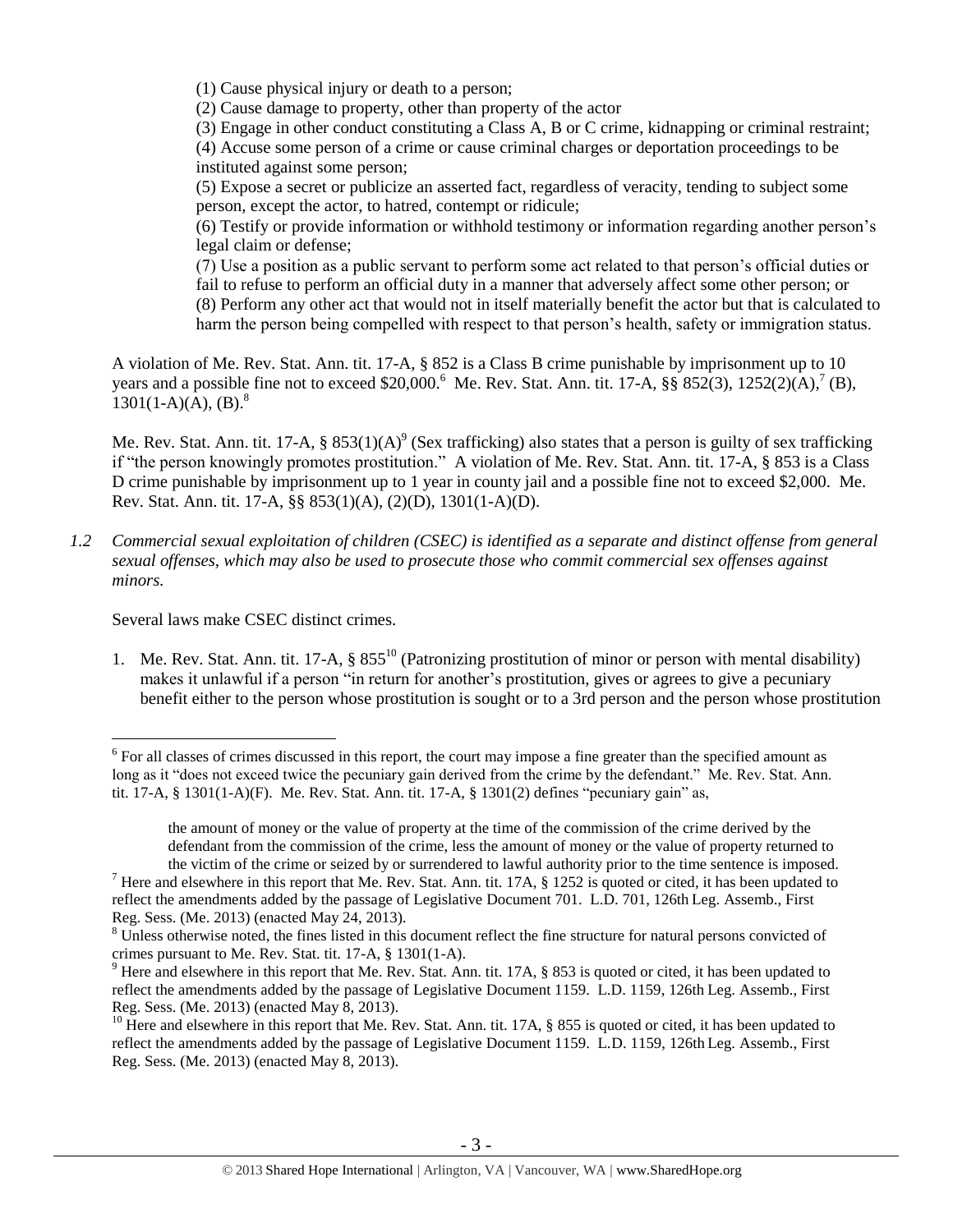is sought has not in fact attained 18 years of age." A conviction under Me. Rev. Stat. Ann. Tit. 17-A, § 855 is punishable as a Class D crime by up to 1 year in county jail and a possible fine not to exceed \$2,000. Me. Rev. Stat. Ann. tit. 17-A, §§ 855(1)(A), 1252(1)(A), (2)(D), 1301(1-A)(D). However, when a defendant is aware that the minor is under the age of 18 it is punishable as a Class C crime by imprisonment up to 5 years and a possible fine not to exceed \$5,000. Me. Rev. Stat. Ann. tit. 17-A, §§ 855(1)(B), 1252(2)(C),  $1301(1-A)(C)$ .

- 2. Me. Rev. Stat. Ann. tit. 17A, § 554(1)(A) (Endangering the welfare of a child) states, "1. A person is guilty of endangering the welfare of a child if that person: A. Knowingly permits a child under 16 years of age to enter or remain in a house of prostitution." Pursuant to subsection (3), this crime is a Class D crime punishable by up to 1 year in county jail and a possible fine not to exceed \$2,000. Me. Rev. Stat. Ann. tit. 17-A, §§ 554(3), 1252(1)(A), (2)(D), 1301(1-A)(D).
- 3. Me. Rev. Stat. Ann. tit. 17-A, § 282(1) (Sexual exploitation of minor) states that a person commits a crime if he does any of the following:

A. Knowing or intending that the conduct will be photographed, the person intentionally or knowingly employs, solicits, entices, persuades, uses or compels another person, not that person's spouse, who is in fact a minor, to engage in sexually explicit conduct. Violation of this paragraph is a Class B crime; B. The person violates paragraph A and, at the time of the offense, the person has one or more prior convictions under this section or for engaging in substantially similar conduct to that contained in this section in another jurisdiction. Violation of this paragraph is a Class A crime;

C. The person violates paragraph A and the minor has not in fact attained 12 years of age. Violation of this paragraph is a Class A crime;

D. Being a parent, legal guardian or other person having care or custody of another person who is in fact a minor, that person knowingly or intentionally permits that minor to engage in sexually explicit conduct, knowing or intending that the conduct will be photographed. Violation of this paragraph is a Class B crime;

E. The person violates paragraph D and, at the time of the offense, the person has one or more prior convictions under this section or for engaging in substantially similar conduct to that contained in this section in another jurisdiction. Violation of this paragraph is a Class A crime; or

F. The person violates paragraph D and the minor has not in fact attained 12 years of age. Violation of this paragraph is a Class A crime.

Class B crimes are punishable by imprisonment up to 10 years and a possible fine not to exceed \$20,000, while Class A crimes are punishable by imprisonment up to 30 years and a possible fine not to exceed \$50,000. Me. Rev. Stat. Ann. tit. 17-A, §§ 1252(2)(A), (B), 1301(1-A)(A), (B).

4. Me. Rev. Stat. Ann. tit. 17-A, § 259-A (Solicitation of a child to commit a prohibited act) criminalizes the solicitation, in any manner, of minors under the age of 14 by individuals over the age of 16. Me. Rev. Stat. Ann. tit. 17-A, § 259-A states:

A person is guilty of soliciting a child to commit a prohibited act if:

A. The actor, with the intent to engage in a prohibited act with the other person, knowingly solicits directly or indirectly that person by any means to engage in a prohibited act and the actor:

- 1) Is at least 16 years of age;
- 2) Know or believes that the other person is less than 14 years of age; and
- 3) Is at least 3 years old than the age expressed by the other person.
- Violation of this paragraph is a Class D crime; or

B. The actor, with the intent to engage in a prohibited act with the other person, knowingly solicits, directly or indirectly that person by any means to engage in a prohibited act and the actor: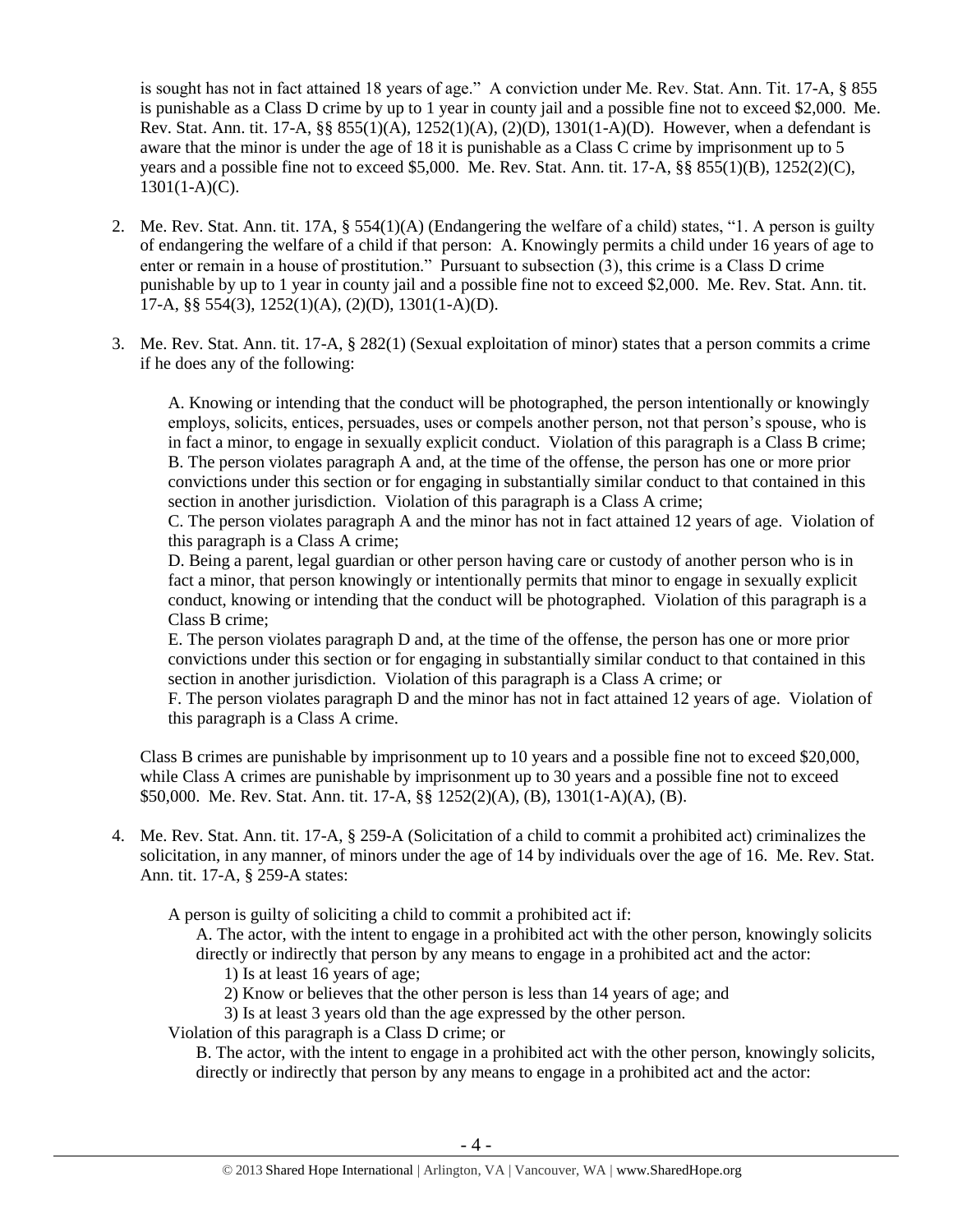- 1) Is at least 16 years of age;
- 2) Knows or believes that the other person is less than 12 years of age; and

3) Is at least 3 years older than the age expressed by the other person.

Violation of this subsection is a Class C crime.

"Prohibited act" is defined to include "sexual exploitation of a minor pursuant to section 282." Me. Rev. Stat. Ann. tit. 17-A, § 259-A(2)(A),(B),(C).

Class D crimes are punishable by imprisonment up to 1 year in county jail and a possible fine not to exceed \$2,000. Me. Rev. Stat. Ann. tit. 17-A, §§ 1252(1)(A), (2)(D), 1301(1-A)(D).<sup>11</sup> Class C crimes are punishable by imprisonment up to 5 years and a possible fine not to exceed \$5,000. Me. Rev. Stat. Ann. tit. 17-A, §§ 1252(2)(C), 1301(1-A)(C).

Certain sexual offenses also may apply in cases involving the commercial sexual exploitation of a child. These include the following:

- 1. Me. Rev. Stat. Ann. tit. 17-A, § 254(1)(A) (Sexual abuse of minors) provides that a Class D crime occurs when a person "engages in a sexual act<sup>12</sup> with another person, not the actor's spouse, who is either 14 or 15 years of age and the actor is at least 5 years older than the other person." A Class D crime is punishable by up to 1 year in county jail and a possible fine not to exceed \$2,000. Me. Rev. Stat. Ann. tit. 17-A, §§ 1252(1)(A), (2)(D), 1301(1-A)(D). If the offender is 10 or more years older than the victim, then it is a Class C crime punishable by imprisonment up to 5 years and a possible fine not to exceed §5,000. Me. Rev. Stat. Ann. tit. 17-A, §§ 254(1)(A-2), 1252(2)(C), 1301(1-A)(C).
- <span id="page-4-0"></span>2. A defendant can be convicted under Me. Rev. Stat. Ann. tit. 17-A, § 253<sup>13</sup> (Gross sexual assault) for engaging in a "sexual act"<sup>14</sup> with a minor under 14 who is not his or her spouse. Me. Rev. Stat. Ann. tit. 17-A, § 253(1)(B). Gross sexual conduct is a Class A crime, punishable by imprisonment up to 30 years and a possible fine not to exceed \$50,000. Me. Rev. Stat. Ann. tit. 17-A, §§ 253(1)(B), 1252(2)(A), 1301(1-  $A)(A)$ .
- 3. Me. Rev. Stat. Ann. tit. 17-A, § 255-A (Unlawful sexual contact) makes it illegal if a person "intentionally subjects another person to any sexual contact<sup> $,15$ </sup> when, among other circumstances, the offender is at least 3 years older than the victim who is under the age of 14. Me. Rev. Stat. Ann. tit. 17-A, § 255-A(1)(E). When the victim is 12-14, a violation is a Class C crime punishable by imprisonment up to 5 years and a possible fine not to exceed \$5,000; however, when the victim is younger than 12 the violation increases to a Class B crime punishable by imprisonment up to 10 years and a possible fine not to exceed \$20,000. Me. Rev. Stat. Ann. tit. 17-A, §§ 255-A(1)(E), (E-1), 1252(2)(B), (C), 1301(1-A)(B), (C). The violation increases further when the sexual contact includes penetration. Defendants who engage in sexual contact that includes penetration with a victim 12-14 years old will be guilty of a Class B crime punishable by imprisonment up

<sup>&</sup>lt;sup>11</sup> Unless otherwise noted, the fines listed in this document reflect the fine structure for natural persons convicted of crimes pursuant to Me. Rev. Stat. tit. 17-A, § 1301(1-A).

<sup>12</sup> *See supra* note [4.](#page-1-0)

<sup>&</sup>lt;sup>13</sup> Here and elsewhere in this report that Me. Rev. Stat. Ann. tit. 17A,  $\S$  253 is quoted or cited, it has been updated to reflect the amendments added by the passage of Legislative Document 1417. L.D. 1417, 126th Leg. Assemb., First Reg. Sess. (Me. 2013) (enacted May 31, 2013).

<sup>14</sup> *See supra* note [4.](#page-1-0)

<sup>&</sup>lt;sup>15</sup> Me. Rev. Stat. Ann. tit 17-A,  $\S 251(1)(D)$  (Definitions and general provisions) defines "sexual contact" as "any touching of the genitals or anus, directly or through clothing, other than as would constitute a sexual act, for the purpose of arousing or gratifying sexual desire or for the purpose of causing bodily injury or offensive physical contact."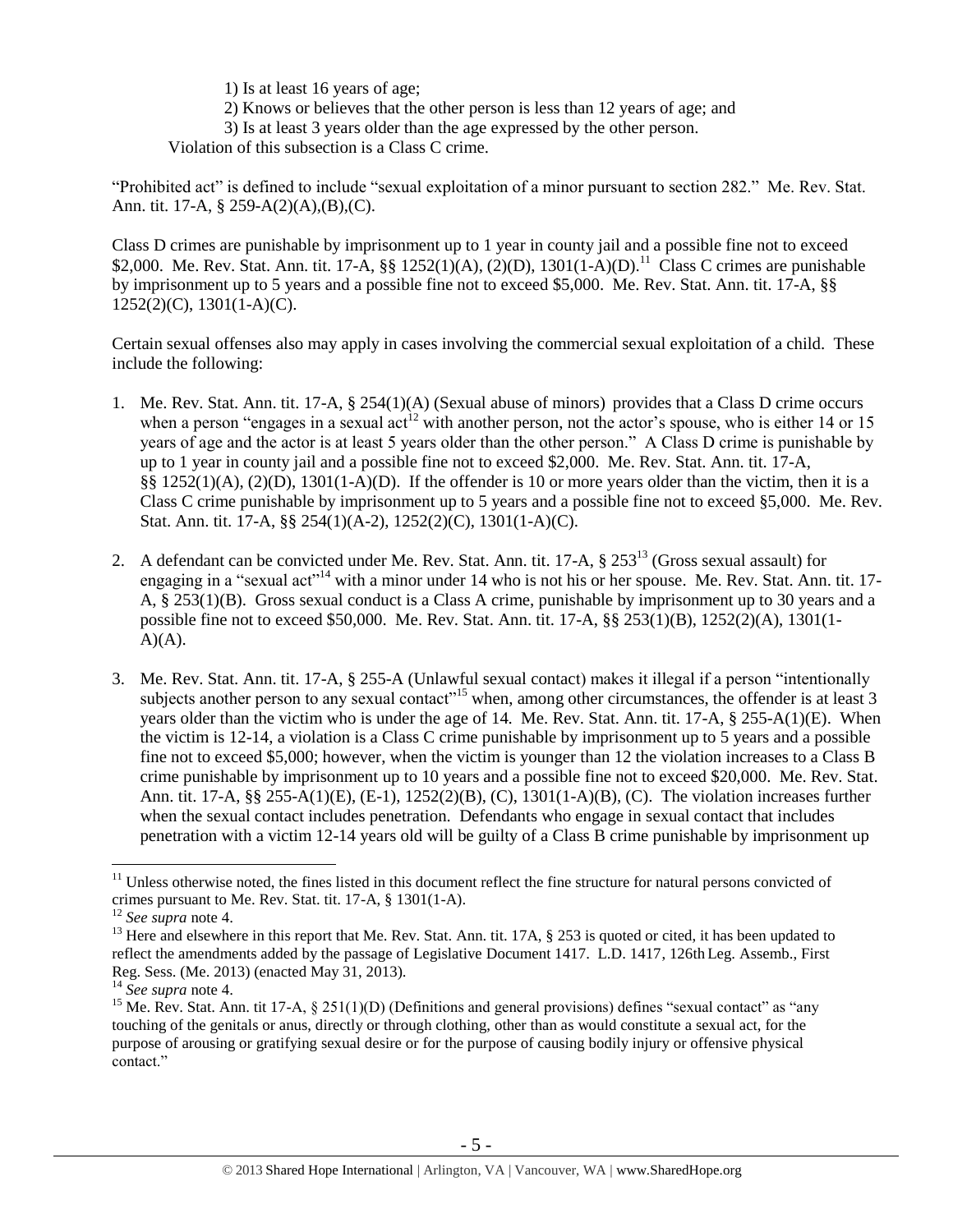to 10 years and a possible fine not to exceed \$20,000; however, when the victim is under 12 and the act includes penetration, defendants will face a Class A crime punishable by imprisonment up to 30 years and a possible fine not to exceed \$50,000. Me. Rev. Stat. Ann. tit. 17-A, §§ 255-A(1)(F), (F-1), 1252(2)(A), (B),  $1301(1-A)(A)$ , (B).

- 4. Under Me. Rev. Stat. Ann. tit. 17-A, § 260(1)(C) (Unlawful sexual touching), a person who is at least 5 years older than his victim and intentionally subjects a child under 14 (who is not his spouse) to sexual touching<sup>16</sup> will be guilty of a Class D crime. When found guilty of a Class D crime, defendants face up to 1 year in county jail and a possible fine not to exceed \$2,000. Me. Rev. Stat. Ann. tit. 17-A, §§ 1252(1)(A),  $(2)(D), 1301(1-A)(D).$
- 5. Under Me. Rev. Stat. Ann. tit. 17-A, § 256(1)(A) (Visual sexual aggression against child),
	- 1. A person is guilty of visual sexual aggression against a child if:

A. For the purpose of arousing or gratifying sexual desire or for the purpose of causing affront or alarm, the actor, having in fact attained 18 years of age, exposes the actor's genitals to another person or causes the other person to expose that person's genitals to the actor and the other person, not the actor's spouse, has not in fact attained 14 years of age. Violation of this paragraph is a Class D crime.

Class D crimes are punishable by up to 1 year in county jail and a possible fine not to exceed \$2,000. Me. Rev. Stat. Ann., tit. 17-A,  $\S$ § 1252(2)(D), 1301(1-A)(D). However, when the victim is less than 12 years old, defendants will be guilty of a Class C crime punishable by imprisonment up to 5 years and a possible fine not to exceed \$5,000. Me. Rev. Stat. Ann. tit. 17-A, §§ 256(1)(B), 1252(2)(C), 1301(1-A)(C).

*1.3 Prostitution statutes refer to the sex trafficking statute to identify the commercially sexually exploited minor as a trafficking victim.* 

Me. Rev. Stat. Ann. tit. 17-A, § 855 (Patronizing prostitution of minor or person with mental disability) and tit. 17-A, § 853-A (Engaging in prostitution) do not identify commercially sexually exploited minors as trafficking victims. Neither do the laws refer to Me. Rev. Stat. Ann. tit. 17-A, § 852 (Aggravated sex trafficking) and tit. 17-A, § 853 (Sex trafficking) to clarify that prostituted minors and CSEC victims are victims of trafficking crimes.

- 1.3.1 Recommendation: Amend Me. Rev. Stat. Ann. tit. 17-A, § 855 (Patronizing prostitution of minor or person with mental disability) and tit. 17-A, § 853-A (Engaging in prostitution) when the person engaged in prostitution is a minor, to identify commercially sexually exploited minors as victims of trafficking.
- *1.4 The state racketeering or gang crimes statute includes sex trafficking and commercial sexual exploitation of children (CSEC) offenses as predicate acts allowing the statute to be used to prosecute trafficking crimes.*

Maine has not enacted a racketeering statute.

 $\overline{a}$ 

1.4.1 Recommendation: Enact a racketeering statute that includes human trafficking and CSEC offenses as predicate crimes so the racketeering statute may be used to prosecute trafficking enterprises.

<sup>&</sup>lt;sup>16</sup> "Sexual touching" is defined as "any touching of the breasts, buttocks, groin or inner thigh, directly or through clothing, for the purpose of arousing or gratifying sexual desire." Me. Rev. Stat. Ann. tit. 17-A, § 251(G).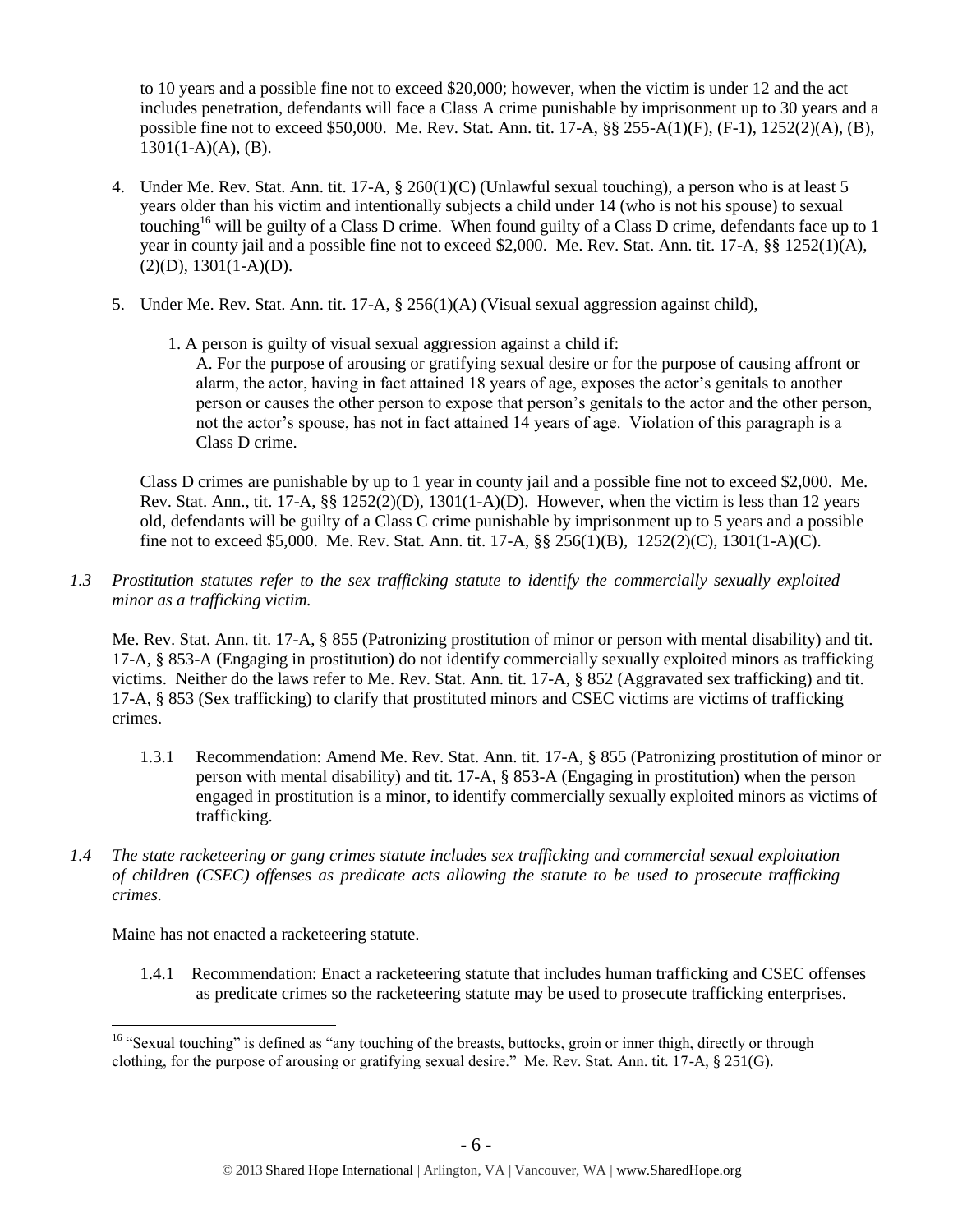#### FRAMEWORK ISSUE 2: CRIMINAL PROVISIONS ADDRESSING DEMAND

## *Legal Components:*

- *2.1 The state sex trafficking law can be applied to buyers of commercial sex acts with a victim of domestic minor sex trafficking.*
- *2.2 Buyers of commercial sex acts with a minor can be prosecuted under commercial sexual exploitation of children (CSEC) laws.*
- *2.3 Solicitation of prostitution laws differentiate between buying sex acts with an adult and buying sex acts with a minor under 18.*
- *2.4 Penalties for buyers of commercial sex acts with minors are as high as federal penalties.*
- *2.5 Using the Internet to lure, entice, or purchase, or attempt to lure, entice, or purchase commercial sex acts with a minor is a separate crime or results in an enhanced penalty for buyers.*
- *2.6 No age mistake defense is permitted for a buyer of commercial sex acts with any minor under 18.*
- *2.7 Base penalties for buying sex acts with a minor under 18 are sufficiently high and not reduced for older minors.*
- *2.8 Financial penalties for buyers of commercial sex acts with minors are sufficiently high to make it difficult for buyers to hide the crime.*
- *2.9 Buying and possessing child pornography carries penalties as high as similar federal offenses.*
- *2.10 Convicted buyers of commercial sex acts with minors and child pornography are required to register as sex offenders.*

\_\_\_\_\_\_\_\_\_\_\_\_\_\_\_\_\_\_\_\_\_\_\_\_\_\_\_\_\_\_\_\_\_\_\_\_\_\_\_\_\_\_\_\_\_\_\_\_\_\_\_\_\_\_\_\_\_\_\_\_\_\_\_\_\_\_\_\_\_\_\_\_\_\_\_\_\_\_\_\_\_\_\_\_\_\_\_\_\_\_\_\_\_\_

## *Legal Analysis:*

*2.1 The state sex trafficking law can be applied to buyers of commercial sex acts with a victim of domestic minor sex trafficking.* 

The plain language of Me. Rev. Stat. Ann. tit. 17-A, § 852 (Aggravated sex trafficking) and § 853 (Sex trafficking) does not apply to buyers of commercial sex with minors.<sup>17</sup>

- 2.1.1 Recommendation: Amend Me. Rev. Stat. Ann. tit. 17-A, § 852 (Aggravated sex trafficking) and § 853 (Sex trafficking) to include language that reaches the buyers of commercial sex acts with minors.
- *2.2 Buyers of commercial sex acts with a minor can be prosecuted under commercial sexual exploitation of children (CSEC) laws.*

Buying sex with a minor is illegal under Me. Rev. Stat. Ann. tit. 17-A,  $\S 855(1)(A)^{18}$  (Patronizing prostitution of minor or person with mental disability), which states that it is illegal when a person "in return for another's prostitution, gives or agrees to give a pecuniary benefit either to the person whose prostitution is sought or to a 3rd person and the person whose prostitution is sought has not in fact attained 18 years of age." This offense is a Class D crime except that subsection (1)(B) enhances the penalty to a Class C crime when the buyer "knows that the person whose prostitution is sought has not yet attained 18 years of age." A Class D crime is punishable by up to 1 year in county jail and a possible fine not to exceed \$2,000, while a Class C crime is punishable by imprisonment up to 5 years and a possible fine not to exceed \$5,000. Me. Rev. Stat. Ann. tit. 17- A, §§ 1252(1)(A),<sup>19</sup> (2)(C), (D), 1301(1-A)(C), (D).

<sup>17</sup> *See* discussion of relevant provisions *supra* Section 1.1.

<sup>18</sup> *See supra* note [10.](#page-2-0)

<sup>19</sup> *See supra* note [7.](#page-2-1)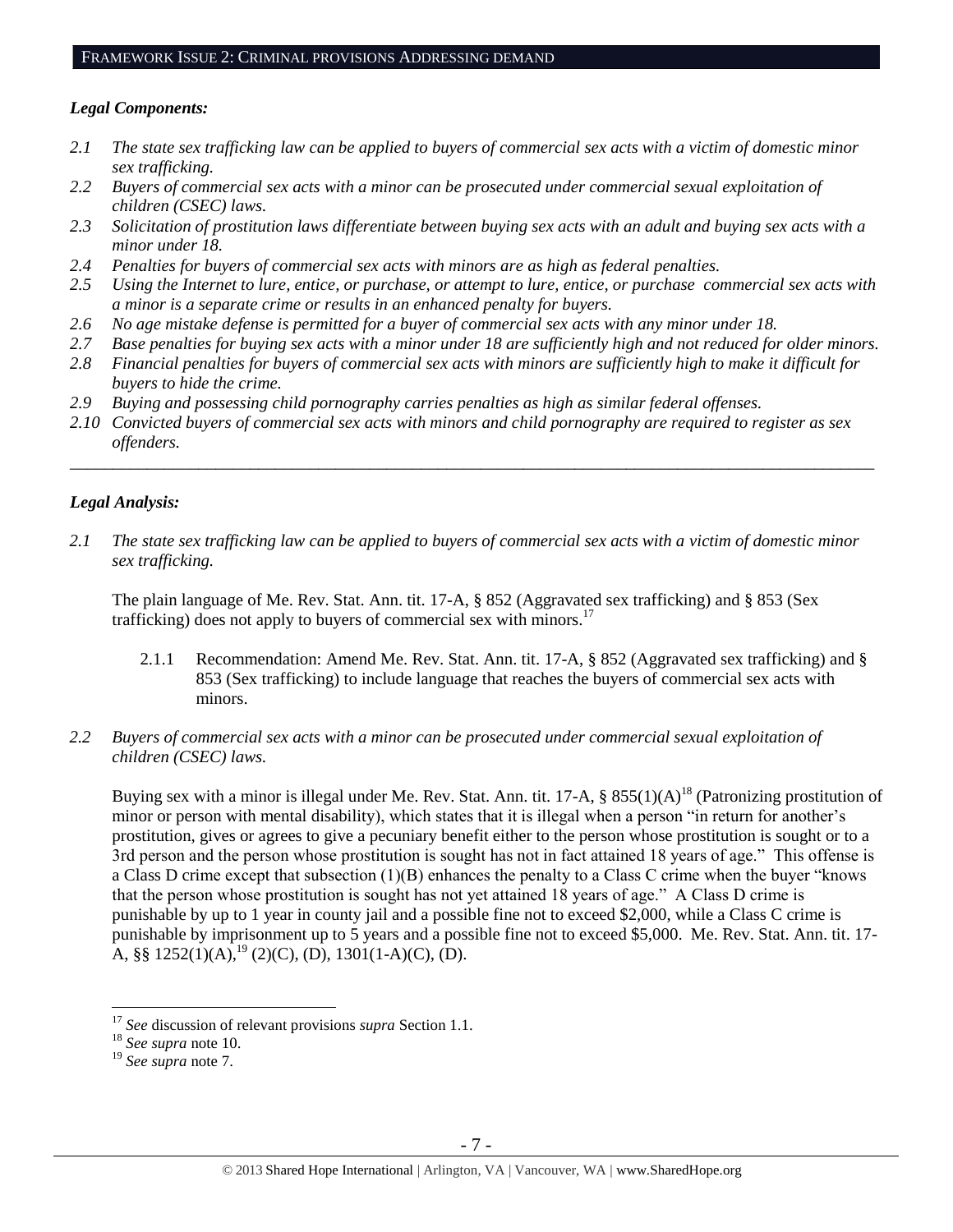Several sexual offenses could be used to prosecute a buyer of commercial sex acts with a minor but do not specifically criminalize the purchase of commercial sex acts with a minor.

# *2.3 Solicitation of prostitution laws differentiate between buying sex acts with an adult and buying sex acts with a minor under 18.*

Solicitation laws make buying sex with a minor a separate crime from that of buying sex with an adult.

Me. Rev. Stat. Ann. tit 17-A, § 853-B(1)(A)<sup>20</sup> (Engaging a prostitute) makes it a Class E crime if a person "engages a prostitute" who is an adult. "Engages a prostitute" is defined for the purpose of this statute in Me. Rev. Stat. Ann. tit. 17-A, § 851(1-A) as "providing or agreeing to provide, either to the person whose prostitution is sought or to a 3rd person, pecuniary benefit in return for a sexual act or sexual contact." Class E crimes are punishable by up to 6 months in county jail and a possible fine not to exceed \$1,000.<sup>21</sup> Me. Rev. Stat. Ann. tit. 17-A, §§ 1252(1)(A), (2)(E), 1301(1-A)(E).

In contrast, under Me. Rev. Stat. Ann. tit. 17-A, § 855 (Patronizing prostitution of minor or person with mental disability), the buyer will be guilty of, at a minimum, a Class D crime punishable by up to 1 year in county jail and a possible fine not to exceed \$2,000. Me. Rev. Stat. Ann. tit. 17-A, §§ 855(1)(A), 1252(1)(A), (2)(D), 1301(1-A)(D). When the buyer "knows that the person whose prostitution is sought has not yet attained 18 years of age," the violation increases to a Class C crime punishable by imprisonment up to 5 years and a possible fine not to exceed \$5,000. Me. Rev. Stat. Ann. tit. 17-A, §§ 855(1)(B), 1252(2)(C), 1301(1-A)(C).

# *2.4 Penalties for buyers of commercial sex acts with minors are as high as federal penalties.*

A conviction under Me. Rev. Stat. Ann. tit. 17-A, § 855 (Patronizing prostitution of minor or person with mental disability) is punishable as a Class D crime by up to 1 year in county jail and a possible fine not to exceed \$2,000. Me. Rev. Stat. Ann. tit. 17-A, §§ 855(1)(A), 1252(1)(A), (2)(D), 1301(1-A)(D). However, when the buyer "knows that the person whose prostitution is sought has not yet attained 18 years of age," the crime is punishable as a Class C crime by imprisonment up to 5 years and a possible fine not to exceed \$5,000. Me. Rev. Stat. Ann. tit. 17-A, §§ 855(1)(B), 1252(2)(C), 1301(1-A)(C).

Buyers face similar or greater penalties under Maine's sexual offense laws. A violation of Me. Rev. Stat. Ann. tit. 17-A, § 254(1)(A) (Sexual abuse of minors) occurs when a buyer engages in a sexual act<sup>22</sup> with a 14 or 15 year old and is at least 5 years older than the minor. A conviction under this offense is punishable as a Class D crime by up to 1 year in county jail and a possible fine not to exceed \$2,000, unless the offender is over 10 years older than the minor, in which case it is punishable as a Class C crime by imprisonment up to 5 years and a possible fine not to exceed \$5,000. Me. Rev. Stat. Ann. tit. 17-A, §§ 254(1)(A), (A-2), 1252(1)(A), (2)(C), (D),  $1301(1-A)(C)$ , (D).

When the child is under 14, a buyer who engages in a sexual act with a child can be convicted of violating Me. Rev. Stat. Ann. tit. 17-A, § 253<sup>23</sup> (Gross sexual assault), punishable as a Class A crime by imprisonment up to 30 years and a possible fine not to exceed \$50,000. Me. Rev. Stat. Ann. tit. 17-A, §§ 253(1)(B), 1252(2)(A),

<sup>&</sup>lt;sup>20</sup> Here and elsewhere in this report that Me. Rev. Stat. Ann. tit. 17A,  $\S$  853-B is quoted or cited, it has been updated to reflect the amendments added by the passage of Legislative Document 1159. L.D. 1159, 126th Leg. Assemb., First Reg. Sess. (Me. 2013) (enacted June 14, 2013).

<sup>&</sup>lt;sup>21</sup> If the defendant has been convicted of Me. Rev. Stat. Ann. tit. 17-A, § 853-B within the prior 2 years, the violation increases to a Class D crime punishable by up to 1 year in county jail and a possible fine not to exceed \$2,000. Me. Rev. Stat. Ann. tit.17-A, §§ 853-B(1)(B), 1252(1)(A), (2)(D), 1301(1-A)(D).

<sup>22</sup> *See supra* note [4.](#page-1-0)

<sup>23</sup> *See supra* note [13.](#page-4-0)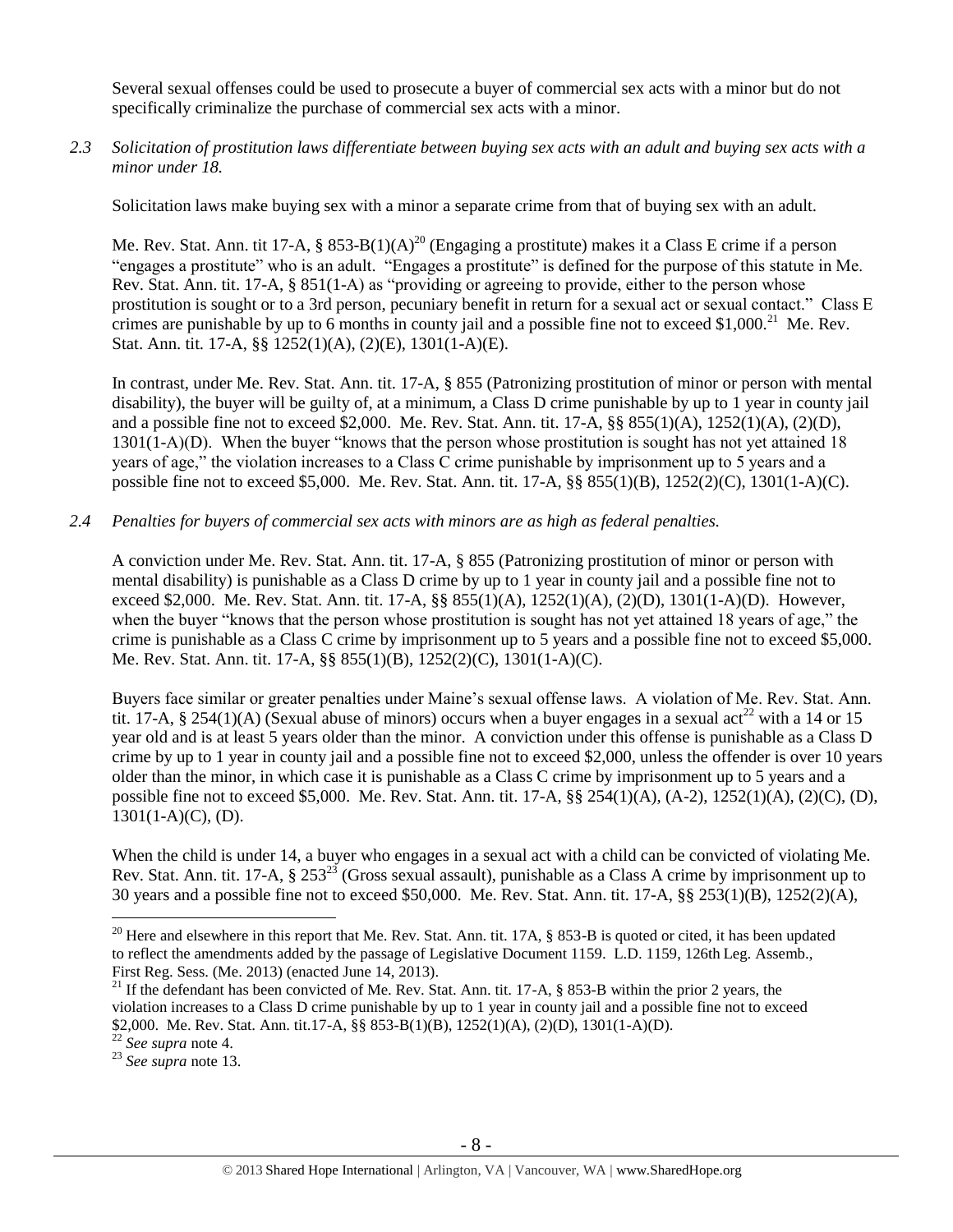1301(1-A)(A). Similarly, a buyer who has sexual contact with a child between 12 and 14 years of age may be convicted under Me. Rev. Stat. Ann. tit. 17-A, § 255-A (Unlawful sexual contact), punishable as a Class C crime by imprisonment up to 5 years and a possible fine not to exceed \$5,000. Me. Rev. Stat. Ann. tit. 17-A, §§  $255-A(1)$ (E),  $1252(2)$ (C),  $1301(1-A)$ (C). When the victim is less than 12 years old, unlawful sexual contact is punishable as a Class B crime by imprisonment up to 10 years and a possible fine not to exceed \$20,000. Me. Rev. Stat. Ann. tit. 17-A,  $\S$  $\S$  255-A(1)(E-1), 1252(2)(B), 1301(1-A)(B). In addition, the crime is punishable as a Class B crime when buyers who engage in sexual contact that includes penetration with a victim 12-14 years old, and, when the victim is under 12, it is punishable as a Class A crime by imprisonment up to 30 years and a possible fine not to exceed \$50,000. Me. Rev. Stat. Ann. tit. 17-A, §§ 255-A(1)(F-1), 1252(2)(A), 1301(1-  $A)(A)$ .

A conviction under Me. Rev. Stat. Ann. tit. 17-A, § 260(1)(C) (Unlawful sexual touching) is punishable as a Class D crime by up to 1 year in county jail and a possible fine not to exceed \$2,000. Me. Rev. Stat. Ann. tit. 17-A, §§ 1252(1)(A), (2)(D), 1301(1-A)(D). Lastly, a conviction under Me. Rev. Stat. Ann. tit. 17-A, § 256(1)(A) (Visual sexual aggression against child) is punishable as a Class D crime by up to 1 year in county jail and a possible fine not to exceed \$2,000, but where the victim is less than 12 years old, the crime is a Class C punishable by imprisonment up to 5 years and a possible fine not to exceed \$5,000. Me. Rev. Stat. Ann. tit. 17-A §§ 256(1)(A)-(B), 1252(1)(A), (2)(C), (D), 1301(1-A)(C), (D).

<span id="page-8-0"></span>In comparison, if the victim is under the age of 14, a conviction under the Trafficking Victims Protection Act  $(TVPA)<sup>24</sup>$  for child sex trafficking is punishable by 15 years to life imprisonment and a fine not to exceed \$250,000. 18 U.S.C. §§ 1591(b)(1), 3559(a)(1), 3571(b)(3). If the victim is between the ages of 14–17, a conviction is punishable by 10 years to life imprisonment and a fine not to exceed \$250,000. 18 U.S.C. §§ 1591(b)(2), 3559(a)(1), 3571(b)(3). A conviction is punishable by mandatory life imprisonment, however, if the buyer has a prior conviction for a federal sex offense<sup>25</sup> against a minor. 18 U.S.C. § 3559(e)(1). To the extent buyers can be prosecuted under other federal CSEC laws,<sup>26</sup> a conviction is punishable by penalties ranging from a fine not to exceed \$250,000 to life imprisonment and a fine not to exceed \$250,000.<sup>27</sup>

<span id="page-8-1"></span>2.4.1 Recommendation: Amend Me. Rev. Stat. Ann. tit. 17-A, § 855 (Patronizing prostitution of minor or person with mental disability) to raise penalties to align with federal penalties.

 $\overline{a}$ 

an offense under section 1591 [18 USCS § 1591] (relating to sex trafficking of children), 2241 [18 USCS § 2241] (relating to aggravated sexual abuse), 2242 [18 USCS  $\S$  2242] (relating to sexual abuse), 2244(a)(1) [18 USCS  $\S$  2244(a)(1)] (relating to abusive sexual contact), 2245 [18 USCS  $\S$  2245] (relating to sexual abuse resulting in death), 2251 [18 USCS § 2251] (relating to sexual exploitation of children), 2251A [18 USCS § 2251A] (relating to selling or buying of children),  $2422(b)$  [18 USCS § 2422(b)] (relating to coercion and enticement of a minor into prostitution), or  $2423(a)$  [18 USCS §  $2423(a)$ ] (relating to transportation of minors).

<sup>26</sup> 18 U.S.C. §§ 2251A(b) (Selling or buying of children), 2251(a) (Sexual exploitation of children), 2423(a) (Transportation of a minor with intent for minor to engage in criminal sexual activity), 2422(a) (Coercion and enticement), 2252(a)(2), (a)(4) (Certain activities relating to material involving the sexual exploitation of minors). <sup>27</sup> 18 U.S.C. §§ 2251A(b) (conviction punishable by imprisonment for 30 years to life and a fine), 2251(e) (conviction punishable by imprisonment for 15–30 years and a fine), 2423(a) (conviction punishable by imprisonment for 10 years to life and a fine), 2422(a) (conviction punishable by a fine, imprisonment up to 20 years, or both),  $2252(a)(2)$ , (4) (stating that a conviction under subsection (a)(2) is punishable by imprisonment for  $5-20$ years and a fine, while a conviction under subsection (a)(4) is punishable by imprisonment up to 10 years, a fine, or both.); *see also* 18 U.S.C §§ 3559(a)(1) (classifying all of the above listed offenses as felonies), 3571(b)(3) (providing a fine up to \$250,000 for any felony conviction).

 $^{24}$  Trafficking Victims Protection Act (TVPA) of 2000, Pub. L. No. 106-386, 114 Stat. 1464, 1466 (codified in scattered sections of 18 and 22 U.S.C.).

<sup>&</sup>lt;sup>25</sup> Pursuant to 18 U.S.C. § 3559(e)(2), "federal sex offense" is defined as,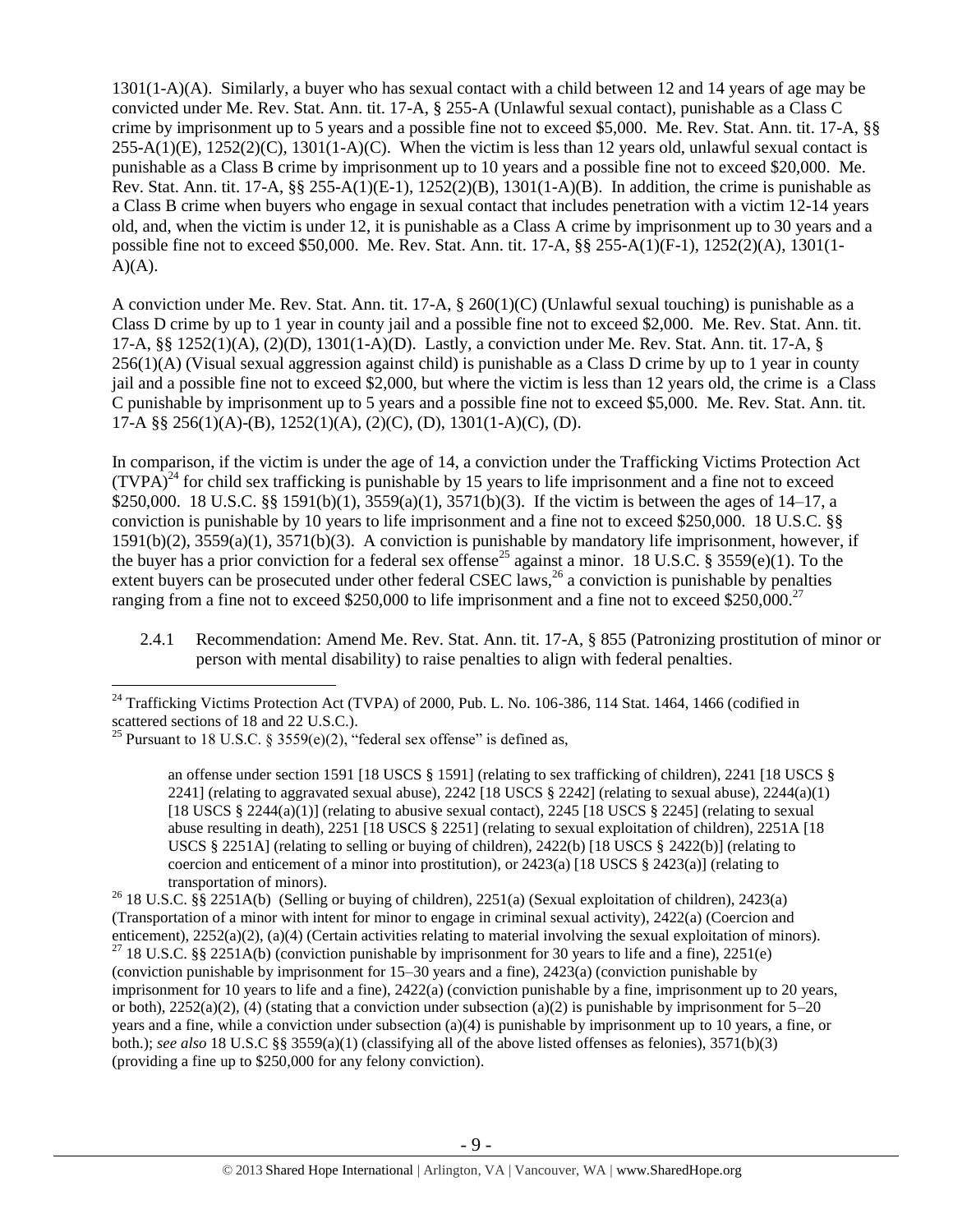*2.5 Using the Internet to lure, entice, or purchase, or attempt to lure, entice, or purchase commercial sex acts with a minor is a separate crime or results in an enhanced penalty for buyers.*

Maine does not have a law that criminalizes use of the Internet to lure, entice, or purchase, or attempt to lure, entice, or purchase commercial sex acts with a minor. Although broad enough to potentially apply to use of the Internet to entice or solicit any sexual act from a minor under the age of 14, including solicitation for the purpose of committing sexual exploitation of a minor, Me. Rev. Stat. Ann. tit. 17-A, § 282(1) (Sexual exploitation of minor) and § 259-A (Solicitation of a child to commit a prohibited act) do not specify use of the Internet to accomplish these crimes as a specific criminal action. Pursuant to Me. Rev. Stat. Ann. tit. 17-A, §  $259-A.<sup>28</sup>$ 

<span id="page-9-0"></span>A person is guilty of soliciting a child to commit a prohibited act if:

A. The actor, with the intent to engage in a prohibited act with the other person, knowingly solicits directly or indirectly that person by any means to engage in a prohibited act and the actor:

1) Is at least 16 years of age;

2) Know or believes that the other person is less than 14 years of age; and

3) Is at least 3 years old than the age expressed by the other person.

Violation of this paragraph is a Class D crime; or

B. The actor, with the intent to engage in a prohibited act with the other person, knowingly solicits, directly or indirectly that person by any means to engage in a prohibited act and the actor:

1) Is at least 16 years of age;

<span id="page-9-1"></span>2) Knows or believes that the other person is less than 12 years of age; and

3) Is at least 3 years older than the age expressed by the other person.

Violation of this subsection is a Class C crime.

 $\overline{a}$ 

"Prohibited act" means a sexual act, sexual contact or sexual exploitation of a minor pursuant to section 282. Me. Rev. Stat. Ann. tit. 17-A, § 259-A(2)(A),(B),(C).

Class C crimes are punishable by imprisonment up to 5 years and a possible fine not to exceed \$5,000. Me. Rev. Stat. Ann. tit. 17-A,  $\S$ § 1252(2)(C), 1301(1-A)(C). A Class D crime is punishable by up to 1 year in county jail and a possible fine not to exceed \$2,000. Me. Rev. Stat. Ann. tit. 17-A, §§ 1252(1)(A), (2)(D), 1301(1-A)(D). If the victim is under 12, the buyer is guilty of a Class C crime punishable by imprisonment up to 5 years and a possible fine not to exceed \$5,000. Me. Rev. Stat. Ann. tit.  $17-A$ ,  $\S$  $\S$   $259-A(1)(B)$   $1252(2)(C)$ , 1301(1-A)(C). In addition, pursuant to Me. Rev. Stat. Ann. tit. 15,  $\S 5821(7-A)^{29}$  (Subject property), buyers may be ordered to forfeit all computers and computer equipment used in connection with a violation of Me. Rev. Stat. Ann. tit. 17-A, § 259-A.

 $^{28}$  Legislative Document 1673 enacted during the Second Regular Session of the 125th Legislative Assembly repealed Me. Rev. Stat. Ann. tit. 17-A, § 259 (Solicitation of child by computer to commit a prohibited act) which expressly prohibited use of "a computer knowingly to solicit, entice, persuade or compel another person" under the age of 14 with "the intent to engage in any one of the following prohibited acts with the other person: (1) A sexual act; (2) Sexual contact; or (3) Sexual exploitation of a minor pursuant to section 282." During 2012, L.D. 1673 reenacted this provision as Me. Rev. Stat. Ann. tit. 17-A, § 259-A (Solicitation of a child to commit a prohibited act), however, as re-enacted, this offense no longer contains an express reference to solicitation of a minor through use of a computer or the Internet.

 $29$  Here and elsewhere in this report that Me. Rev. Stat. Ann. tit. 15, § 5821 is quoted or cited, it has been updated to reflect the amendments added by the passage of Legislative Document 1439. L.D. 1439, 126th Leg. Assemb., First Reg. Sess. (Me. 2013) (enacted June 4, 2013).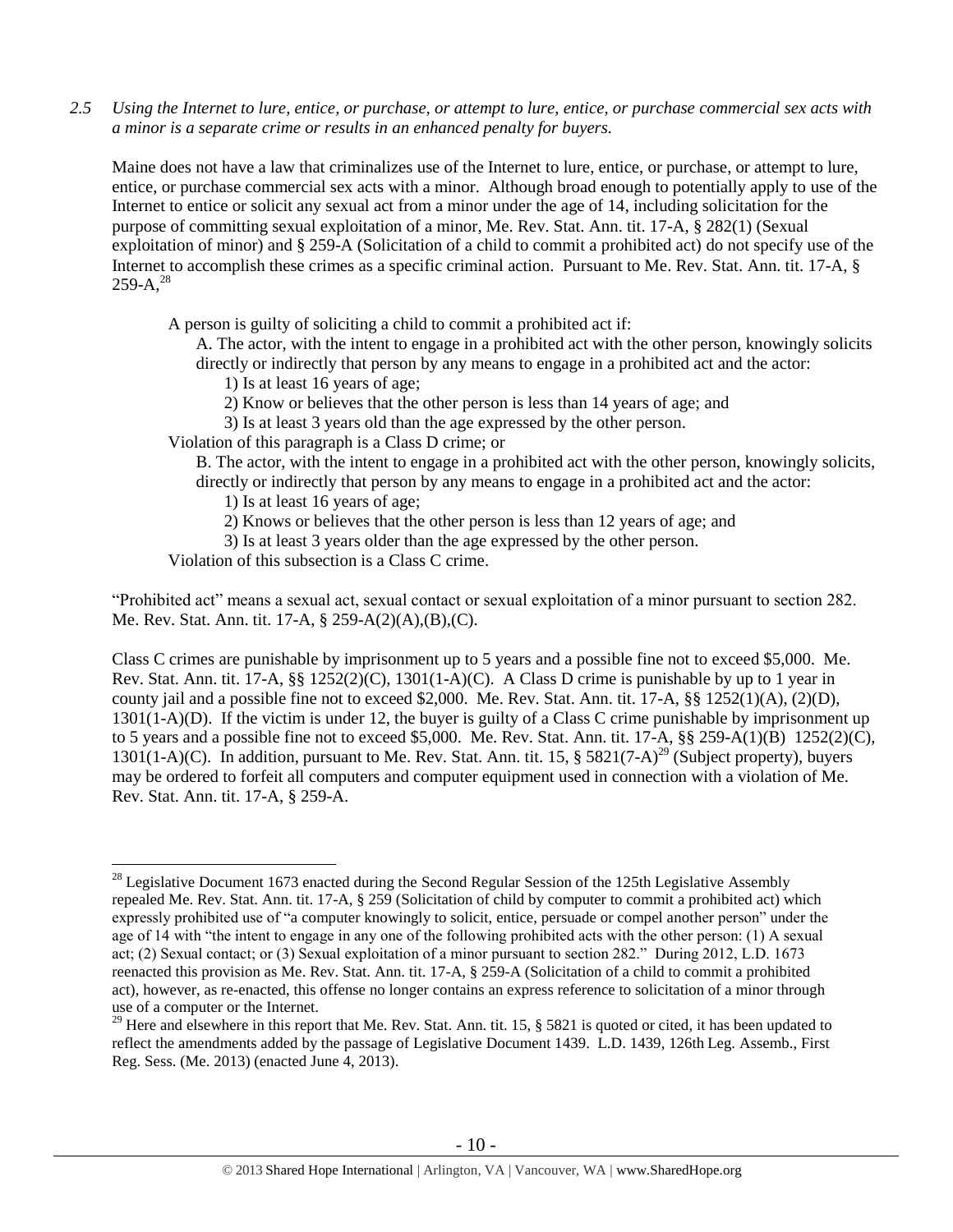2.5.1 Recommendation: Enact a separate law that criminalizes the use of the Internet to lure, entice, recruit or purchase commercial sex acts with a minor.

# *2.6 No age mistake defense is permitted for a buyer of commercial sex acts with any minor under 18.*

Buyers of sex with minors can be convicted of Me. Rev. Stat. Ann. tit. 17-A, § 855(1)(A) (Patronizing prostitution of minor or person with mental disability) without regard to whether they knew that the child was under 18 years old. Subsection (1)(B), however, establishes that knowledge of age results in an enhanced crime classification. Therefore, a defense of age mistake could be asserted to avoid the enhanced crime classification, but not ultimate liability.

Most of the sexual offense laws that apply to buyers, including Me. Rev. Stat. Ann. tit. 17-A,  $\S 253(1)^{30}$  (Gross sexual assault), § 255-A (Unlawful sexual contact), § 256 (Visual sexual aggression against child), § 258 (Sexual misconduct with a child under 14 years of age), and § 260 (Unlawful sexual touching) do not appear to make available a mistake of age defense, as they all depend on whether the victim "has not in fact attained" or "is in fact less than" the applicable age. On the other hand, Me. Rev. Stat. Ann. tit. 17-A, § 254(2) (Sexual abuse of minors) makes a mistake of age defense available for violations of subsection (1)(A)–(A-2) by stating, "It is a defense to a prosecution . . . that the actor reasonably believed the other person is at least 16 years of age."

*2.7 Base penalties for buying sex acts with a minor under 18 are sufficiently high and not reduced for older minors.*

Me. Rev. Stat. Ann. tit. 17-A, § 855 (Patronizing prostitution of minor or person with mental disability) applies the same penalty for all offenders against any minor under the age of 18. Patronizing prostitution of a minor is a Class D crime punishable by up to 1 year in county jail and a possible fine not to exceed \$2,000, or a Class C crime punishable by imprisonment up to 5 years and a possible fine not to exceed \$5,000 if the defendant "knows that the person whose prostitution is sought has not yet attained 18 years of age." Me. Rev. Stat. Ann. tit. 17-A, §§ 855(1)(B), 1252(1)(A), (2)(C), (D), 1301(1-A)(C), (D).

- 2.7.1 Recommendation: Amend Me. Rev. Stat. Ann. tit. 17-A, § 855 (Patronizing prostitution of minor or person with mental disability) to impose substantial penalties for purchasing sex with a minor, regardless of whether the buyer knew the age of the minor.
- *2.8 Financial penalties for buyers of commercial sex acts with minors are sufficiently high to make it difficult for buyers to hide the crime.*

Buyers convicted of sexual offense crimes may be required to pay fines or make restitution to the victim.

Under Maine's criminal laws, buyers of sex with minors may be required to pay fines between \$2,000 and \$50,000. A buyer convicted of Me. Rev. Stat. Ann. tit. 17-A, § 855 (Patronizing prostitution of minor or person with mental disability) may be required to pay a fine up to \$2,000 or, if the buyer knows the victim is under 18, the fine may be increased to \$5,000. Me. Rev. Stat. Ann. tit. 17-A, §§ 855(1)(A), (B), 1301(1-A)(D), (C). Sexual offenses carry possible fines of \$2,000 to \$50,000. Me. Rev. Stat. Ann. tit. 17-A, §§ 1301(1-A)(A), (D), 254(1)(A), 253(1)(B)-(C), 255-A(1)(F), (F-1).

While it may not be applicable in all cases of buyers, some buyers may fall under Maine's discretionary restitution provisions. Pursuant to Me. Rev. Stat. Ann. tit. 17-A, § 1325(1) (Criteria for restitution),

<sup>30</sup> *See supra* note [13.](#page-4-0)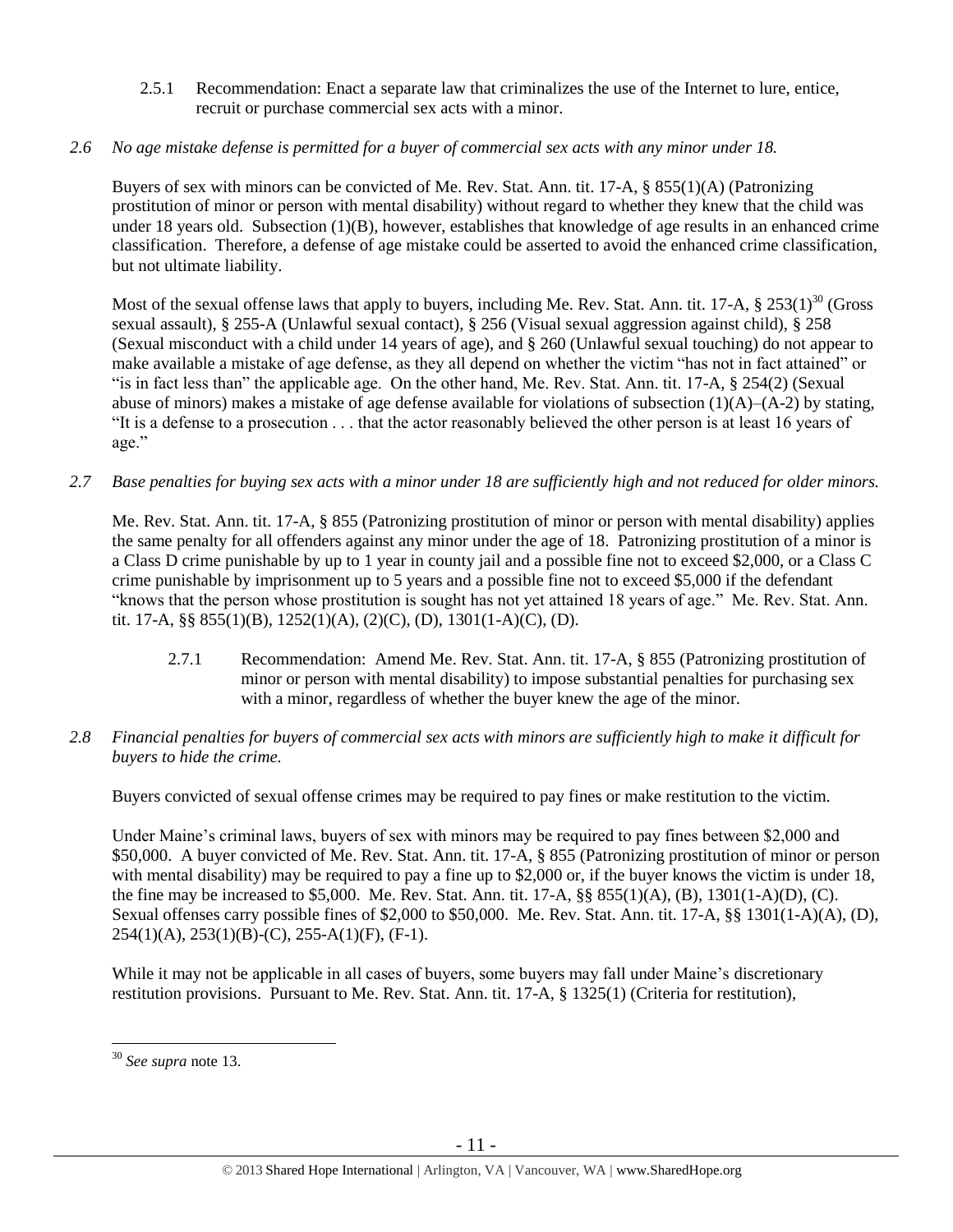Restitution may be authorized, in whole or in part, as compensation for economic loss. In determining the amount of restitution authorized, the following shall be considered:

A. The contributory misconduct of the victim;

B. Failure to report the crime to a law enforcement officer within 72 hours after its occurrence, without good cause for failure to report within that time; and

C. The present and future financial capacity of the offender to pay restitution.

Me. Rev. Stat. Ann. tit. 17-A, § 1322(3) states,

"Economic loss" includes economic detriment consisting of environmental clean-up expense, property loss, allowable expense,<sup>31</sup> work loss, replacement services loss and, if injury causes death, dependent's economic loss and dependent's replacement services loss. Noneconomic detriment is not loss. Economic detriment is loss although caused by pain and suffering or physical impairment. "Economic loss" includes expenses of an emergency response by any public agency and critical investigation expenses.

However, Me. Rev. Stat. Ann. tit. 17-A, § 1325(2) prohibits the award of restitution, among others,

B. To a victim who is an accomplice of the offender;

C. To a victim who has otherwise been compensated from a collateral source, but economic loss in excess of the collateral compensation may be authorized; and

D. When the amount and method of payment of monetary restitution or the performance of service restitution creates an excessive financial hardship on the offender or dependent of the offender. In making this determination, all relevant factors must be considered . . .

. . . .

 $\overline{a}$ 

If buyers of sex with minors are found guilty of Me. Rev. Stat. Ann. tit. 17-A, § 284 (Possession of sexually explicit material), a prosecutor may request that the court order forfeiture "to the State of any equipment, including computers, that may have facilitated the commission of the offense" if the State can prove "by a preponderance of the evidence that the equipment was used to facilitate the commission of a violation." Me. Rev. Stat. Ann. tit. 17-A, § 285(1), (3), (4). In addition, any child pornography in the possession of a buyer "that depicts a person who has not attained 16 years of age engaging in sexually explicit conduct is declared to be contraband and may be seized by the State." Me. Rev. Stat. Ann. tit. 17-A, § 284(4). Also, pursuant to Me. Rev. Stat. Ann. tit. 15, § 5821(7-A) (Subject property), buyers may be ordered to forfeit all computers and computer equipment used in connection with a violation of Me. Rev. Stat. Ann. tit. 17-A, § 259-A (Solicitation of a child to commit a prohibited act).

*2.9 Buying and possessing child pornography carries penalties as high as similar federal offenses.*

Pursuant to Me. Rev. Stat. Ann. tit. 17-A, § 284(1)(A) (Possession of sexually explicit material),

<sup>31</sup> Me. Rev. Stat. Ann. tit. 17-A, § 1322(3)(A) defines "allowable expense" as,

reasonable charges incurred for reasonably needed products, services and accommodations, including those for medical care, rehabilitation, rehabilitative occupational training, counseling services and other remedial treatment and care, and nonmedical remedial care and treatment rendered in accordance with a recognized religious method of healing. The term includes reasonable and customary charges incurred for expenses in any way related to funeral, cremation and burial. It does not include that portion of a charge for a room in a hospital, clinic, convalescent or nursing home, or any other institution engaged in providing nursing care and related services, in excess of a reasonable and customary charge for semiprivate accommodations, unless other accommodations are medically required.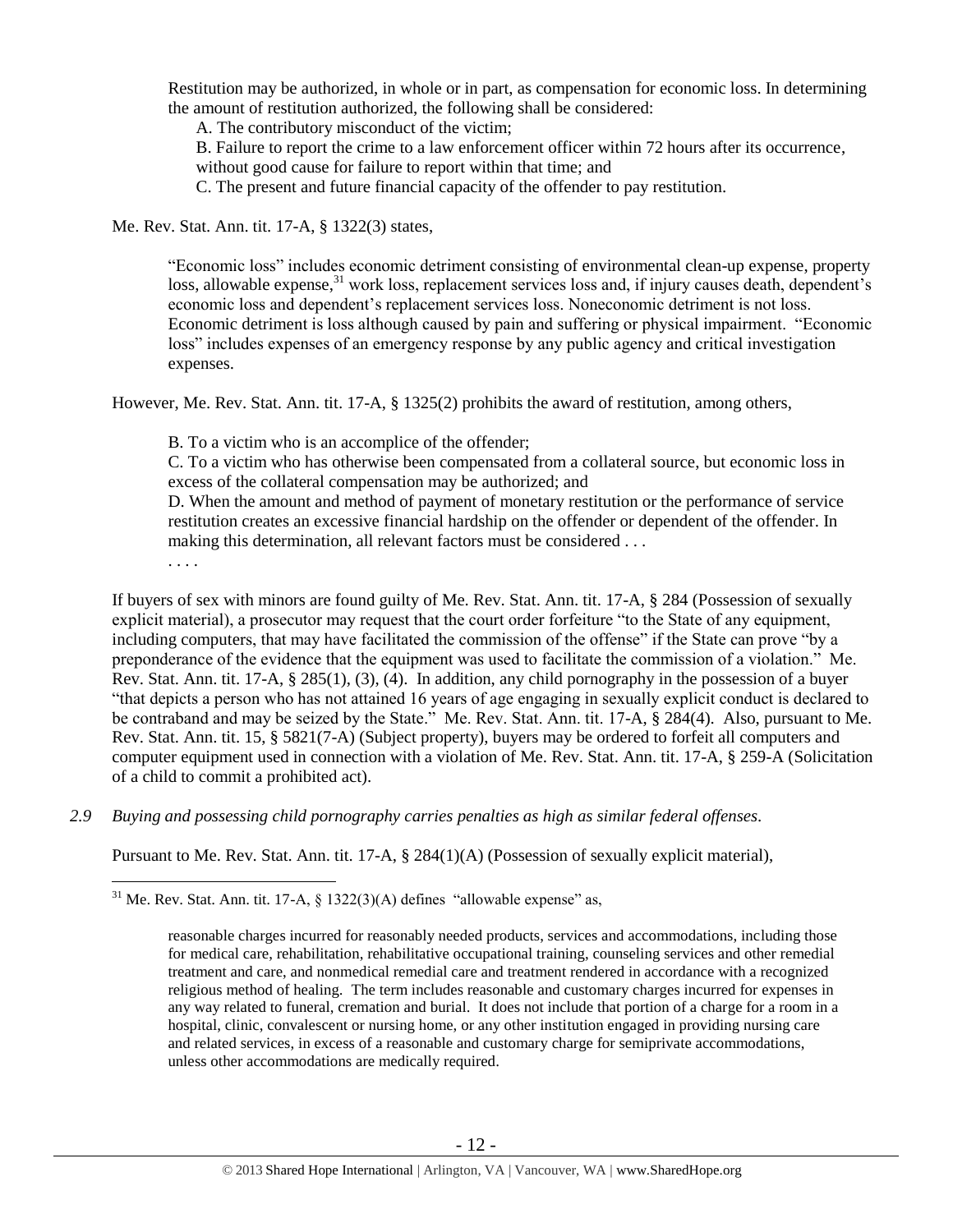1. A person is guilty of possession of sexually explicit material if that person:

A. Intentionally or knowingly transports, exhibits, purchases, possesses or accesses with intent to view any book, magazine, newspaper, print, negative, slide, motion picture, computer data file, videotape or other mechanically, electronically or chemically reproduced visual image or material that the person knows or should know depicts another person engaging in sexually explicit conduct, and:

1) The other person has not in fact attained 16 years of age; or

2) The person knows or has reason to know that the other person has not attained 16 years of age.

. . . .

 $\overline{a}$ 

Possession of sexually explicit material is a Class D crime punishable by up to 1 year in county jail and a possible fine not to exceed \$2,000, but, if the defendant has a prior conviction for "engaging in substantially similar conduct," the classification is increased to a Class C crime punishable by imprisonment up to 5 years and a possible fine not to exceed \$5,000. Me. Stat. Rev. Ann. tit. 17-A, §§ 284(1)(A), (B), 1252(1)(A), (2)(C), (D), 1301(1-A)(C), (D). In addition, if the sexually exploited minor is under 12, or the defendant believes the person to be under 12, the defendant will be guilty of a Class C crime punishable by imprisonment up to 5 years and a possible fine not to exceed \$5,000, or a Class B crime if the defendant has a prior conviction, punishable by imprisonment up to 10 years and a possible fine not to exceed \$20,000. Me. Rev. Stat. Ann. tit. 17-A, §§  $284(1)(C)$ , (D),  $1252(2)(B)$ , (C),  $1301(1-A)(B)$ , (C).

In comparison, a federal conviction for possession of child pornography $^{32}$  is generally punishable by imprisonment for 5–20 years and a fine not to exceed \$250,000.<sup>33</sup> Subsequent convictions, however, are punishable by imprisonment up to 40 years and a fine not to exceed  $$250,000.<sup>34</sup>$ 

2.9.1 Recommendation: Amend Me. Rev. Stat. Ann. tit. 17-A, § 284(1)(A) (Possession of sexually explicit material) to raise the age of protected minors to 18 and increase the penalties.

 $32$  18 U.S.C. §§ 2252(a)(2), (a)(4) (Certain activities relating to material involving the sexual exploitation of minors),  $2252A(a)(2)$ –(3) (Certain activities relating to material constituting or containing child pornography), 1466A(a), (b) (Obscene visual representations of the sexual abuse of children).

 $33$  18 U.S.C. §§ 2252(b) (stating that a conviction under subsection (a)(2) is punishable by imprisonment for 5–20 years and a fine, while a conviction under subsection (a)(4) is punishable by imprisonment up to 10 years, a fine, or both), 2252A(b)(1) (a conviction is punishable by imprisonment for 5–20 years and a fine), 1466A(a), (b) (stating that a conviction under subsection (a) is "subject to the penalties provided in section  $2252A(b)(1)$ ," imprisonment for 5–20 years and a fine, while a conviction under subsection (b) is "subject to the penalties provided in section 2252A(b)(2)," imprisonment up to 10 years, a fine, or both); *see also* 18 U.S.C §§ 3559(a)(1) (classifying all of the above listed offenses as felonies), 3571(b)(3) (providing a fine up to \$250,000 for any felony conviction).  $34$  18 U.S.C. §§ 2252(b) (stating if a person has a prior conviction under subsection (a)(2), or a list of other statutes, a conviction is punishable by a fine and imprisonment for 15–40 years, but if a person has a prior conviction under subsection (a)(4), or a list of other statutes, a conviction is punishable by a fine and imprisonment for  $10-20$  years),  $2252A(b)(1)$  (stating if a person has a prior conviction under subsection (a)(2), (a)(3), or a list of other statutes, a conviction is punishable by a fine and imprisonment for  $15-40$  years),  $1466A(a)$ , (b) (stating that the penalty scheme for section 2252A(b) applies); *see also* 18 U.S.C §§ 3559(a)(1) (classifying all of the above listed offenses as felonies), 3571(b)(3) (providing a fine up to \$250,000 for any felony conviction).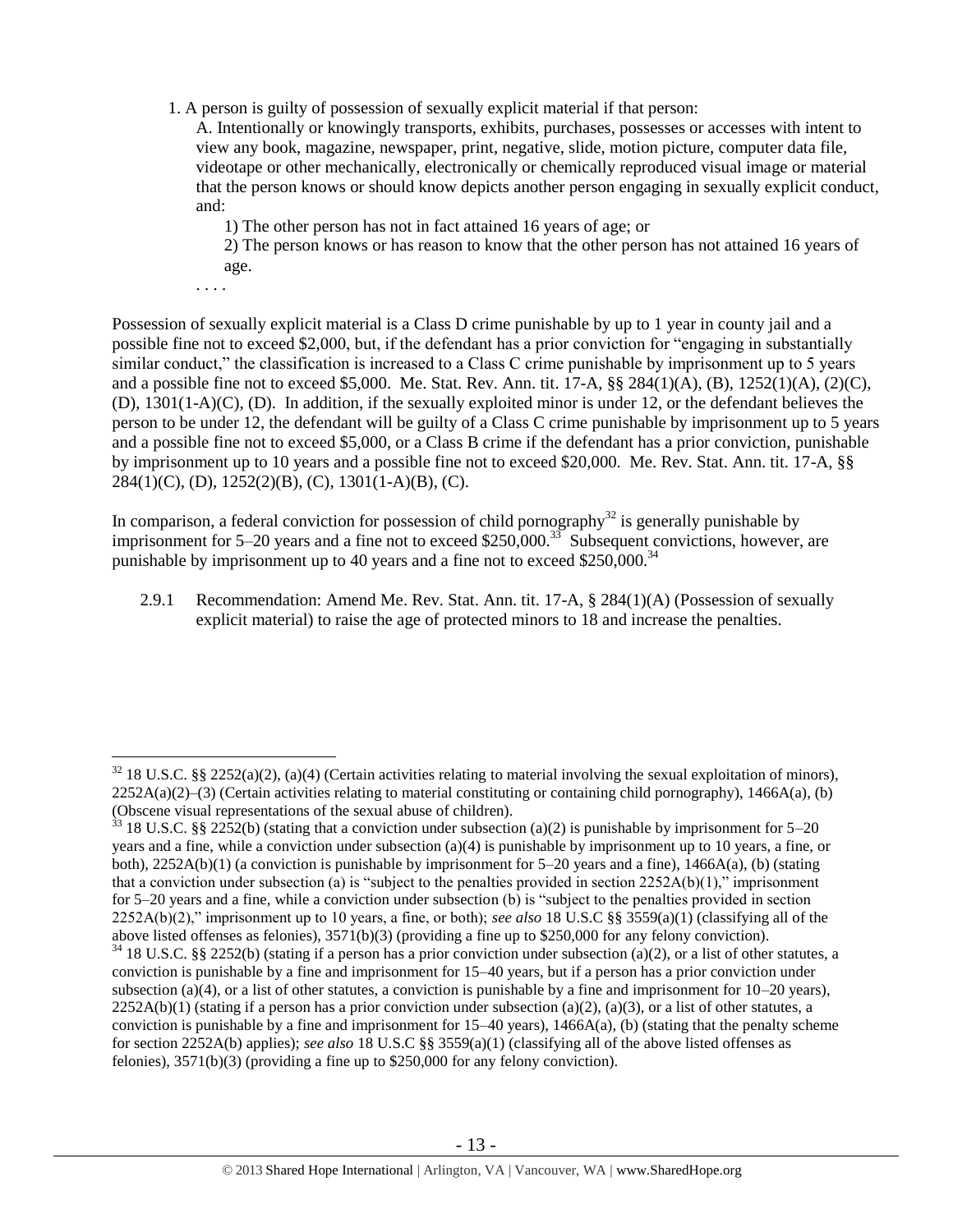# *2.10 Convicted buyers of commercial sex acts with minors and child pornography are required to register as sex offenders.*

<span id="page-13-1"></span><span id="page-13-0"></span>Maine's Sex Offender Registration and Notification Act of 1999, Me. Rev. Stat Ann. title 34-A, requires buyers sentenced for sex offenses and sexually violent offenses to register as sex offenders, unless they fall under the exceptions in Me. Rev. Stat. Ann. tit. 34-A, § 11202-A.<sup>35</sup> Me. Rev. Stat. Ann. tit. 34-A, § 11202. "Sex offenses" is defined as "a conviction for one of the following offenses or for an attempt or solicitation of one of the following offenses if the victim was less than 18 years of age at the time of the criminal conduct." Me. Rev. Stat. Ann. tit. 34-A, § 11203(6).<sup>36</sup> The listed offenses include Me. Rev. Stat. Ann. tit. 17-A, § 255-A (Unlawful sexual contact) (certain provisions), § 256 (Visual sexual aggression against child), § 258 (Sexual misconduct with a child under 14 years of age), § 259 (Solicitation of a child to commit a prohibited act), § 284 (Possession of sexually explicit material), and § 855 (Patronizing prostitution of minor or person with mental disability). Me. Rev. Stat. Ann. tit. 34-A, § 11203(6)(B). Me. Rev. Stat. Ann. tit. 34-A, § 11203(6-A) further labels the following offenses as qualifying as a "sex offense": Me. Rev. Stat. Ann. tit. 17-A, § 253(2)(J)–(L) (Gross sexual assault), § 255-A(1)(C), (G), (Q), (R), (R-1), (R-2), (W), and (X) (Unlawful sexual conduct). "Sexually violent offense" is defined as including, "A conviction for one of the offenses or for an attempt to commit" certain offenses, including Me. Rev. Stat. Ann. tit. 17-A, § 253 (Gross sexual assault) and certain provisions of § 255-A (Unlawful sexual contact). Me. Rev. Stat. Ann. tit. 34-A, § 11203 (7)(A). In addition, Me. Rev. Stat. Ann. tit. 34-A, § 11203(6-B) provides,

For persons convicted and sentenced on or after October 1, 2012, "sex offense" means, in addition to the offenses listed in subsections 6 and 6-A:

A. A conviction for an offense under Title 17-A, section 259-A or for an attempt or conspiracy to commit an offense under Title 17-A, section 259-A;

 $35$  Me. Rev. Stat. Ann. tit. 34-A,  $\S$  11202-A(1) (Exceptions) states,

 $\overline{a}$ 

1. EXCEPTION. Notwithstanding section 11202, a person is not required to register under this chapter if that person submits to the bureau, in a form to be determined by the bureau, documentation to establish the following:

B. The person's convictions do not include more than one Class A sex offense or sexually violent offense or more than one conviction in another jurisdiction for an offense that contains the essential elements of a Class A sex offense or sexually violent offense, whether or not the convictions occurred on the same date;

C. At the time of the offense, the person had not been previously sentenced in this State as an adult or as a juvenile sentenced as an adult for a sex offense or a sexually violent offense;

D. At the time of the offense, the person had not been previously sentenced in another jurisdiction as an adult or as a juvenile sentenced as an adult for an offense that contains the essential elements of a sex offense or a sexually violent offense;

E. Subsequent to the conviction for the sex offense or sexually violent offense, the person has not been convicted of a crime under Title 17 or Title 17-A in this State that is punishable by imprisonment for a term of one year or more; and

F. Subsequent to the conviction for the sex offense or sexually violent offense, the person has not been convicted under the laws of any other jurisdiction of a crime that is punishable by a term of imprisonment exceeding one year. This paragraph does not include a crime under the laws of another jurisdiction that is classified by the laws of that jurisdiction as a misdemeanor and is punishable by a term of imprisonment of 2 years or less.

<sup>36</sup> Here and elsewhere in this report that Me. Rev. Stat. Ann. tit. 34-A,  $\S$  11203 is quoted or cited, it has been updated to reflect the amendments added by the passage of Legislative Document 701. L.D. 701, 126th Leg. Assemb., First Reg. Sess. (Me. 2013) (enacted June 14, 2013).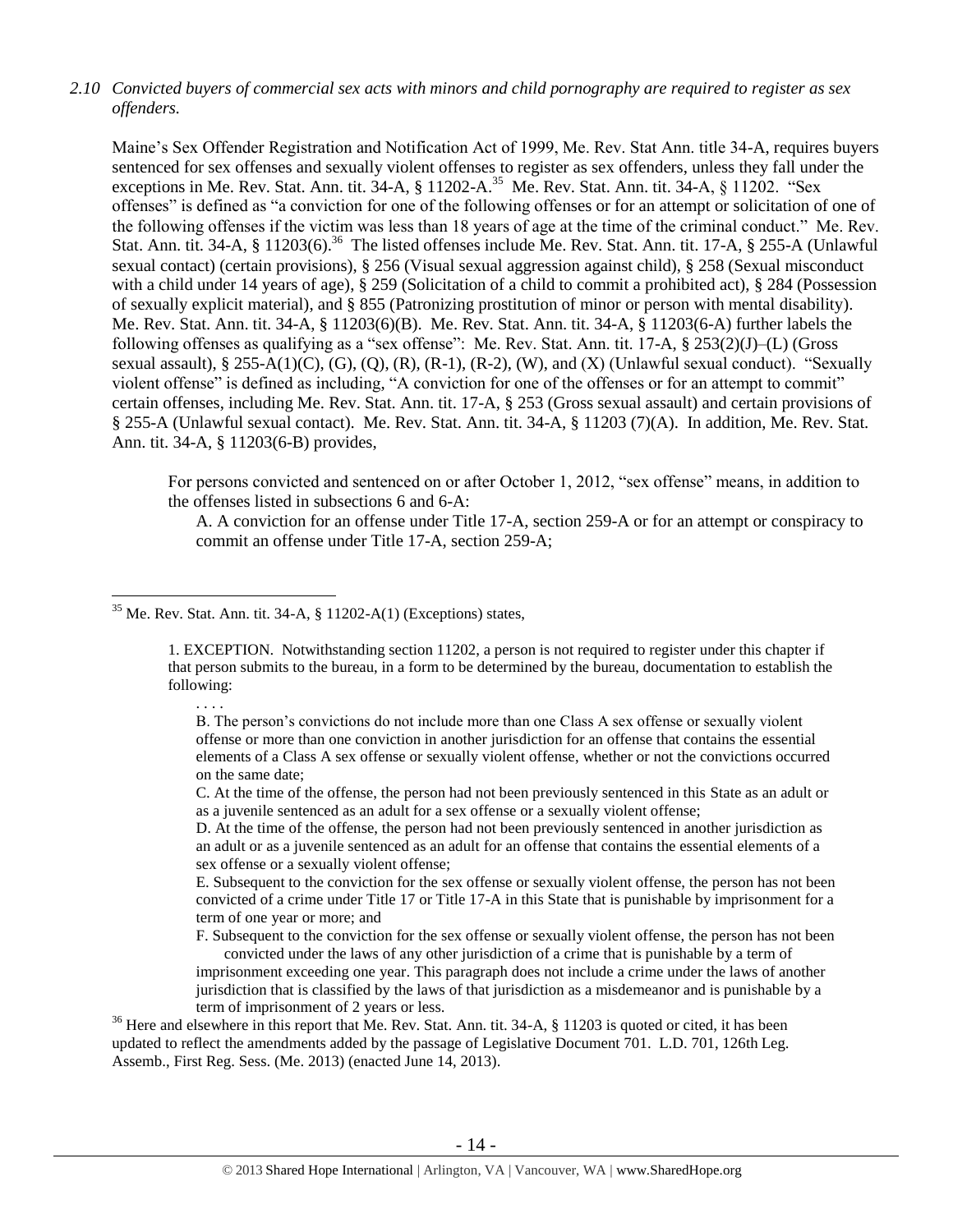B. A violation in another jurisdiction that includes the essential elements of an offense listed under Title 17-A, section 259-A; or

C. A conviction for a military, tribal or federal offense requiring registration pursuant to:

(1) The Jacob Wetterling Crimes Against Children and Sexually Violent Offender Registration Act, also known as the Jacob Wetterling Act, Section 170101 of the Violent Crime Control and Law Enforcement Act of 1994, Public Law 103-322, as amended; or

(2) The Adam Walsh Child Protection and Safety Act of 2006, Public Law 109-248.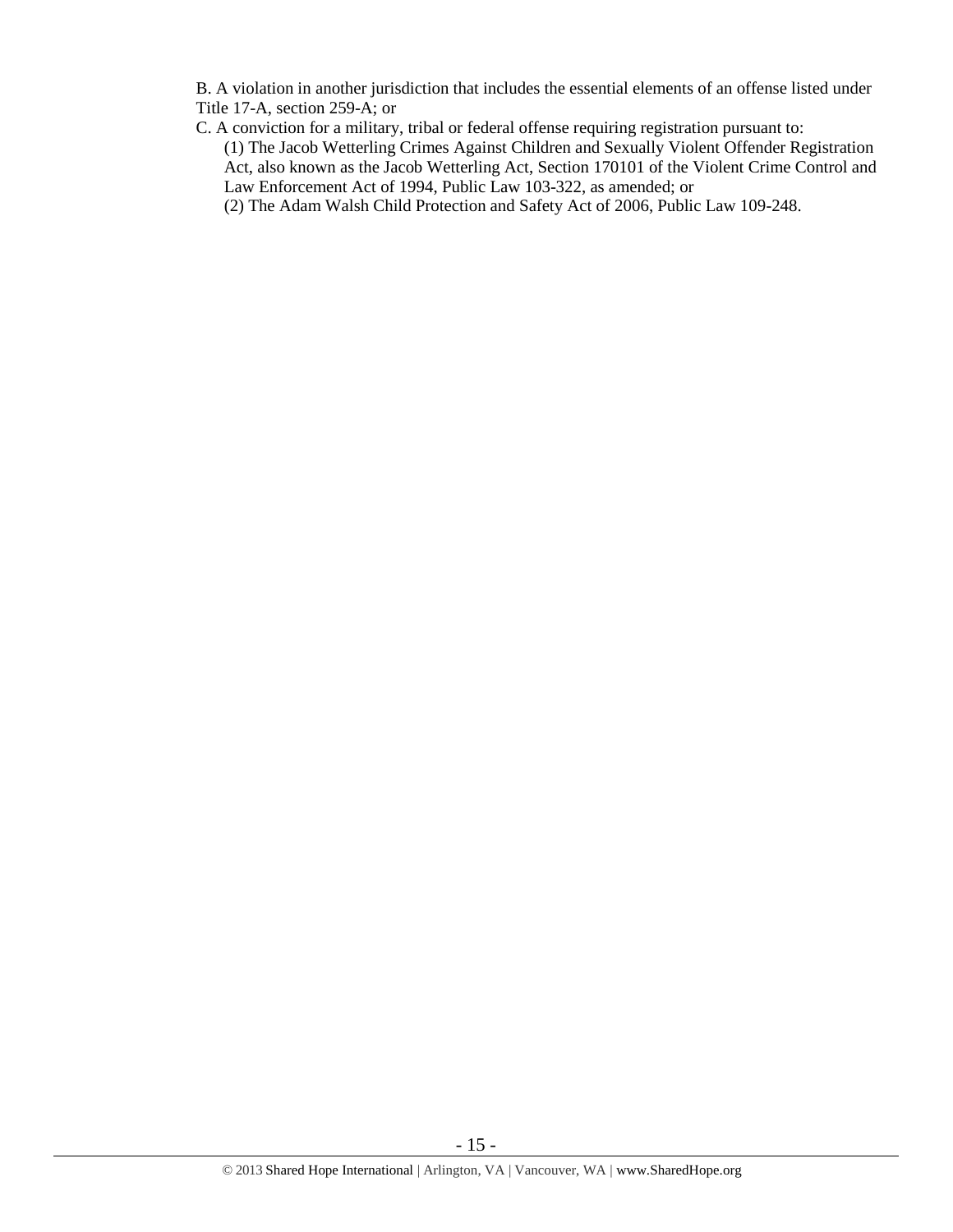#### FRAMEWORK ISSUE 3: CRIMINAL PROVISIONS FOR TRAFFICKERS

#### *Legal Components:*

- *3.1 Penalties for trafficking a child for sexual exploitation are as high as federal penalties.*
- *3.2 Creating and distributing child pornography carries penalties as high as similar federal offenses.*
- *3.3 Using the Internet to lure, entice, recruit, or sell commercial sex acts with a minor is a separate crime or results in an enhanced penalty for traffickers.*
- *3.4 Financial penalties for traffickers, including asset forfeiture, are sufficiently high*.
- *3.5 Convicted traffickers are required to register as sex offenders.*
- *3.6 Laws relating to termination of parental rights for certain offenses include sex trafficking or commercial sexual exploitation of children (CSEC) offenses in order to remove the children of traffickers from their control and potential exploitation.*

*\_\_\_\_\_\_\_\_\_\_\_\_\_\_\_\_\_\_\_\_\_\_\_\_\_\_\_\_\_\_\_\_\_\_\_\_\_\_\_\_\_\_\_\_\_\_\_\_\_\_\_\_\_\_\_\_\_\_\_\_\_\_\_\_\_\_\_\_\_\_\_\_\_\_\_\_\_\_\_\_\_\_\_\_\_\_\_\_\_\_\_\_\_\_*

## *Legal Analysis:*

*3.1 Penalties for trafficking a child for sexual exploitation are as high as federal penalties.* 

Me. Rev. Stat. Ann. tit. 17-A,  $\S 852^{37}$  (Aggravated sex trafficking) is a Class B crime punishable by imprisonment up to 10 years and a possible fine not to exceed \$20,000. Me. Rev. Stat. Ann. tit. 17-A, §§  $852(3)$ ,  $1252(2)$  $(A)$ ,  $^{38}$  $(B)$ ,  $1301(1-A)(A)$ ,  $(B)$ . Additionally, Me. Rev. Stat. Ann. tit. 17-A,  $\S 853^{39}$  (Sex trafficking) is a Class D crime punishable by imprisonment up to 1 year in county jail and a possible fine not to exceed \$2,000. Me. Rev. Stat. Ann. tit. 17-A, §§ 853(1)(A), (2)(D), 1301(1-A)(D).

A trafficker convicted under Me. Rev. Stat. Ann. tit. 17-A, § 259-A (Solicitation of a child to commit a prohibited act) will be guilty of a Class D crime punishable by Class D crime punishable by up to 1 year in county jail and a possible fine not to exceed \$2,000 if the minor is, or is believed to be, under 14, or a Class C crime punishable by imprisonment up to 5 years and a possible fine not to exceed \$5,000 if the minor is, or is believed to be, under 12. Me. Rev. Stat. Ann. tit. 17-A, §§ 259A(A), (B), 1252(1)(A), (2)(C), (D), 1301(1-  $A)(C)$ ,  $(D)$ .

Me. Rev. Stat. Ann. tit. 17A, § 554(1)(A) (Endangering the welfare of a child) states, "1. A person is guilty of endangering the welfare of a child if that person: A. Knowingly permits a child under 16 years of age to enter or remain in a house of prostitution." Pursuant to subsection (3), this crime is a Class D crime punishable by up to 1 year in county jail and a possible fine not to exceed \$2,000. Me. Rev. Stat. Ann. tit. 17-A, §§ 554(3), 1252(1)(A), (2)(D), 1301(1-A)(D).

In comparison, if the victim is under the age of 14, a conviction under the Trafficking Victims Protection Act  $(TVPA)<sup>40</sup>$  for child sex trafficking is punishable by 15 years to life imprisonment and a fine not to exceed \$250,000. 18 U.S.C. §§ 1591(b)(1), 3559(a)(1), 3571(b)(3). If the victim is between the ages of 14–17, a conviction is punishable by 10 years to life imprisonment and a fine not to exceed \$250,000. 18 U.S.C. §§

<sup>37</sup> *See supra* note [2.](#page-0-0)

<sup>38</sup> *See supra* note 7.

<sup>39</sup> *See supra* note [9.](#page-2-2)

<sup>40</sup> *See supra* note [24.](#page-8-0)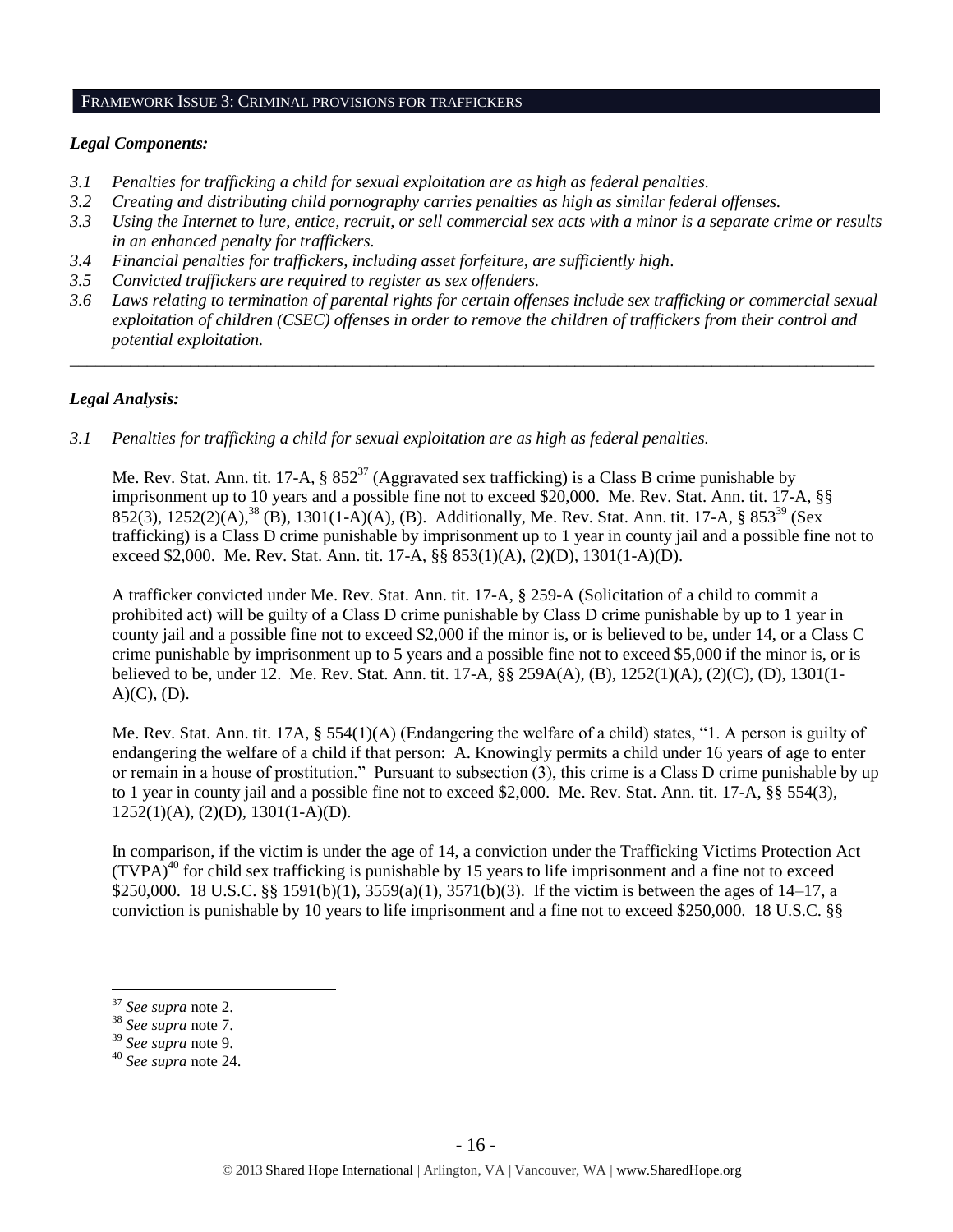1591(b)(2), 3559(a)(1), 3571(b)(3). A conviction is punishable by mandatory life imprisonment, however, if the trafficker has a prior conviction for a federal sex offense<sup>41</sup> against a minor.

# *3.2 Creating and distributing child pornography carries penalties as high as similar federal offenses.*

A trafficker who "[k]nowing or intending that the conduct will be photographed . . . intentionally or knowingly employs, solicits, entices, persuades, uses or compels another person, not that person's spouse, who is in fact a minor, to engage in sexually explicit conduct" will be guilty of sexual exploitation of a minor. Me. Rev. Stat. Ann. tit. 17-A, § 282(1)(A). A violation Me. Rev. Stat. Ann. tit. 17-A, § 282 (Sexual exploitation of a minor) is a Class B crime, except in situations where the trafficker has a prior conviction "for engaging in substantially similar conduct" or where the victim is less than 12 years old, the violation increases to a Class A crime. Me. Rev. Stat. Ann. tit. 17-A, § 282(1)(B), (C).

In addition, a parent-trafficker "or other person having care or custody" of a child who permits the child to engage in "sexually explicit conduct, knowing or intending that the conduct will be photographed" will be guilty of a Class B crime punishable by an imprisonment term of 5–10 years, with a mandatory minimum of 5 years, and a possible fine not to exceed \$20,000, which can increase to a Class A crime punishable by an imprisonment term of 10-30 years, with a mandatory minimum of 10 years, and a fine not to exceed \$50,000 if the defendant has a prior conviction for "substantially similar conduct" or if the child is under 12. Me. Rev. Stat. Ann. tit. 17-A,  $\S\S 282(1)(D)$ , (F), (2),  $1252(2)(A)$ ,  $42(B)$ ,  $1301(1-A)(A)$ , (B).

Additionally, a trafficker may be convicted under Me. Rev. Stat. Ann. tit. 17-A, § 283(1)(A) (Dissemination of sexually explicit material) if he

intentionally or knowingly disseminates or possesses with intent to disseminate any book, magazine, newspaper, print, negative, slide, motion picture, videotape, computer data file or other mechanically, electronically or chemically reproduced visual image or material that depicts any minor who the person knows or has reason to know is a minor engaging in sexually explicit conduct.

A violation is a Class C crime punishable by imprisonment up to 5 years and a possible fine not to exceed \$5,000, except if the trafficker has a prior conviction "for engaging in substantially similar conduct" or if the victim is less than 12 years old, the violation increases to a Class B crime punishable by imprisonment up to 10 years and a fine not to exceed \$20,000. Me. Rev. Stat. Ann. tit. 17-A, §§ 283(1)(A)-(C), 1252(2)(B), (C), 1301(1-A)(B), (C). In addition, if the defendant both has a prior conviction for "substantially similar conduct" and the child is under 12, the violation increases to a Class A crime punishable by imprisonment up to 30 years and a possible fine not to exceed \$50,000. Me. Rev. Stat. Ann. tit. 17-A, §§ 283(1)(D), 1252(2)(A), 1301(1-  $A)(A)$ .

In comparison, if the victim is under the age of 14, a conviction under the TVPA for child sex trafficking is punishable by 15 years to life imprisonment and a fine not to exceed \$250,000. 18 U.S.C. §§ 1591(b)(1),  $3559(a)(1)$ ,  $3571(b)(3)$ . If the victim is between the ages of  $14-17$ , a conviction is punishable by 10 years to life imprisonment and a fine not to exceed \$250,000. 18 U.S.C. §§ 1591(b)(2), 3559(a)(1), 3571(b)(3). A conviction is punishable by mandatory life imprisonment, however, if the trafficker has a prior conviction for a federal sex offense<sup>43</sup> against a minor. Additionally, a federal conviction for distribution of child pornography<sup>44</sup>

<sup>41</sup> *See supra* note [25.](#page-8-1)

<sup>42</sup> *See supra* note 7.

<sup>43</sup> *See supra* note [25.](#page-8-1)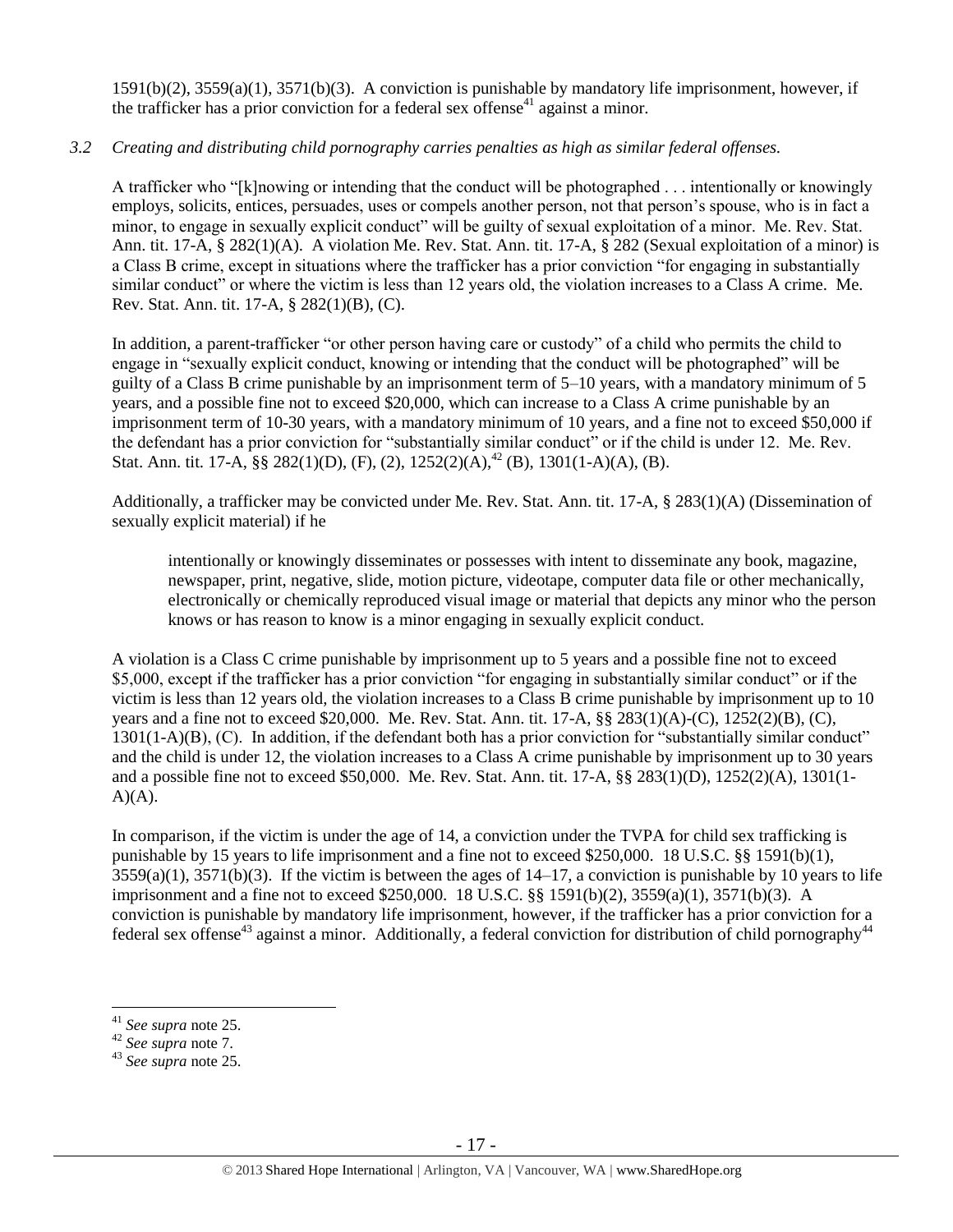is generally punishable by imprisonment for  $5-20$  years and a fine not to exceed \$250,000.<sup>45</sup> Subsequent convictions, however, are punishable by imprisonment up to 40 years and a fine not to exceed \$250,000.<sup>46</sup>

*3.3 Using the Internet to lure, entice, recruit, or sell commercial sex acts with a minor is a separate crime or results in an enhanced penalty for traffickers.*

Although potentially broad enough to apply to use of the Internet to entice or solicit any sexual act from a minor under the age of 14, including solicitation for the purpose of committing sexual exploitation of a minor, Me. Rev. Stat. Ann. tit. 17-A,  $\S 282(1)$  (Sexual exploitation of minor) and  $\S 259-A^{47}$  (Solicitation of a child to commit a prohibited act) do not specify use of the Internet. Pursuant to Me. Rev. Stat. Ann. tit. 17-A, § 259-A,

A person is guilty of soliciting a child to commit a prohibited act if:

A. The actor, with the intent to engage in a prohibited act with the other person, knowingly solicits directly or indirectly that person by any means to engage in a prohibited act and the actor:

- 1) Is at least 16 years of age;
- 2) Know or believes that the other person is less than 14 years of age; and
- 3) Is at least 3 years old than the age expressed by the other person.

Violation of this paragraph is a Class D crime; or

B. The actor, with the intent to engage in a prohibited act with the other person, knowingly solicits, directly or indirectly that person by any means to engage in a prohibited act and the actor:

1) Is at least 16 years of age;

2) Knows or believes that the other person is less than 12 years of age; and

3) Is at least 3 years older than the age expressed by the other person.

Violation of this subsection is a Class C crime.

A Class D crime is punishable by up to 1 year in county jail and a possible fine not to exceed \$2,000. Me. Rev. Stat. Ann. tit. 17-A,  $\S$ § 1252(1)(A), (2)(D), 1301(1-A)(D). If the victim is under 12, the trafficker is guilty of a Class C crime punishable by imprisonment up to 5 years and a possible fine not to exceed \$5,000. Me. Rev. Stat. Ann. tit. 17-A, §§ 259-A(1)(B), 1252(2)(C), 1301(1-A)(C). In addition, pursuant to Me. Rev. Stat. Ann. tit. 15, § 5821(7-A) (Subject property), traffickers may be ordered to forfeit all computers and computer equipment used in connection with a violation of Me. Rev. Stat. Ann. tit. 17-A, § 259-A.

<sup>&</sup>lt;sup>44</sup> 18 U.S.C. §§ 2252(a)(1), (a)(2), (a)(3) (Certain activities relating to material involving the sexual exploitation of minors),  $2252A(a)(2)$ ,  $(a)(3)$  (Certain activities relating to material constituting or containing child pornography), 1466A(a) (Obscene visual representations of the sexual abuse of children).

<sup>&</sup>lt;sup>45</sup> 18 U.S.C. §§ 2252(b) (stating that a conviction under subsection (a)(1), (a)(2), or (a)(3) is punishable by imprisonment for 5–20 years and a fine), 2252A(b)(1) (a conviction is punishable by imprisonment for 5–20 years and a fine), 1466A(a), (b) (stating that a conviction under subsection (a) is "subject to the penalties provided in section 2252A(b)(1)," imprisonment for 5–20 years and a fine, while a conviction under subsection (b) is "subject to the penalties provided in section 2252A(b)(2)," imprisonment up to 10 years, a fine, or both); *see also* 18 U.S.C §§  $3559(a)(1)$  (classifying all of the above listed offenses as felonies),  $3571(b)(3)$  (providing a fine up to \$250,000 for any felony conviction).

<sup>&</sup>lt;sup>46</sup> 18 U.S.C. §§ 2252(b) (stating if a person has a prior conviction under subsection (a)(1), (a)(2), or (a)(3) or a list of other statutes, a conviction is punishable by a fine and imprisonment for 15–40 years), 2252A(b)(1) (stating if a person has a prior conviction under subsection (a)(2), (a)(3), or a list of other statutes, a conviction is punishable by a fine and imprisonment for 15–40 years), 1466A(a), (b) (stating that the penalty scheme for section 2252A(b) applies); *see also* 18 U.S.C §§ 3559(a)(1) (classifying all of the above listed offenses as felonies), 3571(b)(3) (providing a fine up to  $$250,000$  for any felony conviction).

<sup>47</sup> *See supra* note [28.](#page-9-0)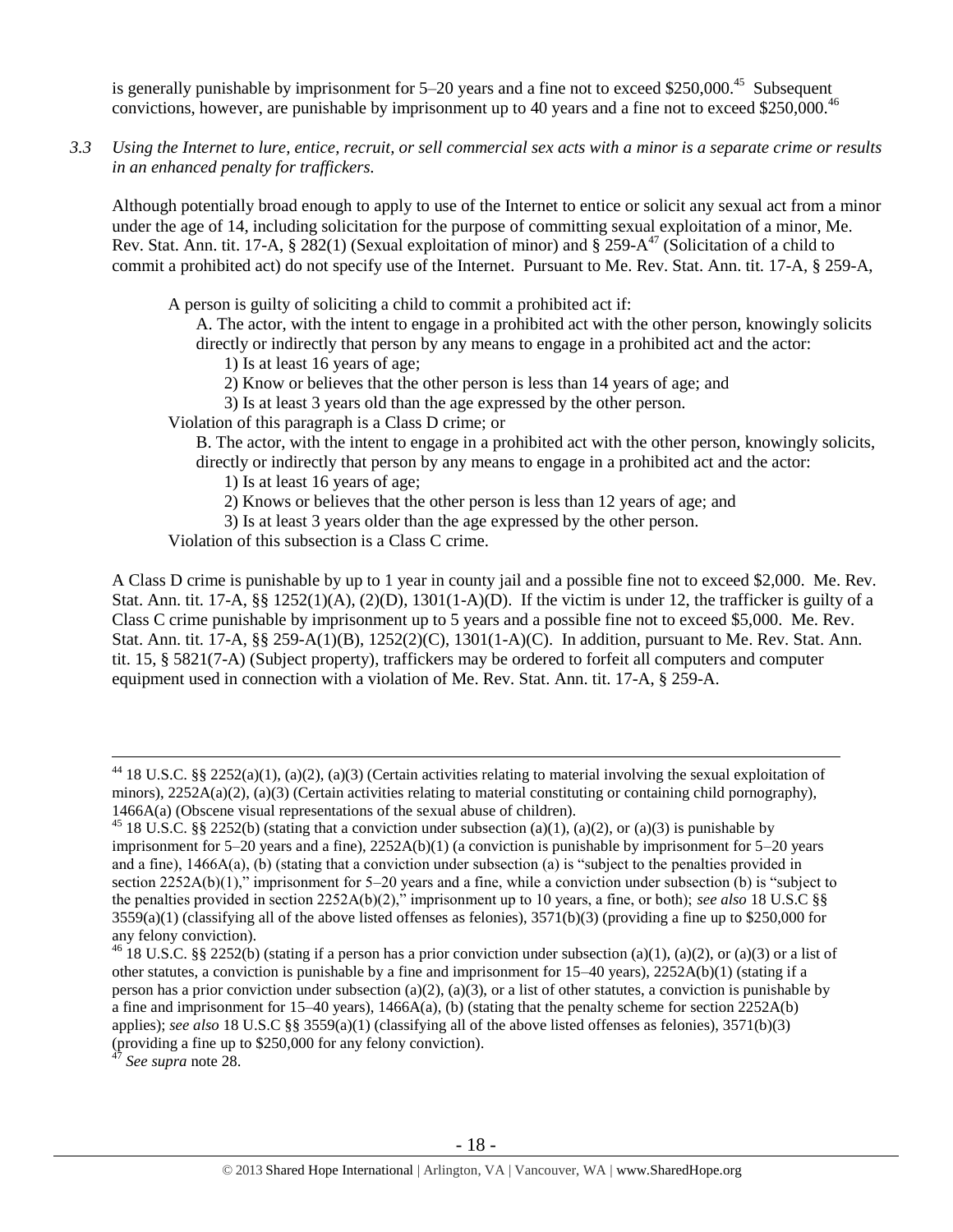3.3.1 Recommendation: Amend Me. Rev. Stat. Ann. tit. 17-A, § 259 (Solicitation of a child to commit a prohibited act) to raise the applicable age from 12 to 18 to protect all minors.

# *3.4 Financial penalties for traffickers, including asset forfeiture, are sufficiently high.*

Traffickers convicted of offenses related to their involvement in domestic minor sex trafficking face a number of financial penalties, including fines, restitution, and forfeiture.

As violators of Class B through Class D crimes, traffickers convicted of Me. Rev. Stat. Ann. tit. 17-A, §§ 852 (Aggravated sex trafficking), § 853 (Sex trafficking), § 282 (Sexual exploitation of a minor), or § 259-A (Solicitation of a child to commit a prohibited act) may be required to pay fines ranging from \$2,000–\$20,000. Me. Rev. Stat. Ann. tit. 17-A, §§, 852(3),853(1)(A), 282, 259-A, 1301(1-A)(B)–(D).

Additionally, a trafficker convicted of any crime under Maine law can be ordered to make restitution to a victim at the court's discretion. Me. Rev. Stat. Ann. tit. 17-A, §§ 1152(2-A),<sup>48</sup> 1324(1). Pursuant to Me. Rev. Stat. Ann. tit. 17-A, § 1325(1) (Criteria for restitution),

Restitution may be authorized, in whole or in part, as compensation for economic loss.<sup>49</sup> In determining the amount of restitution authorized, the following shall be considered:

A. The contributory misconduct of the victim;

B. Failure to report the crime to a law enforcement officer within 72 hours after its occurrence, without good cause for failure to report within that time; and

C. The present and future financial capacity of the offender to pay restitution.

Restitution will not be granted:

 $\overline{a}$ 

A. To a victim without that victim's consent;

B. To a victim who is an accomplice of the offender;

C. To a victim who has otherwise been compensated from a collateral source, but economic loss in excess of the collateral compensation may be authorized; and

D. When the amount and method of payment of monetary restitution or the performance of service restitution creates an excessive financial hardship on the offender or dependent of the offender." Me. Rev. Stat. Ann. tit. 17-A, § 1325(2).

Several civil, discretionary asset forfeiture provisions also apply to traffickers. Pursuant to Me. Rev. Stat. Ann. tit. 15, § 5821(9) (Subject property), "All assets, including money instruments, personal property and real property, used or intended for use in or traceable to a human trafficking offense as defined in Title 5, section 4701, subsection 1, paragraph C [Remedies for human trafficking]" are subject to forfeiture. These assets may be seized upon process or without process where the seizure is incident to a lawful arrest, a search under a valid search warrant or inspection under a valid inspection warrant, where the property has been the subject of a prior judgment in favor of the state, or where there is probable cause to believe that the property is dangerous or has been used or intended to be used in violation of criminal law. Me. Rev. Stat. Ann. tit. 15 § 5822(6). The property is then deposited in the General Fund. Me. Rev. Stat. Ann. tit. 15 § 5822(4).

<sup>&</sup>lt;sup>48</sup> Here and elsewhere in this report that Me. Rev. Stat. Ann. tit. 17A,  $\S$  1152 is quoted or cited, it has been updated to reflect the amendments added by the passage of Legislative Document 701. L.D. 701, 126th Leg. Assemb., First Reg. Sess. (Me. 2013) (enacted May 24, 2013).

<sup>49</sup> *See supra* Section 2.8 for definition of "economic loss."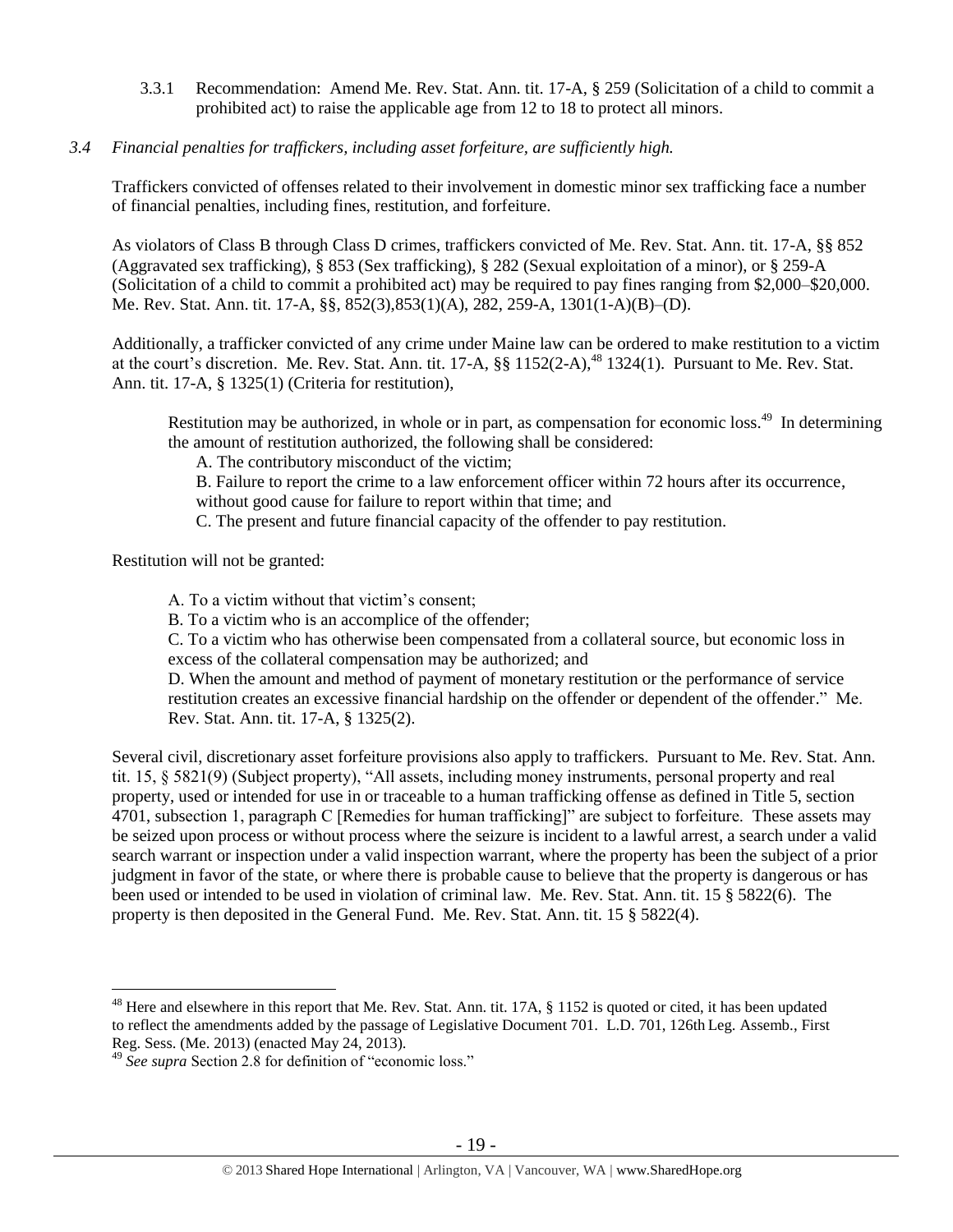In addition, if traffickers are convicted of Me. Rev. Stat. Ann. tit. 17-A, § 282 (Sexual exploitation of minor) or § 283 (Dissemination of sexually explicit material), they shall be subject to mandatory, criminal forfeiture. A prosecutor may request that the court order the forfeiture of "any equipment, including computers, that may have facilitated the commission of the offense," pursuant to Me. Rev. Stat. Ann. tit. 17-A,  $\S$  285(1) (Forfeiture of equipment used to facilitate violations). If a preponderance of the evidence shows that the equipment "was used to facilitate the commission of a violation" of Me. Rev. Stat. Ann. tit. 17-A, § 282 or § 283, the court shall order that the equipment be forfeited to the state and may provide for "the disposition or use of the equipment by any state, county or municipal law enforcement agency that made a substantial contribution to the investigation or prosecution of the case. Any equipment forfeited that is not transferred to an investigating or prosecuting agency must be sold and the proceeds deposited in the General Fund." Me. Rev. Stat. Ann. tit. 17- A, § 285(4). In addition, any child pornography "that depicts a person who has not attained 16 years of age engaging in sexually explicit conduct is declared to be contraband and may be seized by the State." Me. Rev. Stat. Ann. tit. 17-A, § 284(4).

<span id="page-19-0"></span>A trafficker convicted of a "human trafficking offense" is subject to civil liability under Me. Rev. Stat. Ann. tit. 5, § 4701<sup>50</sup> (Remedies for human trafficking). Me. Rev. Stat. Ann. tit. 5, § 4701(1)(C)(1), (2) states that a "human trafficking offense" includes "aggravated sex trafficking and sex trafficking under Title 17-A, sections  $852^{51}$  and  $853<sup>52</sup>$  respectively" and

the destruction, concealment, removal, confiscation or possession of any actual or purported passport or other immigration document or other actual or purported government identification document of the other person or done using any scheme, plan or pattern intended to cause the other person to believe that if that person does not perform certain labor or services, including prostitution, that the person or a 3rd person will be subject to a harm to their health, safety or immigration status.

Further, Me. Rev. Stat. Ann. tit. 5, § 4701(2) provides that

a trafficked person<sup>53</sup> may bring a civil action for actual damages, compensatory damages, punitive damages, injunctive relief, any combination of those or any other appropriate relief. A prevailing plaintiff is entitled to an award of attorney's fees and costs.

*3.5 Convicted traffickers are required to register as sex offenders.*

Maine's Sex Offender Registration and Notification Act of 1999, Me. Rev. Stat Ann. title 34-A, requires traffickers sentenced for sex offenses and sexually violent offenses to register as sex offenders, unless they fall under the exceptions in Me. Rev. Stat. Ann. tit.  $34-A$ ,  $\S$  11202-A.<sup>54</sup> "Sex offenses" is defined as "a conviction for one of the following offenses or for an attempt or solicitation of one of the following offenses if the victim was less than 18 years of age at the time of the criminal conduct." The listed offenses include Me. Rev. Stat. Ann. tit. 17-A, § 255-A (Unlawful sexual contact) (certain provisions), § 256 (Visual sexual aggression against child), § 258 (Sexual misconduct with a child under 14 years of age), § 259 (Solicitation of a child to commit a prohibited act), § 284 (Possession of sexually explicit material), §  $852(1)(B)^{55}$  (Aggravated sex trafficking), and

 $50$  Here and elsewhere in this report that Me. Rev. Stat. Ann. tit. 5,  $\S$  4701 is quoted or cited, it has been updated to reflect the amendments added by the passage of Legislative Document 1159. L.D. 1159, 126th Leg. Assemb., First Reg. Sess. (Me. 2013) (enacted July 8, 2013).

<sup>51</sup> *See* discussion of relevant provisions *supra* Section 1.1.

<sup>52</sup> *Id.*

 $53$  Me. Rev. Stat. Ann. tit. 5, § 4701(1)(A) defines "trafficked person" as a "victim of a human trafficking offense."

<sup>54</sup>*See supra* note [35.](#page-13-0)

<sup>55</sup> *See supra* note [2.](#page-0-0)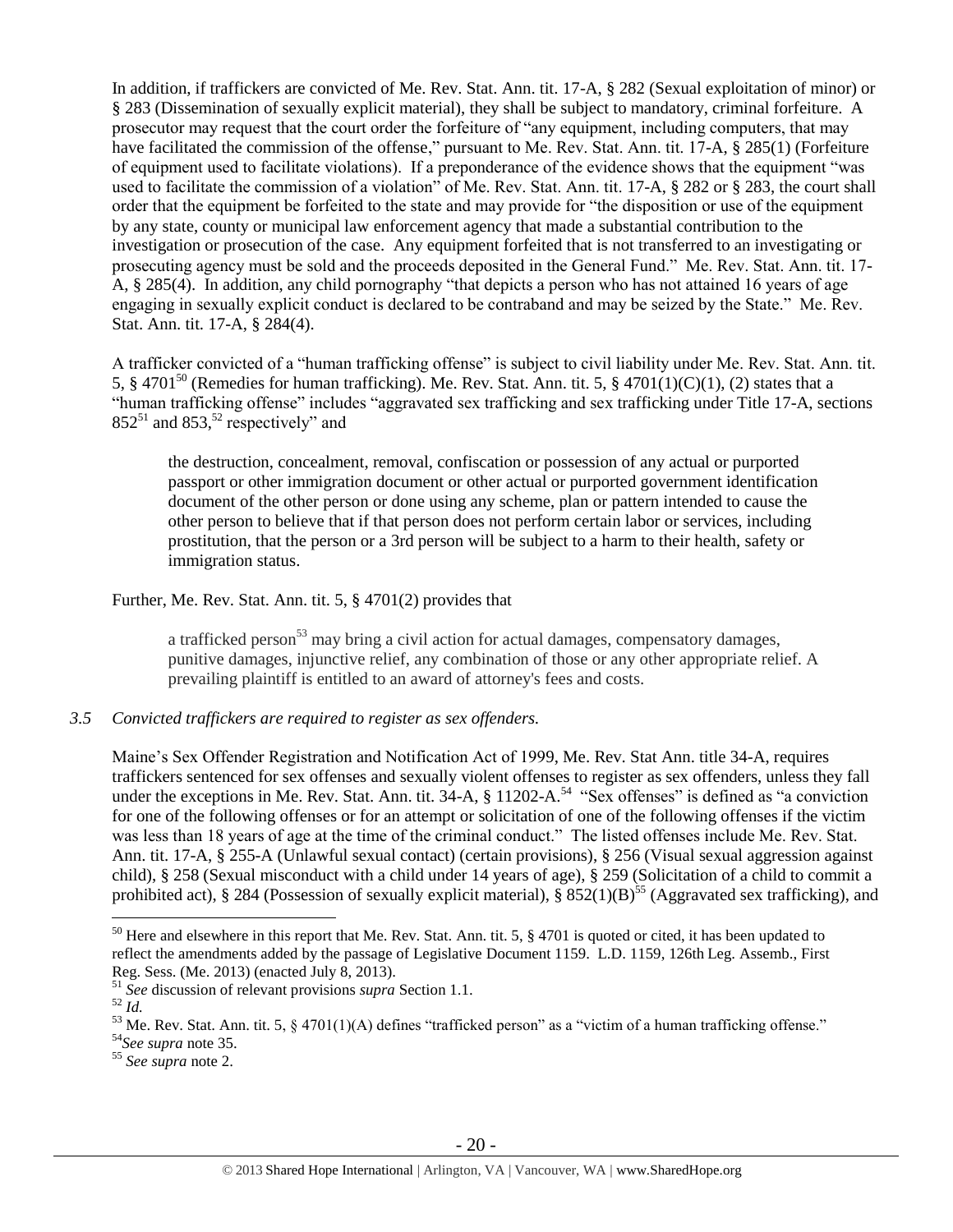§ 855<sup>56</sup> (Patronizing prostitution of minor or person with mental disability). Me. Rev. Stat. Ann. tit. 34-A, §  $11203(6)(B)$ .<sup>57</sup> Me. Rev. Stat. Ann. tit. 34-A, § 11203(6-A) further labels the following offenses as qualifying as a "sex offense": Me. Rev. Stat. Ann. tit. 17-A, § 253(2)(J)–(L) (Gross sexual assault), § 255-A(1)(C), (G), (Q), (R), (R-1), (R-2), (W), (X) (Unlawful sexual conduct). "Sexually violent offense" is defined as including "A conviction for one of the offenses or for an attempt to commit" certain offenses, including Me. Rev. Stat. Ann. tit. 17-A, § 253 (Gross sexual assault) and certain provisions of § 255-A (Unlawful sexual contact). Me. Rev. Stat. Ann. tit. 34-A, § 11203 (7)(A).

*3.6 Laws relating to termination of parental rights for certain offenses include sex trafficking or commercial sexual exploitation of children (CSEC) offenses in order to remove the children of traffickers from their control and potential exploitation.* 

Me. Rev. Stat. Ann. tit. 22, § 4055(1) (Grounds for termination) states, among other things,

The court may order termination of parental rights if:

A. One of the following conditions has been met:

1) Custody has been removed from the parent under:

a) Section 4035 [Hearing on jeopardy order petition] or 4038 [Mandated review; review on motion];

b) Title 19-A, section 1502 [Either parent dead or guilty of abandonment, rights devolve on other] or 1653 [Parental rights and responsibilities];

c) Section 3792 [Repealed] prior to the effective date of this chapter; or

d) Title 15, section 3314, subsection 1, paragraph C-1 [Disposition]; or

2) The petition has been filed as part of an adoption proceeding in Title 18-A, article IX [Adoption]; and

#### B. Either:

1) The parent consents to the termination. Consent shall be written and voluntarily and knowingly executed in court before a judge. The judge shall explain the effects of a termination order; or

2) The court finds, based on clear and convincing evidence, that:

a) Termination is in the best interest of the child; and

b) Either:

. . . .

i) The parent is unwilling or unable to protect the child from jeopardy and these circumstances are unlikely to change within a time which is reasonably calculated to meet the child's needs;

ii) The parent has been unwilling or unable to take responsibility for the child within a time which is reasonably calculated to meet the child's needs

Subsection (1-A) states that "[t]he court may presume that the parent is unwilling or unable to protect the child from jeopardy and these circumstances are unlikely to change within a time which is reasonably calculated to meet the child's needs if," among other things, under (1-A)(B),

(B) The victim of any of the following crimes was a child for whom the parent was responsible or the victim was a child who was a member of a household lived in or frequented by the parent and the parent has been convicted of:

 $\overline{a}$ 

. . .

<sup>56</sup> *See supra* note [10.](#page-2-0)

<sup>57</sup> *See supra* note [36.](#page-13-1)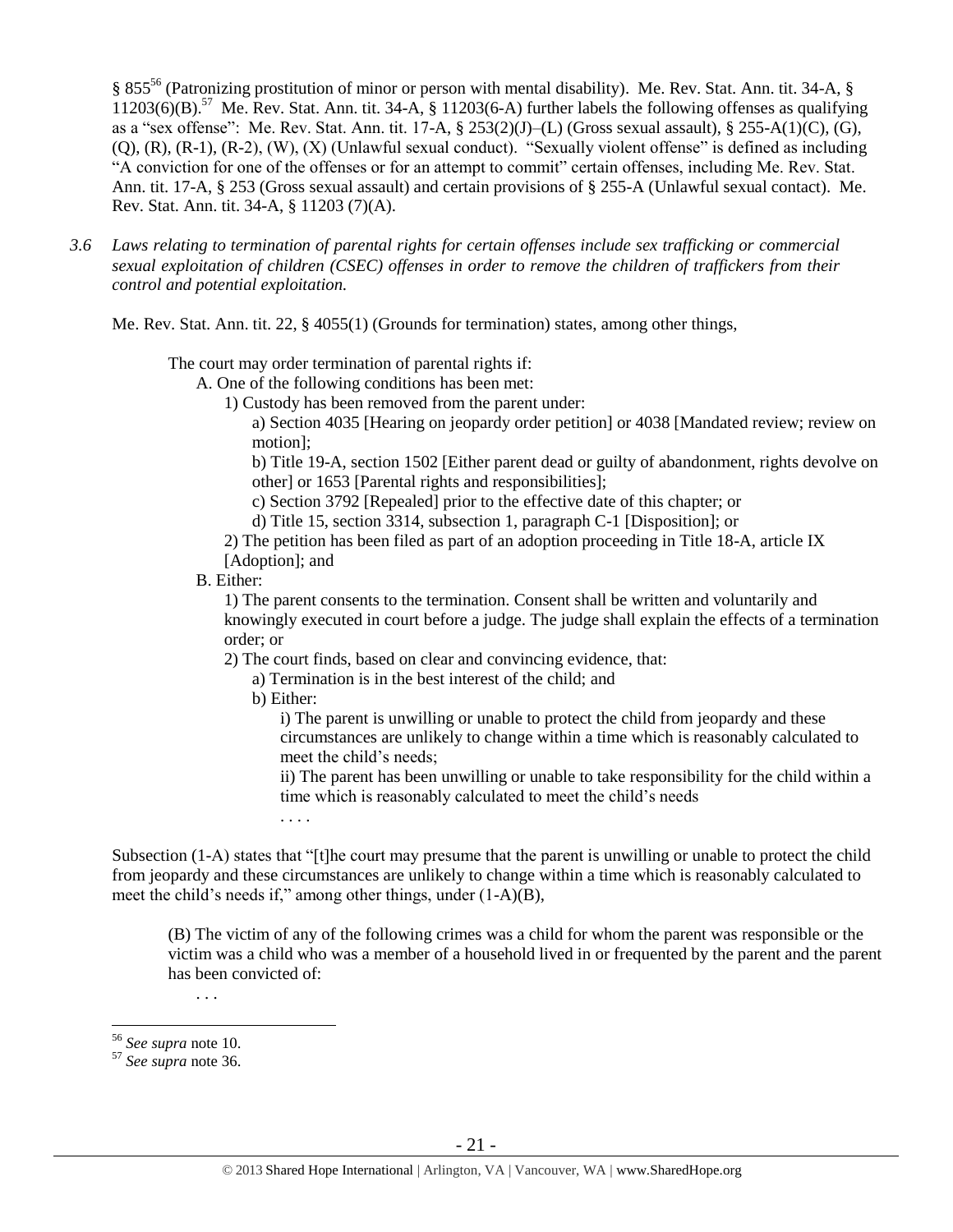7) Gross sexual misconduct or gross sexual assault;

8) Sexual abuse of minors;

. . . 10) Kidnapping;

- 11) Promotion of prostitution; or
- 12) A comparable crime in another jurisdiction.
- 3.5.1 Recommendation: Amend Me. Rev. Stat. Ann. tit. 22, § 4055(1-A)(B) to include Me. Rev. Stat. Ann. tit. 17-A, § 852 (Aggravated sex trafficking), § 853 (Sex trafficking), and § 282 (Sexual exploitation of minor) as crimes that provide grounds for the termination of parental rights.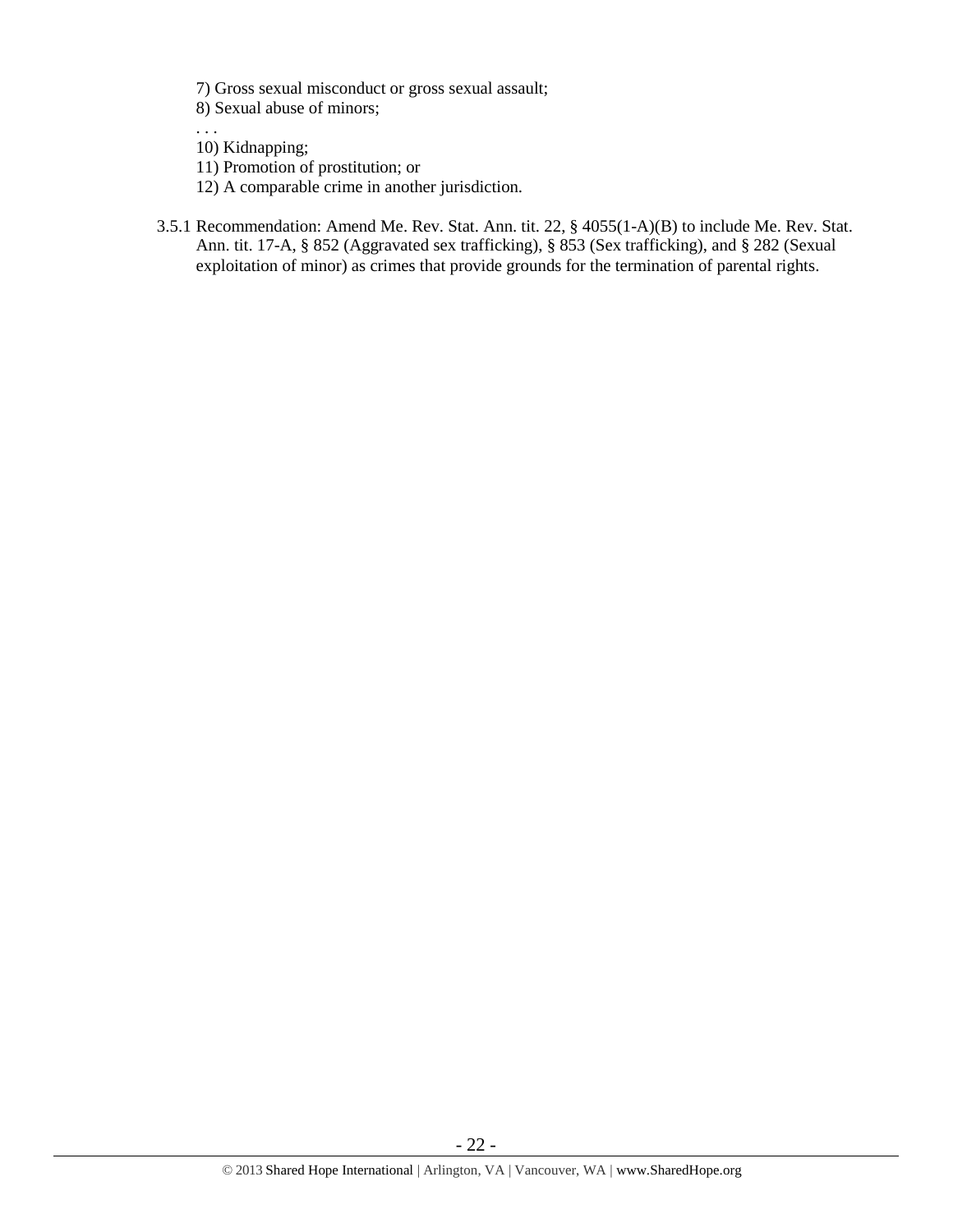#### FRAMEWORK ISSUE 4: CRIMINAL PROVISIONS FOR FACILITATORS

#### *Legal Components:*

- *4.1 The acts of assisting, enabling, or financially benefitting from child sex trafficking are included as criminal offenses in the state sex trafficking statute.*
- *4.2 Financial penalties, including asset forfeiture laws, are in place for those who benefit financially from or aid and assist in committing domestic minor sex trafficking.*

*\_\_\_\_\_\_\_\_\_\_\_\_\_\_\_\_\_\_\_\_\_\_\_\_\_\_\_\_\_\_\_\_\_\_\_\_\_\_\_\_\_\_\_\_\_\_\_\_\_\_\_\_\_\_\_\_\_\_\_\_\_\_\_\_\_\_\_\_\_\_\_\_\_\_\_\_\_\_\_\_\_\_\_\_\_\_\_\_\_\_\_\_\_\_*

- *4.3 Promoting and selling child sex tourism is illegal.*
- *4.4 Promoting and selling child pornography is illegal.*

## *Legal Analysis:*

*4.1 The acts of assisting, enabling, or financially benefitting from child sex trafficking are included as criminal offenses in the state sex trafficking statute.*

Facilitators may be charged under Me. Rev. Stat. Ann. tit. 17-A, § 852(1)(A), (B) (Aggravated sex trafficking), which makes it illegal if a person knowingly "[p]romotes prostitution by compelling<sup>58</sup> a person to enter into, engage in, or remain in prostitution," or who "[p]romotes prostitution of a person less than 18 years old."

"Promoting prostitution" is defined in Me. Rev. Stat. Ann. tit. 17-A, § 851(2) as,

A. Causing or aiding another to commit or engage in prostitution, other than as a patron;

. . .

D. Leasing or otherwise permitting a place controlled by the defendant, alone or in association with others, to be regularly used for prostitution;

E. Owning, controlling, managing, supervising or otherwise operating, in association with others, a house of prostitution or a prostitution business;

F. Transporting a person into or within the State with the intent that such other person engage in prostitution; or

G. Accepting or receiving, or agreeing to accept or receive, a pecuniary benefit pursuant to an agreement or understanding with any person, other than with a patron, whereby the person participates or the person is to participate in the proceeds of prostitution.

Violation of Me. Rev. Stat. Ann. tit. 17-A, § 852 (Aggravated sex trafficking) is a Class B crime punishable by imprisonment up to 10 years and a possible fine not to exceed \$20,000. Me. Rev. Stat. Ann. tit. 17-A, §§  $852(3)$ ,  $1252(2)(B)$ ,<sup>59</sup> 1301(1-A)(B).

*4.2 Financial penalties, including asset forfeiture laws, are in place for those who benefit financially from or aid and assist in committing domestic minor sex trafficking.*

Facilitators convicted of Me. Rev. Stat. Ann. tit. 17-A, § 852 (Aggravated sex trafficking) may be required to pay a fine up to \$20,000. Me. Rev. Stat. Ann. tit. 17-A, §§ 852(3), 1301(1-A)(B). Additionally, facilitators convicted of any crime under Maine law may be ordered to make restitution to a victim. Me. Rev. Stat. Ann. tit. 17-A, §§ 1152(2-A), 1324(1). Pursuant to Me. Rev. Stat. Ann. tit. 17-A, § 1325(1) (Criteria for restitution),

<sup>58</sup> *See* Section 1.1 *supra* for full discussion of Me. Rev. Stat. Ann. tit. 17-A, § 852(1)(B) (Aggravated sex trafficking) and definition of "compelling."

<sup>59</sup> *See supra* note 7.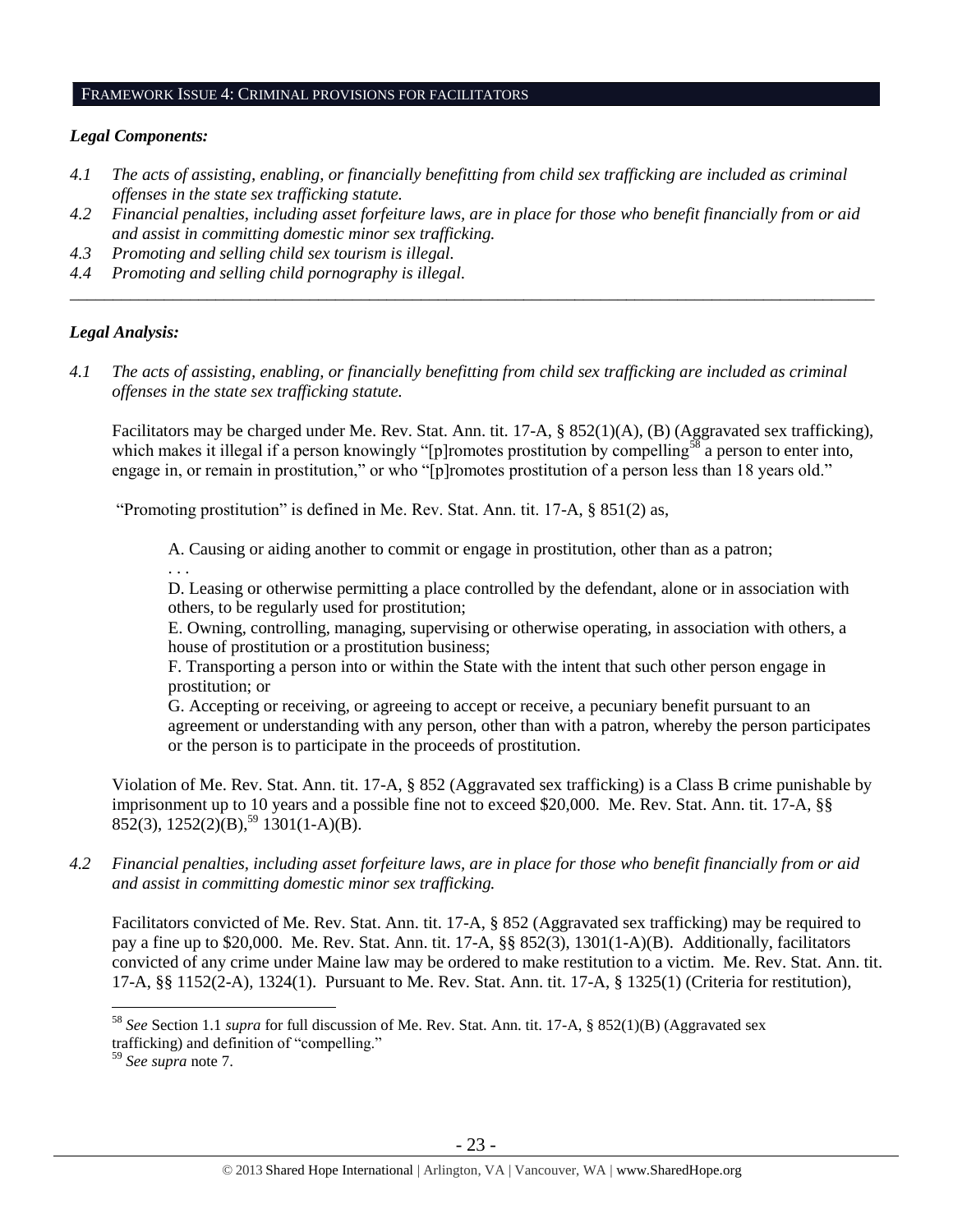Restitution may be authorized, in whole or in part, as compensation for economic loss.<sup>60</sup> In determining the amount of restitution authorized, the following shall be considered:

A. The contributory misconduct of the victim;

B. Failure to report the crime to a law enforcement officer within 72 hours after its occurrence,

without good cause for failure to report within that time; and

C. The present and future financial capacity of the offender to pay restitution.<sup>61</sup>

Facilitators are subject to civil liability for human trafficking offenses. Me. Rev. Stat. Ann. tit. 5, §  $4701(1)(C)(1)$ ,  $(2)^{62}$  (Remedies for human trafficking). Similarly, the asset forfeiture provisions applicable to human trafficking offenders under Me. Rev. Stat. Ann. tit. 15, § 5821(9)<sup>63</sup> (Subject property) are likely inapplicable to facilitators.

Limited but mandatory criminal forfeiture provisions also apply to facilitators. Pursuant to Me. Rev. Stat. Ann. tit. 17-A, § 285(1) (Forfeiture of equipment used to facilitate violations), a prosecutor may request the court order the forfeiture of "any equipment, including computers, that may have facilitated the commission of" Me. Rev. Stat. Ann. tit. 17-A, § 282 (Sexual exploitation of minor) or § 283 (Dissemination of sexually explicit material) if the State can prove "by a preponderance of the evidence that the equipment was used to facilitate the commission of a violation." Me. Rev. Stat. Ann. tit. 17-A, § 285(1), (3), (4). Where that is proven, the court 'shall order the equipment forfeited." Me. Rev. Stat. Ann. tit. 17-A, § 285. The court 'may, upon the written recommendation of the attorney for the State, provide in its order for the disposition or use of the equipment by any state, county or municipal law enforcement agency that made a substantial contribution to the investigation or prosecution of the case. Any equipment forfeited that is not transferred to an investigating or prosecuting agency must be sold and the proceeds deposited in the General Fund." Me. Rev. Stat. Ann. tit. 17- A, § 285. In addition, any child pornography in the possession of a facilitator "that depicts a person who has not attained 16 years of age engaging in sexually explicit conduct is declared to be contraband and may be seized by the State." Me. Rev. Stat. Ann. tit. 17-A, § 284(4).

## *4.3 Promoting and selling child sex tourism is illegal*.

Maine has no law prohibiting child sex tourism.

- 4.3.1 Recommendation: Enact a law that prohibits selling or offering to sell travel services that include or facilitate travel for the purpose of engaging in commercial sexual exploitation of a minor or prostitution of a minor, if the travel occurs in Maine.
- *4.4 Promoting and selling child pornography is illegal.*

Me. Rev. Stat. Ann. tit 17-A, § 283(1)(A) (Dissemination of sexually explicit material) criminalizes the act of

intentionally or knowingly disseminat [ing] or possess [ing] with intent to disseminate any book, magazine, newspaper, print, negative, slide, motion picture, videotape, computer data file or other

<sup>60</sup> *See supra* Section 2.8 for the definition of "economic loss."

<sup>&</sup>lt;sup>61</sup> *See infra* Section 5.10 for limitations on access to restitution by domestic minor sex trafficking victims.

<sup>62</sup> *See supra* note [50.](#page-19-0)

 $63$  See supra note [29.](#page-9-1) Me. Rev. Stat. Ann. tit. 15, § 5821(9) (Subject property) states that "[a]ll assets, including money instruments, personal property and real property, used or intended for use in or traceable to a human trafficking offense as defined in Title 5, section 4701, subsection 1, paragraph C [Remedies for human trafficking]" are subject to forfeiture.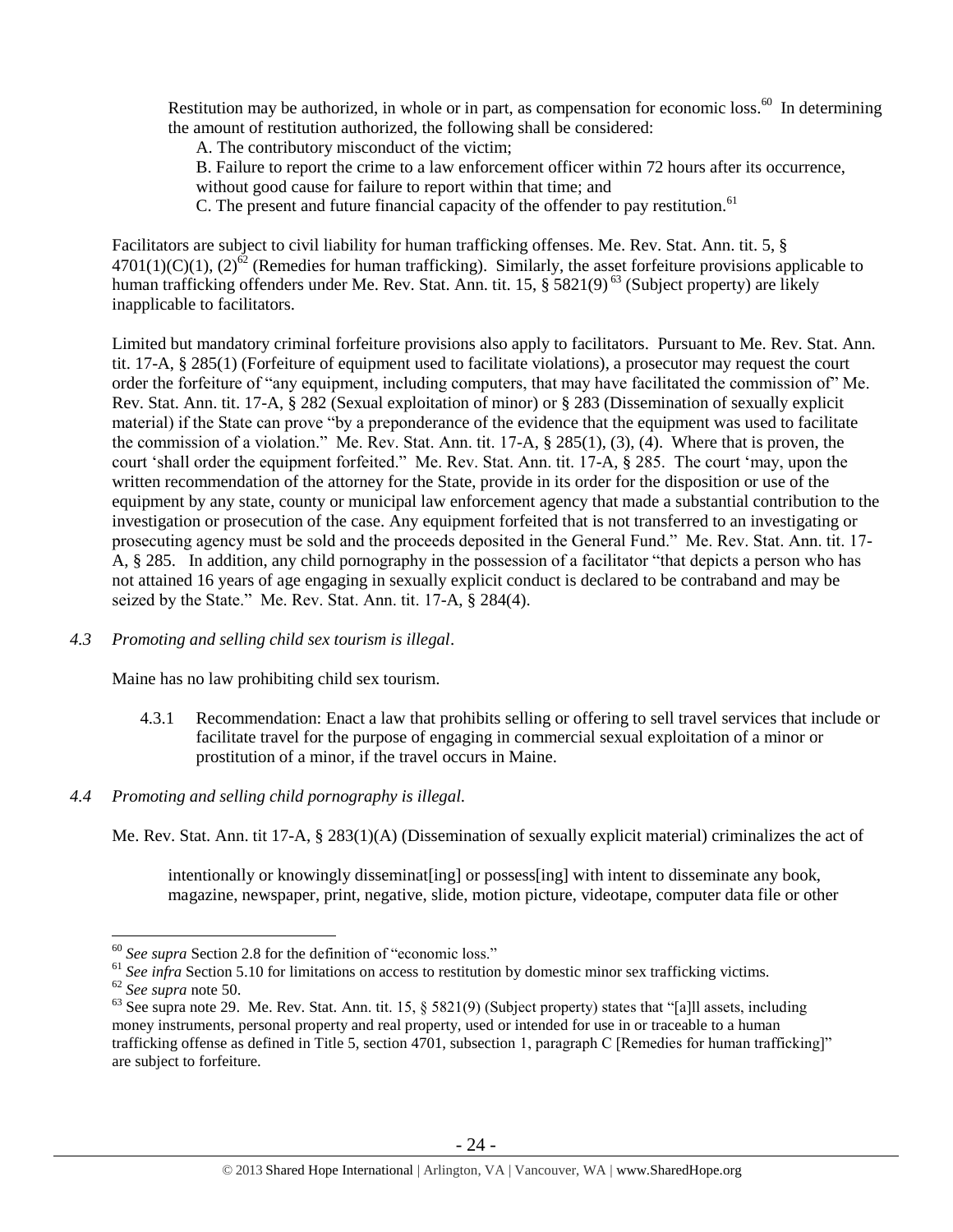mechanically, electronically or chemically reproduced visual image or material that depicts any minor<sup>64</sup> who the person knows or has reason to know is a minor engaging in sexually explicit conduct.

Dissemination of sexually explicit material is a Class C crime, but where the facilitator has a prior conviction for "engaging in substantially similar conduct" or where the victim is less than 12 years old, the violation increases to a Class B crime. Me. Rev. Stat. Ann. tit. 17-A, § 283(1)(B), (C). If the crime involves a child under 12 years of age and the facilitator has a prior conviction for "engaging in substantially similar conduct," the violation increases further to a Class A crime. Me. Rev. Stat. Ann. tit. 17-A, § 283(1)(D). Class C crimes are punishable by imprisonment up to 5 years and a possible fine not to exceed \$5,000. Me. Rev. Stat. Ann. tit. 17-A, §§ 1252(2)(C)<sup>65</sup>, 1301(1-A)(C). Class B crimes are punishable by imprisonment up to 10 years and a possible fine not to exceed \$20,000, while Class A crimes are punishable by imprisonment up to 30 years and a possible fine not to exceed \$50,000. Me. Rev. Stat. Ann. tit. 17-A, §§ 1252(2)(A), (B), 1301(1-A)(A), (B).

Me. Rev. Stat. Ann. tit. 17-A, § 284 (Possession of sexually explicit material) also applies to those who facilitate child pornography by "[i]ntentionally or knowingly" transporting or exhibiting material "the person knows or should know depicts another person engaging in sexually explicit conduct" where the child involved is under 16 years of age or the facilitator "knows or has reason to know that the [child] has not attained 16 years of age." Me. Rev. Stat. Ann. tit. 17-A, § 284(1)(A). Facilitators who violate Me. Rev. Stat. Ann. tit. 17-A, § 284 may be convicted of a Class D crime punishable by up to 1 year in county jail and a possible fine not to exceed \$2,000. Me. Rev. Stat. Ann. tit. 17-A, §§ 284(1)(A), 1252(1)(A), (2)(D), 1301(1-A)(D). If the facilitator has a prior conviction for "engaging in substantially similar conduct," or the child is less than 12 years old, the violation will be a Class C crime punishable by imprisonment up to 5 years and a possible fine not to exceed \$5,000. Me. Rev. Stat. Ann. tit. 17-A, §§ 284(1)(B), (C), 1252(2)(C), 1301(1-A)(C). If the crime involves a child under 12 and the facilitator has a prior conviction, then the violation increases further to a Class B crime punishable by imprisonment up to 10 years and a possible fine not to exceed \$20,000. Me. Rev. Stat. Ann. tit. 17-A, §§ 284(D), 1252(2)(B), 1301(1-A)(B).

4.4.1 Recommendation: Amend Me. Rev. Stat. Ann. tit. 17-A, § 284(1)(A) (Possession of sexually explicit material) to raise the age of protected minors to 18.

 $64$  "Minor" is defined in Me. Rev. Stat. Ann. tit 17-A,  $\S$  281(2) as "a person who has not attained 18 years of age." <sup>65</sup> *See supra* note 7.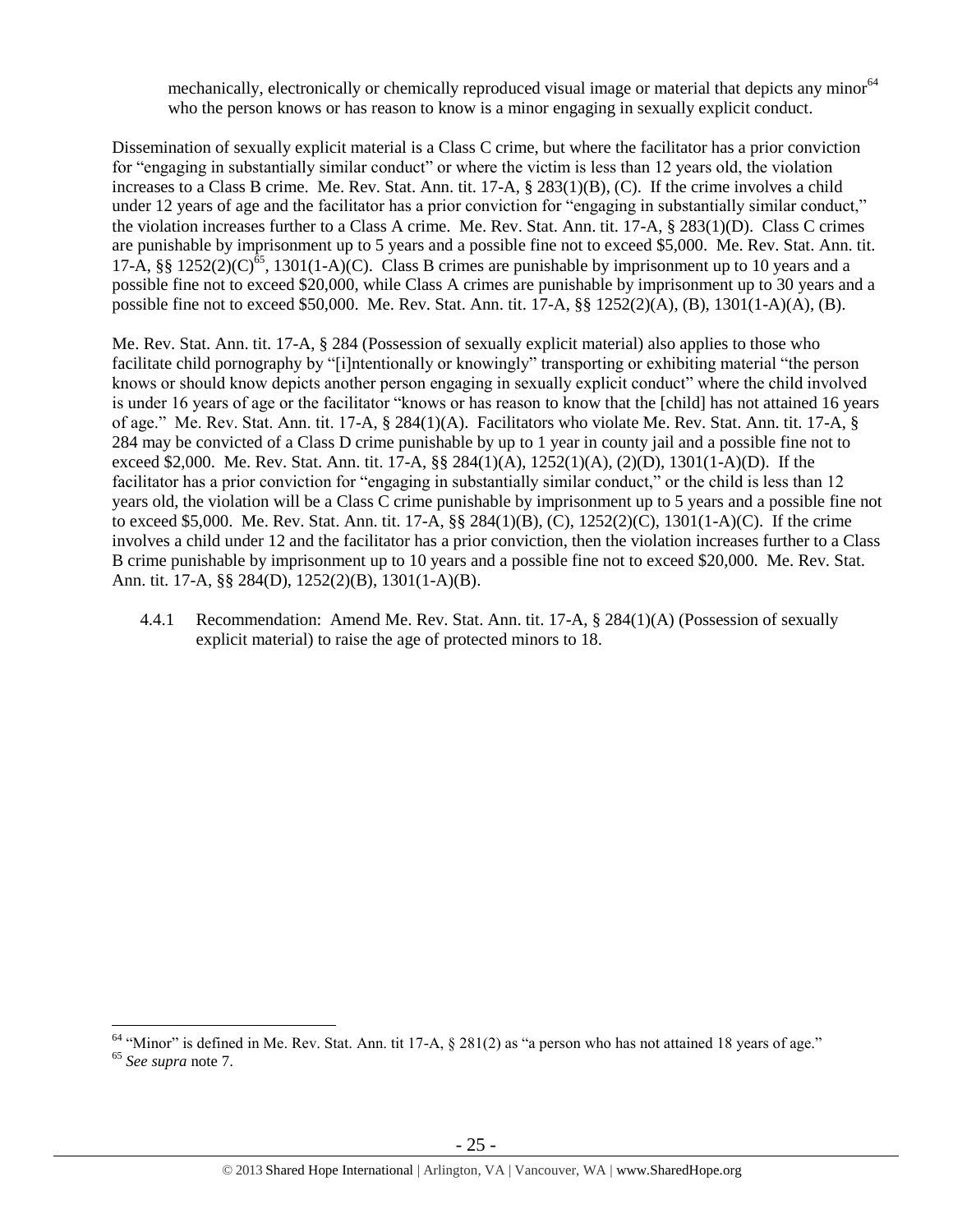#### FRAMEWORK ISSUE 5: PROTECTIVE PROVISIONS FOR THE CHILD VICTIMS

## *Legal Components:*

- *5.1 Statutorily-mandated victim services define "victim" to specifically include victims of domestic minor sex trafficking or commercial sexual exploitation of children (CSEC) to ensure prompt identification and access to victims' rights and services.*
- *5.2 The state sex trafficking statute expressly prohibits a defendant from raising consent of the minor to the commercial sex acts as a defense.*
- *5.3 Prostitution laws apply only to adults, making minors under 18 specifically immune from this offense.*
- *5.4 Child victims of sex trafficking or commercial sexual exploitation are provided with a child protection response, including specialized shelter and services, and are not detained in juvenile detention facilities.*
- *5.5 Commercial sexual exploitation or sex trafficking is identified as a type of abuse and neglect within child protection statutes.*
- *5.6 The definition of "caregiver" (or similar term) in the child welfare statutes is broad enough to include a trafficker who has custody or control of a child in order to bring a trafficked child into the protection of child protective services.*
- *5.7 Crime victims' compensation is specifically available to a child victim of sex trafficking or commercial sexual exploitation of children (CSEC) without regard to ineligibility factors.*
- *5.8 Victim-friendly procedures and protections are provided in the trial process for minors under 18.*
- *5.9 Expungement or sealing of juvenile delinquency records resulting from arrests or adjudications for prostitution-related offenses committed as a result of, or in the course of, the commercial sexual exploitation of a minor is available within a reasonable time after turning 18.*
- *5.10 Victim restitution and civil remedies for victims of domestic minor sex trafficking or commercial sexual exploitation of children (CSEC) are authorized by law.*
- *5.11 Statutes of limitations for civil and criminal actions for child sex trafficking or commercial sexual exploitation of children (CSEC) offenses are eliminated or lengthened sufficiently to allow prosecutors and victims a realistic opportunity to pursue criminal action and legal remedies.*

*\_\_\_\_\_\_\_\_\_\_\_\_\_\_\_\_\_\_\_\_\_\_\_\_\_\_\_\_\_\_\_\_\_\_\_\_\_\_\_\_\_\_\_\_\_\_\_\_\_\_\_\_\_\_\_\_\_\_\_\_\_\_\_\_\_\_\_\_\_\_\_\_\_\_\_\_\_\_\_\_\_\_\_\_\_\_\_\_\_\_\_\_\_\_*

# *Legal Analysis:*

*5.1 Statutorily-mandated victim services define "victim" to specifically include victims of domestic minor sex trafficking or commercial sexual exploitation of children (CSEC) to ensure prompt identification and access to victims' rights and services.*

The state Victims' Rights Act defines "victim" in part as "[a] person who is the victim of a crime." Me. Rev. Stat. Ann. tit. 17-A,  $\S$  1171(2). Me. Rev. Stat. Ann. tit. 5,  $\S$  4701<sup>66</sup> (Remedies for human trafficking), which provides a civil cause of action to victims of a human trafficking offense, defines a "trafficked person" as "a victim of a human trafficking offense," and "human trafficking offense" is defined as

aggravated sex trafficking and sex trafficking under Title 17-A, section 852 and 853 and when the crime involves restraining a person by destroying, concealing, removing, confiscating or possessing any actual or purported passport or other immigration document or other actual or purported government identification document of the other person or using any scheme, plan or pattern intended to cause that person to believe that if the person does not perform certain labor or services, including prostitution, that the person or a  $3<sup>rd</sup>$  person will be subject to a harm to their health, safety, or immigration status.

<sup>66</sup> *See supra* note [50.](#page-19-0)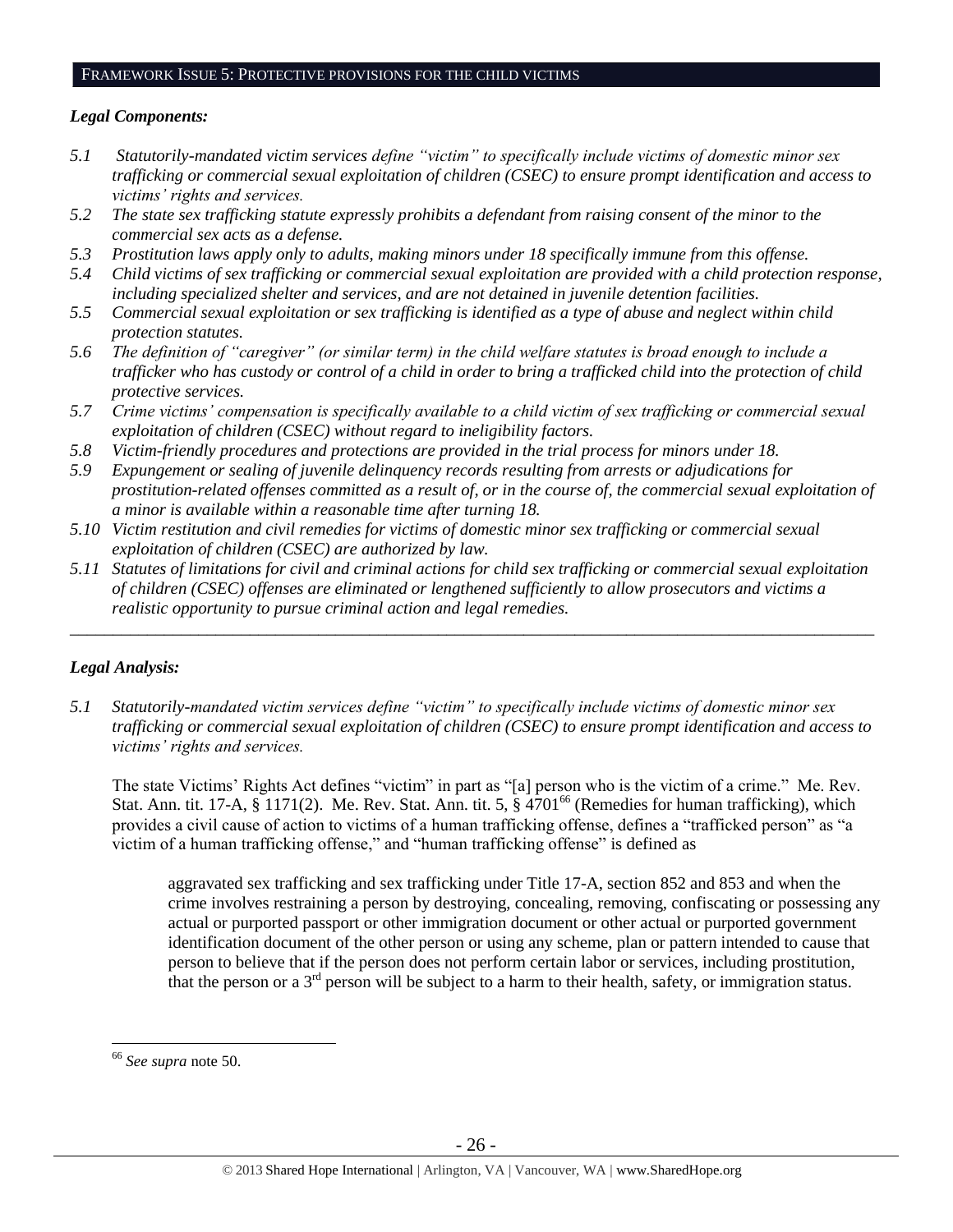For purposes of victim compensation, Me. Rev. Stat. Ann. tit 5, § 3360-B(1)(A), (B) (Award of compensation; eligibility), victim compensation may be awarded to a person who, among other things,

A. Suffers personal injury<sup>67</sup> as a direct result of a crime specified in section  $3360$ ,<sup>68</sup> committed within the jurisdiction of the State;

B. Has been sexually assaulted within this State in violation of Title 17-A, chapter  $11^{69}$  without regard to whether bodily injury or the threat of bodily injury occurred.

While Me. Rev. Stat. Ann. tit. 5, § 3360 includes many CSEC offenses as well as the kidnapping and unlawful restraint statutes, it fails to include tit. 17-A,  $\S 852^{70}$  (Aggravated sex trafficking),  $\S 853^{71}$  (Sex trafficking), and  $§ 855<sup>72</sup>$  (Patronizing prostitution of minor or person with mental disability).

For purposes of victim restitution, "victim" is defined as "a person who suffers personal injury, death or economic loss as a result of a crime or the good faith effort of any person to prevent a crime." Me. Rev. Stat. Ann. § 1322 (Definitions).

*5.2 The state sex trafficking statute expressly prohibits a defendant from raising consent of the minor to the commercial sex acts as a defense.*

Me. Rev. Stat. Ann. tit. 17-A, § 852 (Aggravated sex trafficking), § 853 (Sex trafficking), § 855 (Patronizing prostitution of minor or person with mental disability), and § 282 (Sexual exploitation of minor) do not indicate whether consent is available as a defense for the perpetrator of the crime.

A general defense of consent is available to defendants pursuant to Me. Rev. Stat. Ann. tit. 17-A, § 109(1) (Consent), which states in subsection (1) "It is a defense that, when a defendant engages in conduct which would otherwise constitute a crime against the person or property of another, such other consented to the conduct and an element of the crime is negated as a result of such consent." Pursuant to Me. Rev. Stat. Ann. tit. 17-A, § 109(3),

Consent is not a defense within the meaning of this section if:

A. It is given by a person who is declared by a statute or by a judicial decision to be legally incompetent to authorize the conduct charged to constitute the crime, and such incompetence is manifest or known to the actor;

B. It is given by a person who, by reason of intoxication, mental illness or defect, or youth, is manifestly unable, or known by the defendant to be unable, to make a reasonable judgment as to the nature or harmfulness of the conduct charged to constitute the crime; or C. It is induced by force, duress or deception.

<sup>&</sup>lt;sup>67</sup> "Personal injury" is defined in Me. Rev. Stat. Ann. tit. 5,  $\S$  3360(6) as "bodily injury as defined in Title 17-A, section 2, subsection 5 or psychological injury incurred by a victim who has sustained the threat of bodily injury." <sup>68</sup> "Crime" is defined in Me. Rev. Stat. Ann. § 3360(3) as including the following: "A. Offenses against the person as described in Title 17-A, chapter 9; B. Sexual assaults as described in Title 17-A, chapter 11; C. Kidnapping and criminal restraint as described in Title 17-A, chapter 13; . . . H. Sexual exploitation of a minor as described in Title 17-A, chapter 12."

 $69$  Offenses in this chapter include Me. Rev. Stat. Ann. tit. 17-A,  $\S$  254 (Sexual abuse of minors),  $\S$  253 (Gross sexual assault), § 255-A (Unlawful sexual contact), and § 259-A (Solicitation of a child to commit a prohibited act).

<sup>70</sup> *See supra* note [2.](#page-0-0)

 $71$  See supra note [9.](#page-2-2)

<sup>72</sup> *See supra* note [10.](#page-2-0)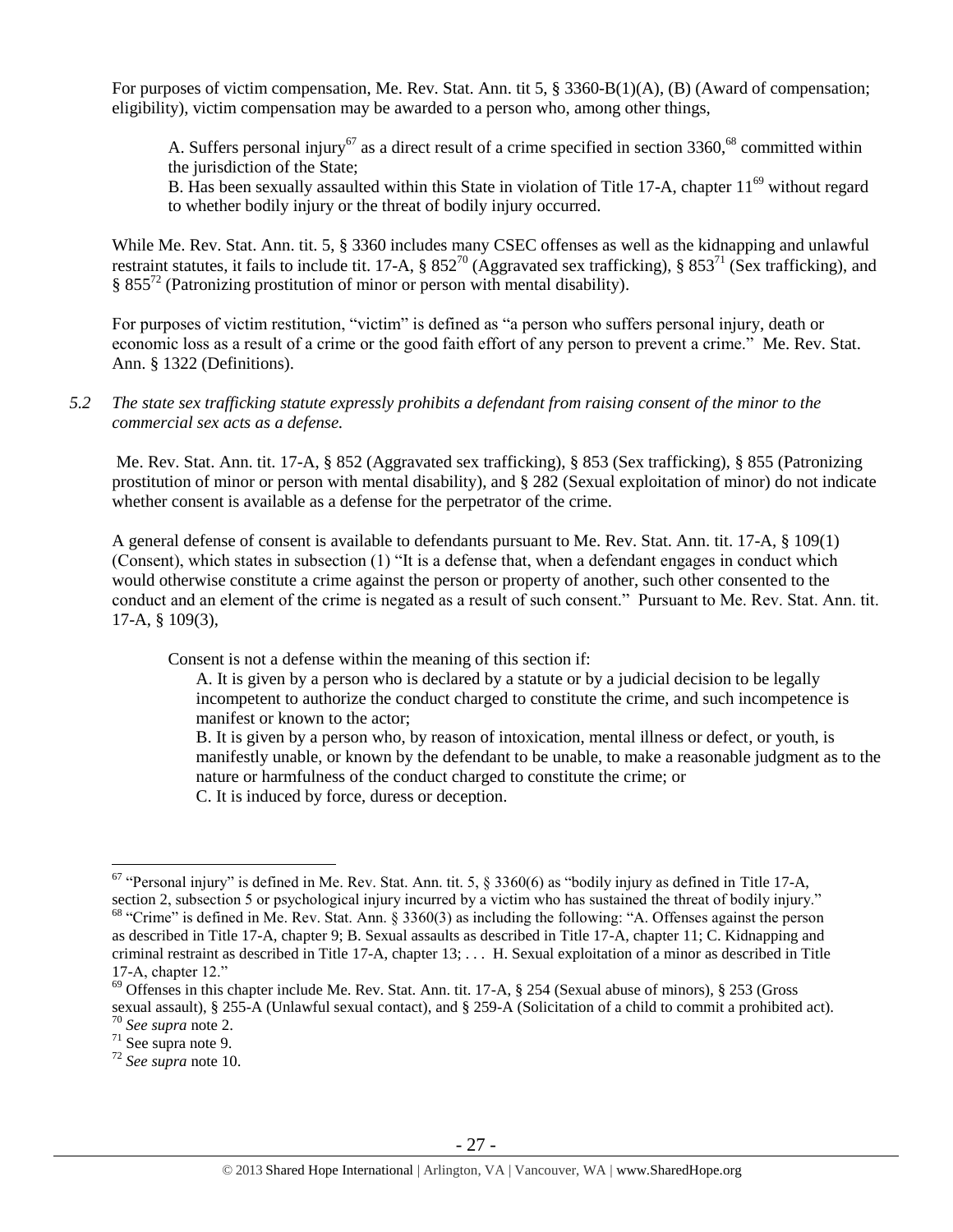5.2.1 Recommendation: Amend Me. Rev. Stat. Ann. tit. 17-A, § 852 (Aggravated sex trafficking), § 853 (Sex trafficking), and § 855 (Patronizing prostitution of minor or person with mental disability) to clarify that consent of the minor to a commercial sex act is immaterial to the crime of domestic minor sex trafficking and cannot be a defense for the perpetrator.

## *5.3 Prostitution laws apply only to adults, making minors under 18 specifically immune from this offense.*

Me. Rev. Stat. Ann. tit. 17-A, § 853-A (Engaging in prostitution) is age-neutral and allows for the arrest and prosecution of a minor for the Class E or D crime of engaging in prostitution. Specifically, Me. Rev. Stat. Ann. tit. 17-A, § 853-A(1)(A) (Engaging in prostitution) states in part, "A person is guilty of engaging in prostitution if: A. The person engages in prostitution as defined in section  $851$ ."

- 5.3.1 Recommendation: Amend Me. Rev. Stat. Ann. tit. 17-A, § 853-A (Engaging in prostitution) to make the law inapplicable to minors under the age of 18, referring such cases instead to the operable human trafficking laws, Me. Rev. Stat. Ann. tit. 17-A, § 301 (Kidnapping) and § 302 (Criminal restraint).
- *5.4 Child victims of sex trafficking or commercial sexual exploitation are provided with a child protection response, including specialized shelter and services, and are not detained in juvenile detention facilities.*

# **Child Identified as Abused/Neglected**

Pursuant to Me. Rev. Stat. Ann. tit. 22,  $\S$  4002(1)<sup>74</sup>, a sexually exploited child is likely to be identified as abused or neglected. If a child is identified as abused or neglected under Me. Rev. Stat. Ann. tit. 22, § 4002(1), the definition of custodian or person responsible for the child under Me. Rev. Stat. Ann. tit. 22, § 4002(5) & (9) is not sufficiently broad to involve Child Protective Services in investigations where the child is in the custody or control of a non-family trafficker.

## I. Initial custody

Law enforcement, the Department of Health and Human Services (the department), or any group of at least 3 persons may bring a child protection petition alleging, among other things, facts that would constitute a basis for the petition and efforts made to prevent removing the child from the home. Me. Rev. Stat. Ann. tit. 22, § 4032(1), (2)(D), (I). For purpose of the chapter on "Child and Family Services and Child Protection Act," "[i]f the court finds by a preponderance of the evidence presented in the sworn summary or otherwise that there is an immediate risk of serious harm to the child, it may order any disposition under section 4036," including taking a child into protective custody. Me. Rev. Stat. Ann. tit. 22,  $\S\$  4034, 4036(1)(F),<sup>75</sup> (F-1). If in a preliminary hearing, the charge includes an "aggravating factor," then "the court may order the department not to commence reunification . . . [and] conduct a hearing on jeopardy and conduct a permanency planning hearing." Me. Rev. Stat. Ann. tit. 22 § 4034(4).

<sup>73</sup> *See supra* note [3.](#page-1-1)

 $74$  Here and elsewhere in this report that Me. Rev. Stat. Ann. tit. 22,  $\S$  4002 is quoted or cited, it has been updated to reflect the amendments added by the passage of Legislative Document 257. L.D. 257, 126th Leg. Assemb., First Reg. Sess. (Me. 2013) (enacted June 4, 2013).

<sup>&</sup>lt;sup>75</sup> Here and elsewhere in this report that Me. Rev. Stat. Ann. tit. 22, § 4036 is quoted or cited, it has been updated to reflect the amendments added by the passage of Legislative Document 1107. L.D. 1107, 126th Leg. Assemb., First Reg. Sess. (Me. 2013) (enacted June 18, 2013).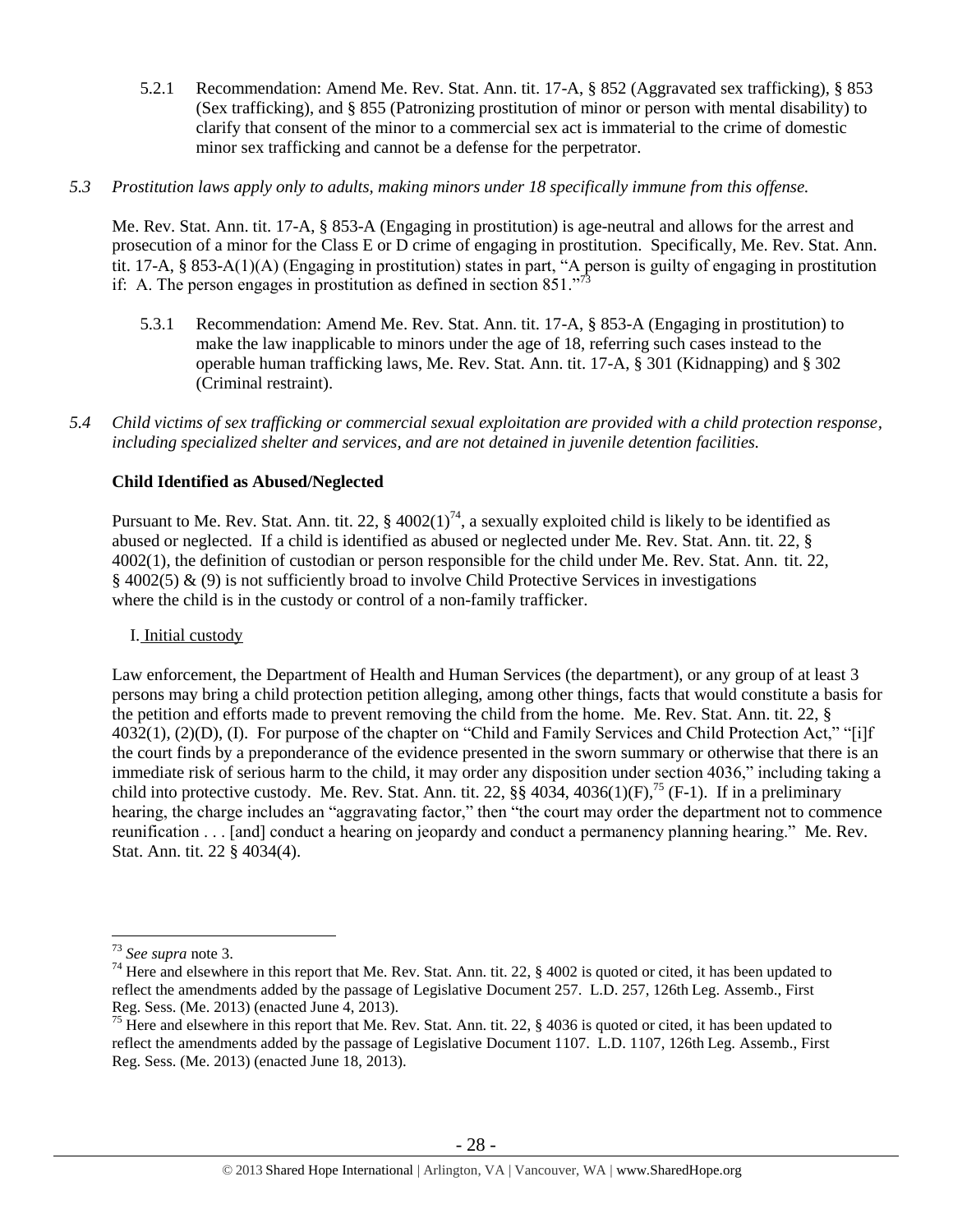## II. Adjudication

 $\overline{a}$ 

On a jeopardy order petition, "[a]fter hearing evidence, the court shall make a finding, by a preponderance of the evidence, as to whether the child is in circumstances of jeopardy to the child's health or welfare."<sup>76</sup> Me. Rev. Stat. Ann. tit. 22, § 4035(2). Pursuant to Me. Rev. Stat. Ann. tit. 22, § 4035(2-A)(A), a rebuttable presumption arises "[t]hat the person seeking custody or contact with the child would create a situation of jeopardy for the child if any contact were to be permitted and that contact is not in the best interest of the child if the court finds that the person: 1) Has been convicted of an offense listed in Title 19-A, section 1653, subsection 6-A, paragraph  $A^{77}$  in which the victim was a minor at the time of the offense and the person was at least 5 years older than the minor at the time of the offense except that, if the offense was gross sexual assault under Title 17-A, section 253, subsection 1, paragraph B or C, or an offense in another jurisdiction that involves conduct that is substantially similar to that contained in Title 17-A, section 253, subsection 1, paragraph B or C, and the minor victim submitted as a result of compulsion, the presumption applies regardless of the ages of the person and the minor victim at the time of the offense; or 2) Has been adjudicated in an action under Title 22,

<sup>76</sup> Me. Rev. Stat. Ann. tit. 22,  $\S$  4002(6) defines "jeopardy to health or welfare" or "jeopardy" as

serious abuse or neglect, as evidenced by:

- A. Serious harm or threat of serious harm;
- B. Deprivation of adequate food, clothing, shelter, supervision or care or education when the child is at least 7 years of age and has not completed grade 6;

B-1. Deprivation of necessary health care when the deprivation places the child in danger of serious harm;

C. Abandonment of the child or absence of any person responsible for the child, which creates a threat of serious harm; or

D. The end of voluntary placement, when the imminent return of the child to his custodian causes a threat of serious harm.

Me. Rev. Stat. Ann. tit. 22, § 4002(10) defines **"**serious harm" as

A. Serious injury;

B. Serious mental or emotional injury or impairment which now or in the future is likely to be evidenced by serious mental, behavioral or personality disorder, including severe anxiety, depression or withdrawal, untoward aggressive behavior, seriously delayed development or similar serious dysfunctional behavior; or C. Sexual abuse or exploitation.

 $77$  Me. Rev. Stat. Ann. tit. 19-A, § 1653(6-A)(A) states,

6-A. CUSTODY AND CONTACT LIMITED; CONVICTIONS FOR SEXUAL OFFENSES. The award of primary residence and parent-child contact with a person who has been convicted of a child-related sexual offense is governed by this subsection.

A. For the purposes of this section, "child-related sexual offense" means the following sexual offenses if, at the time of the commission of the offense, the victim was under 18 years of age:

1) Sexual exploitation of a minor, under Title 17-A, section 282;

2) Gross sexual assault, under Title 17-A, section 253;

3) Sexual abuse of a minor, under Title 17-A, section 254;

4) Unlawful sexual contact, under Title 17-A, section 255-A or former section 255;

5) Visual sexual aggression against a child, under Title 17-A, section 256;

6) Sexual misconduct with a child under 14 years of age, under Title 17-A, section 258;

6-A) Solicitation of a child to commit a prohibited act, under Title 17-A, section 259-A; or

7) An offense in another jurisdiction that involves conduct that is substantially similar to that contained in subparagraph  $(1)$ ,  $(2)$ ,  $(3)$ ,  $(4)$ ,  $(5)$ ,  $(6)$  or  $(6-A)$ ...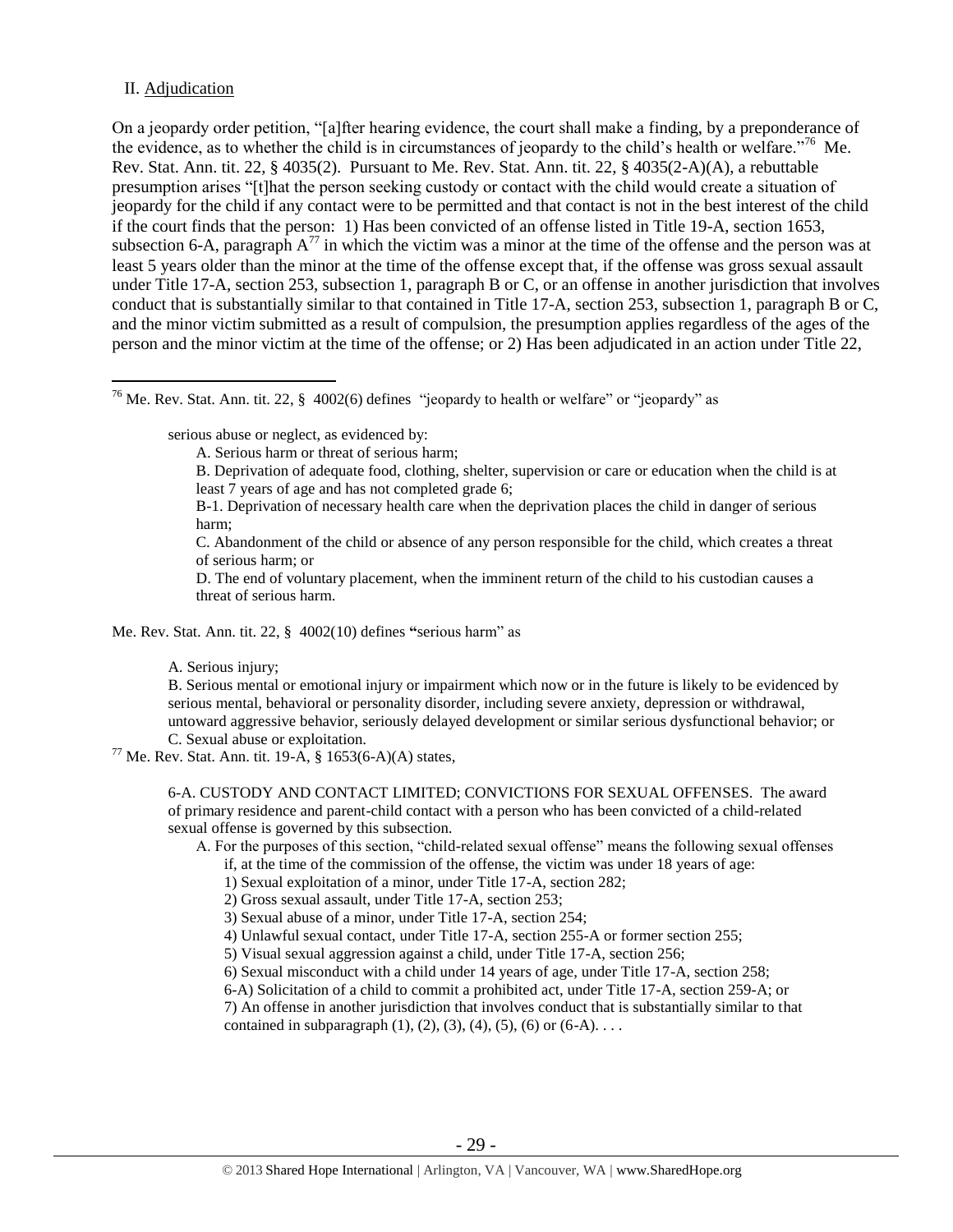chapter 1071 of sexually abusing a person who was a minor at the time of the abuse." Me. Rev. Stat. Ann. tit. 22, § 4035(2-A)(B) sets forth a similar rebuttable presumption "if the parent or person allows, encourages or fails to prevent contact between the child and a person" that has been convicted of an offense as set out above. However, Me. Rev. Stat. Ann. tit. 22, § 4035(2-A)(B)(1) does not contain the phrase "or an offense in another jurisdiction that involves conduct that is substantially similar to that contained in Title 17-A, section 253, subsection 1, paragraph B or C."

# III. Outcomes

Me. Rev. Stat. Ann. tit. 22, § 4035(3) states in part,

If the court determines that the child is in circumstances of jeopardy to the child's health or welfare, the court shall hear any relevant evidence regarding proposed dispositions, including written or oral reports, recommendations or case plans. The court shall then make a written order of any disposition under section 4036.

Under Me. Rev. Stat. Ann. tit. 22, § 4036(1) (Disposition and principles), a court may, among other things, order removal of the child or the perpetrator from the household, and if the court orders removal of the child, it may grant custody to "a noncustodial parent, other person or the department." Me. Rev. Stat. Ann. tit. 22, § 4036(1)(F), (F-1). A child taken into the department's custody will then be cared for "in licensed or approved family foster homes, in other residential child care facilities or in other living arrangements as appropriate to meet the child's individual needs." Me. Rev. Stat. Ann. tit. 22, § 4061(1).

# **Child Identified as in Need of Services**

# I.Initial Custody

 $\overline{a}$ 

*a) Authority for custody*

A child may also be arrested and detained by law enforcement for actions related to being a trafficking victim. If a child is treated as a juvenile within the Juvenile Code, pursuant to Me. Rev. Stat. Ann. tit. 15, § 3501(1) (Interim care), a law enforcement officer may take a child into "interim care" without a court order when

[T]he officer has reasonable grounds to believe that:

A. The juvenile is abandoned, lost or seriously endangered in his surroundings and that immediate removal is necessary for his protection; or

B. The juvenile has left the care of his parents, guardian or legal custodian without the consent of such person.

*b) Placement* 

Children taken into interim care may not be "held involuntarily for more than 6 hours." Me. Rev. Stat. Ann. tit. 15, § 3501(2). Also, they "may not be placed in a jail or other secure detention or correctional facility intended or used to detain adults accused or convicted of crimes or juveniles accused or adjudicated of juvenile crimes;" however, if "no other appropriate placement is available," a juvenile may be held "in the public sections of a facility described in section 3203-A, subsection 7, paragraph  $B^{78}$  if there is an adequate staff to supervise the

<sup>&</sup>lt;sup>78</sup> Me. Rev. Stat. Ann. tit. 15, § 3203-A(7)(B) states, "A juvenile may be held in custody or detention in any detention facility approved or operated by the Department of Corrections exclusively for juveniles or a temporary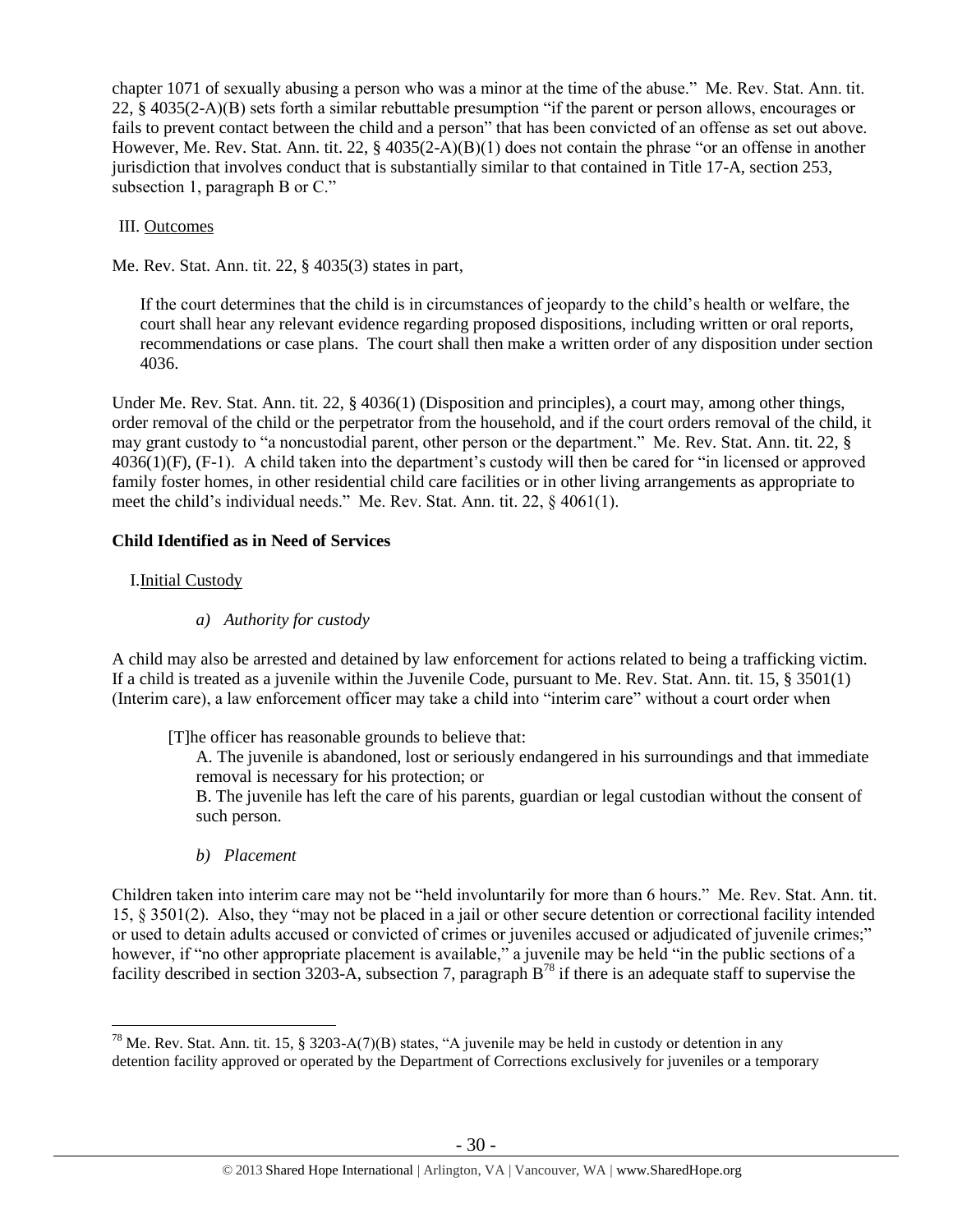juvenile's activities at all times or in accordance with section 3203-A, subsection 7-A." Me. Rev. Stat. Ann. tit. 15, § 3501 (7). Additionally, "[t]o the extent practicable, a juvenile taken into interim care shall not be placed or transported in any police or other vehicle which at the same time it contains an adult under arrest." Me. Rev. Stat. Ann. tit. 15, § 3501 (7)(C). Instead, the Department of Health and Human Services will specify where the child should be held. Me. Rev. Stat. Ann. tit. 15, § 3501(5)(A).

Some additional services are available to sexually exploited homeless children and runaways. Me. Rev. Stat. Ann. tit. 22, § 4099-E(1) (Comprehensive program for homeless youth) states,

The department shall establish and support a comprehensive program for homeless youth<sup>79</sup> in the State by contracting with organizations and agencies licensed by the department that provide street outreach, shelter and transitional living services for homeless youth. The department shall by rule establish licensure requirements and shall establish performance-based contracts with organizations and agencies to provide the following programs and services:

1. STREET AND COMMUNITY OUTREACH AND DROP-IN PROGRAMS. Youth drop-in centers to provide walk-in access to crisis intervention and ongoing supportive services, including one-to-one case management services on a self-referral basis and street and community outreach programs to locate, contact and provide information, referrals and services to homeless youth, youth at risk of homelessness and runaways. Information, referrals and services provided may include, but are not limited to family reunification services; conflict resolution or mediation counseling; assistance in obtaining temporary emergency shelter; case management aimed at obtaining food, clothing, medical care or mental health counseling; counseling regarding violence, prostitution, substance abuse, sexually transmitted diseases, HIV and pregnancy; referrals to other agencies that provide support services to homeless youth, youth at risk of homelessness and runaways; assistance with education, employment and independent living skills; aftercare services; and specialized services for highly vulnerable runaways and homeless youth, including teen parents, sexually exploited youth and youth with mental illness or developmental disabilities.

2. EMERGENCY SHELTER PROGRAM. Emergency shelter programs to provide homeless youth and runaways with referrals and walk-in access to short-term residential care on an emergency basis. The program must provide homeless youth and runaways with safe, dignified, voluntary housing, including private shower facilities, beds and at least one meal each day, and assist a runaway with reunification with family or a legal guardian when required or appropriate. The services provided at emergency shelters may include, but are not limited to, family reunification services or referral to safe, dignified housing; individual, family and group counseling; assistance obtaining clothing; access to medical and dental care and mental health counseling; education and employment services; recreational activities; case management, advocacy and referral services; independent living skills training; and aftercare, follow-up services and transportation; and

3. TRANSITIONAL LIVING PROGRAMS. Transitional living programs to help homeless youth find and maintain safe, dignified housing. The program may also provide rental assistance and related supportive services or may refer youth to other organizations or agencies that provide such services. Services provided may include, but are not limited to, provision of safe, dignified

holding resource that provides secure supervision approved by the Department of Corrections, pending the juvenile's release or hearing in the Juvenile Court."

 $79$  Pursuant to Me. Rev. Stat. Ann. tit. 22, § 4099-D(1), "homeless youth" is defined as,

 $\overline{a}$ 

a person 21 years of age or younger who is unaccompanied by a parent or guardian and is without shelter where appropriate care and supervision are available, whose parent or legal guardian is unable or unwilling to provide shelter and care or who lacks a fixed, regular and adequate nighttime residence. "Homeless youth" does not include a person incarcerated or otherwise detained under federal or state law.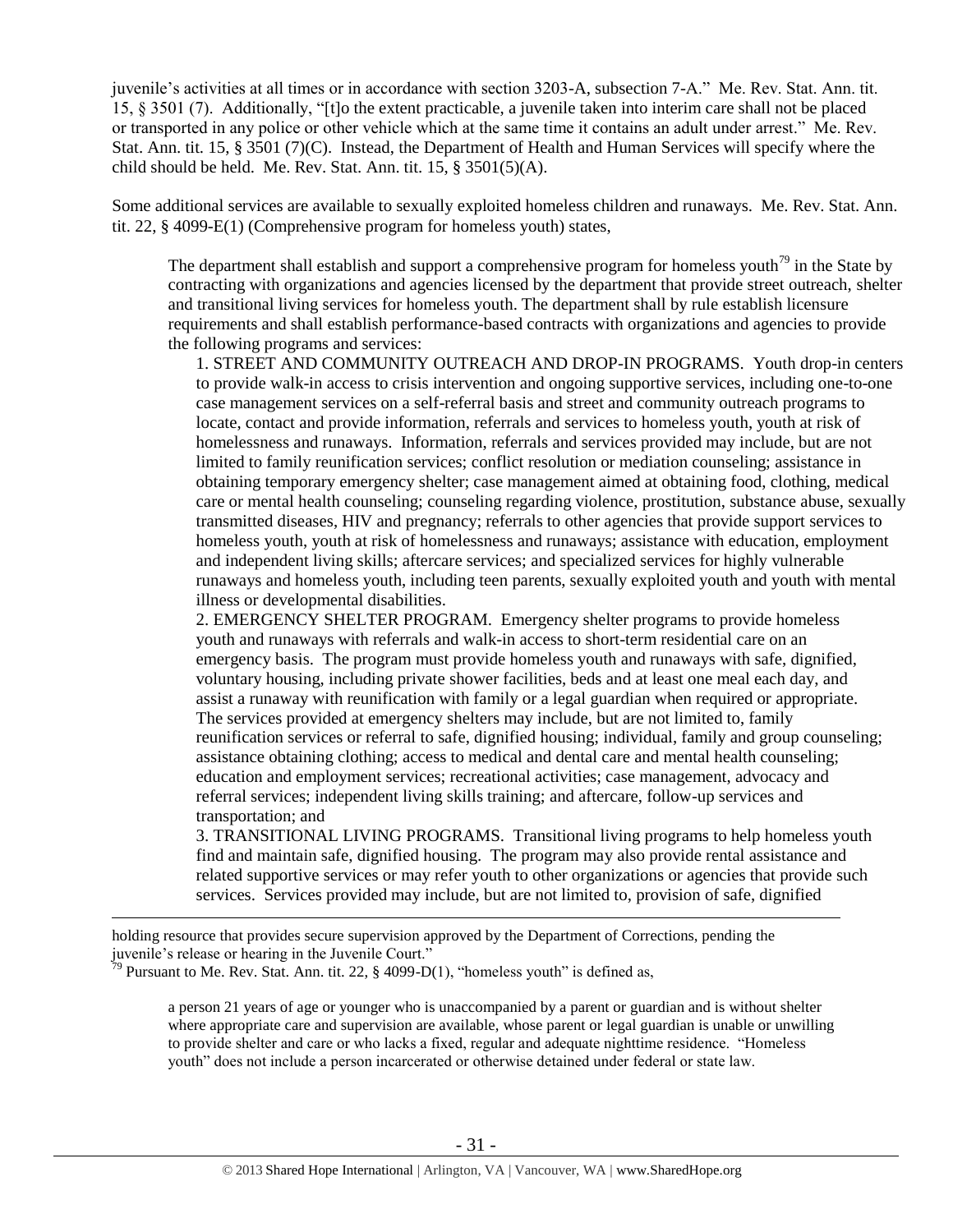housing; educational assessment and referrals to educational programs; career planning, employment, job skills training and independent living skills training; job placement; budgeting and money management; assistance in securing housing appropriate to needs and income; counseling regarding violence, prostitution, substance abuse, sexually transmitted diseases and pregnancy; referral for medical services or chemical dependency treatment; parenting skills; self-sufficiency support services or life skills training; and aftercare and follow-up services.

# **Child Identified as Delinquent**

# I.Initial Custody

# *a) Authority for custody*

Children who commit "juvenile crimes," which would include children who are found in prostitution, a Class D or E crime under Me. Rev. Stat. Ann. tit. 17-A, § 851 or § 853-A (Engaging in prostitution), may be arrested by a law enforcement officer without a warrant. Me. Rev. Stat. Ann. tit. 15, § 3201(1). "Juvenile crimes" are defined as, among other specified conduct, "[c]onduct that, if committed by an adult, would be defined as criminal by Title 17-A, the Maine Criminal Code, or by any other criminal statute outside that code, including any rule or regulation under a statute . . . ." Me. Rev. Stat. Ann. tit. 15, § 3103(1)(A). Me. Stat. Ann. tit. 15, § 3201(1) (Warrantless arrests) states in part that "[a]rrests without warrants of juveniles for juvenile crimes defined by section 3103 [Juvenile crimes], subsection 1, paragraphs A, E, F, G and H by law enforcement officers or private person must be made pursuant to the provisions of Title 17-A, sections 15 and 16.  $\ldots$ <sup>80</sup> Me. Rev. Stat. Ann. tit 17-A, § 15(1)(B) authorizes a law enforcement officer to "arrest without a warrant . . . [a]ny person who has committed or is committing in the officer's presence any Class D or Class E crime."

## *b) Placement*

 $\overline{a}$ 

Me. Rev. Stat. Ann. tit. 15,  $\S 3203-A^{81}$  requires a law enforcement officer who arrests a child, and determines that Juvenile Court proceedings should be commenced against the child, to initially determine whether the child should be detained. In all cases, the law enforcement officer must provide notice to a juvenile community corrections officer. Me. Rev. Stat. Ann. tit. 15, § 3203-A. If after arresting a child, the arresting law enforcement officer determines that the Juvenile Court should commence proceedings against the juvenile, "but [that] detention is not necessary, [then] ... the law enforcement officer shall notify the juvenile community corrections officer within 12 hours following the arrest." However, even where the arresting officer determines that detention of the child is unnecessary, the juvenile may be sent "to any public or private agency that provides nonsecure services to juveniles" if "the officer is unable to immediately return the juvenile to the custody of the juvenile's legal custodian or another suitable person" and "with the juvenile's consent." Me. Rev. Stat. Ann. tit. 15, § 3203-A(1)(A-1).

Additionally, pursuant to Me. Rev. Stat. Ann. tit. 15, § 3203-A(1)(B),

<sup>&</sup>lt;sup>80</sup> Specifically, Me. Stat. Ann. tit. 15, § 3103(1)(A) includes the following as conduct constituting a juvenile crime: "[c]onduct that, if committed by an adult, would be defined as criminal by Title 17-A, the Maine Criminal Code, or by any other criminal statute outside that code, including any rule or regulation under a statute, except for those provisions of Titles 12 and 29-A not specifically included in paragraphs E and F."

 $81$  Here and elsewhere in this report that Me. Rev. Stat. Ann. tit. 15,  $\S$  3203 is quoted or cited, it has been updated to reflect the amendments added by the passage of Legislative Document 353. L.D. 353, 126th Leg. Assemb., First Reg. Sess. (Me. 2013) (enacted April 9, 2013).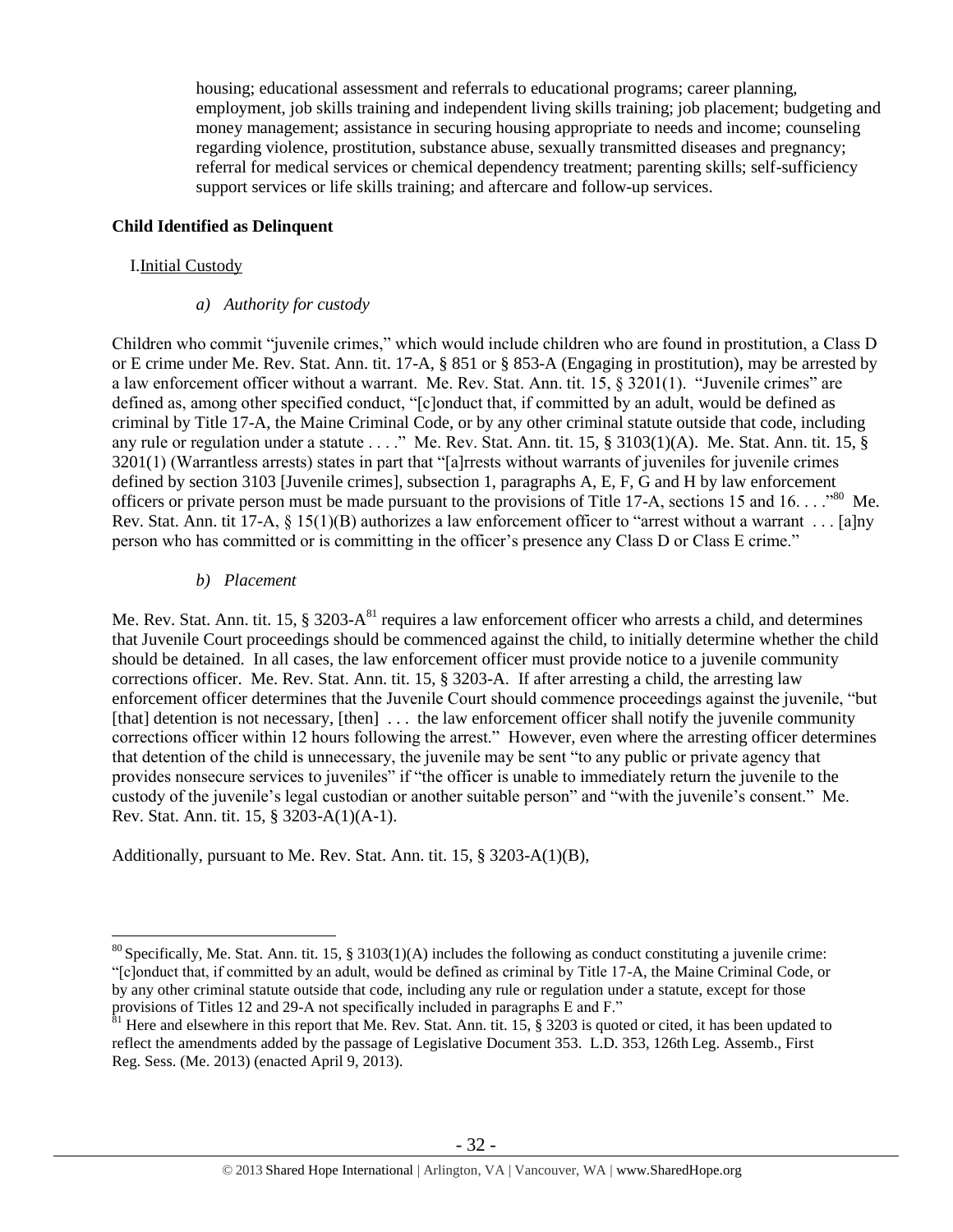When, in the judgment of a law enforcement officer, a juvenile should be detained prior to the juvenile's initial appearance in juvenile court, the law enforcement officer shall immediately notify a juvenile community corrections officer.

1) Detention under this section must be requested by the law enforcement officer within 2 hours after the juvenile's arrest or the juvenile must be released.

2) After the law enforcement officer notifies the juvenile community corrections officer and requests detention, the juvenile community corrections officer shall order the conditional or unconditional release or shall effect a detention placement within 12 hours following the juvenile's arrest

The arresting officer may also determine that the child requires "immediate secure detention," but only if it is necessary "to prevent a juvenile from imminently inflicting bodily harm on others or the juvenile," and refer the child "for temporary, emergency detention in a jail or other secure facility intended or primarily used for the detention of adults approved pursuant to subsection 7, paragraph A or a facility approved pursuant to subsection 7, paragraph B, prior to notifying a juvenile community corrections officer." Me. Rev. Stat. Ann. tit. 15, § 3203-A(1)(B-1). Normally, a child may be detained in this type of secure detention for up to 2 hours.

If a juvenile community corrections officer subsequently determines that continued detention is necessary to "prevent the juvenile from imminently inflicting bodily harm on others or the juvenile," the child may be detained for an additional 4 hours. Subsection (1)(B-1) further states,

Following any temporary emergency detention, the juvenile community corrections officer shall order the conditional or unconditional release of a juvenile or shall effect a detention placement. Except as otherwise provided by law, any detention beyond 6 hours must be in a placement other than a facility intended or primarily used for the detention of adults and must be authorized by a juvenile community corrections officer. It is the responsibility of the law enforcement officer to remain at the facility until the juvenile community corrections officer has released the juvenile or has authorized detention.

However, pursuant to Me. Rev. Stat. Ann. tit. 15, § 3203-A(7-A), "Notwithstanding other provisions of this Part, a juvenile may be held for up to 12 hours in nonsecure custody in a building housing a jail or other secure detention facility intended or primarily used for the detention of adults" pursuant to certain criteria.

Me. Rev. Stat. Ann. tit. 15, § 3203-A(7) requires,

 $\overline{a}$ 

A. A juvenile may be detained in a jail or other secure detention facility intended for use or primarily used for the detention of adults only when the serving facility:

1) Contains an area where juveniles are under direct staff observation at all times, in a separate section for juveniles that complies with mandatory sight and sound separation standards established by the Department of Corrections pursuant to Title 34-A, section  $1208^{82}$ ;

2) Provides for no regular contact between the juveniles with the adult detainees or inmates; and

3) Has an adequate staff to provide direct observation and supervise the juvenile's activities at all times during emergency detention.

Juveniles detained in adult-serving facilities may be placed only in the separate juvenile sections that comply with mandatory separation standards established by the Department of Corrections pursuant to Title 34-A,

<sup>&</sup>lt;sup>82</sup> Here and elsewhere in this report that Me. Rev. Stat. Ann. tit. 34-A, § 1208 is quoted or cited, it has been updated to reflect the amendments added by the passage of Legislative Document 354. L.D. 354, 126th Leg. Assemb., First Reg. Sess. (Me. 2013) (enacted April 9, 2013).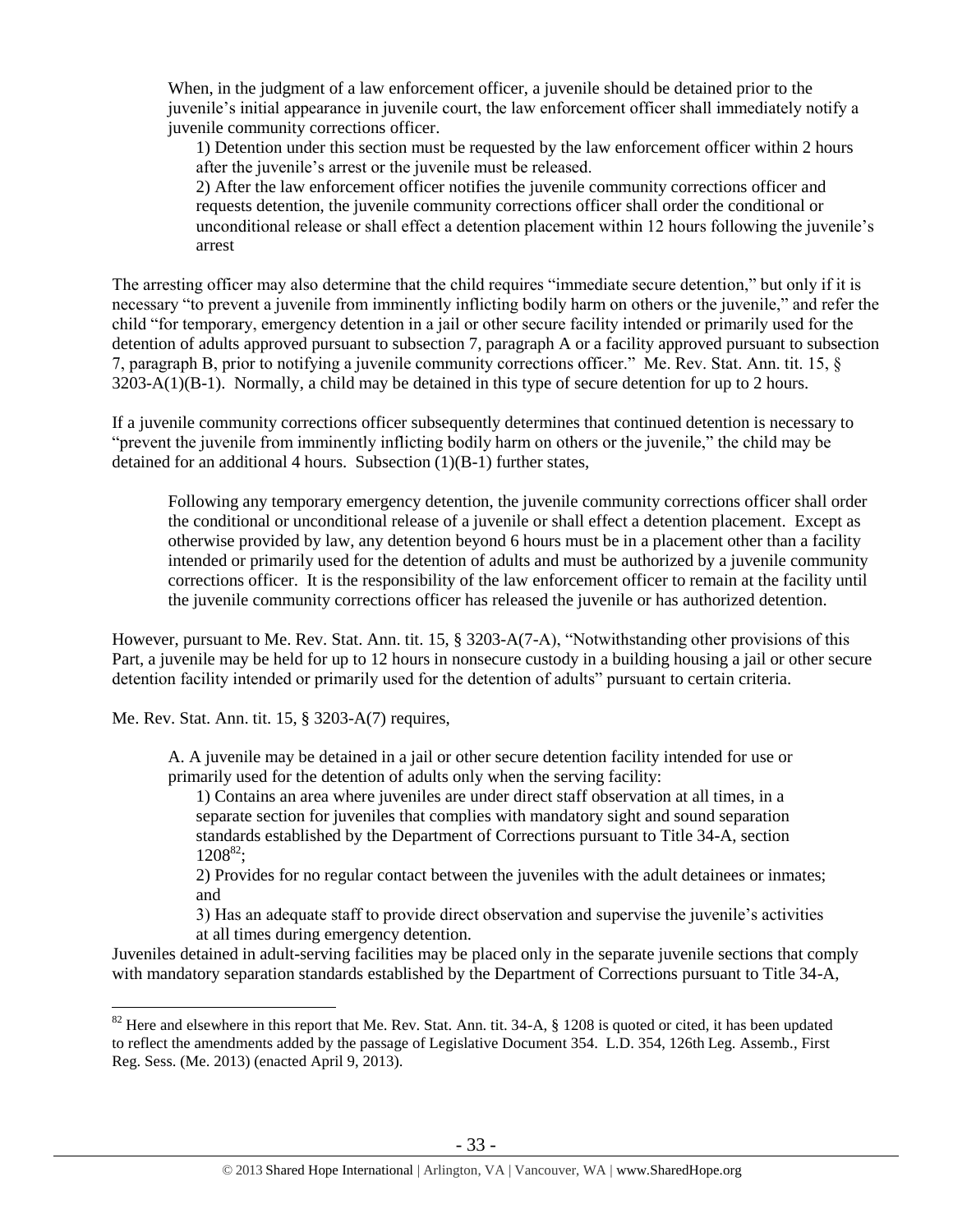section 1208, unless the juvenile is held in an adult section of a facility under section 3205, subsection 2 or is bound over as an adult and held in an adult section of a facility pursuant to section 3101, subsection 4, paragraph E-2.

# II. Process following initial custody

In addition to emergency detention pursuant to Me. Rev. Stat. Ann. tit. 15, § 3203-A(1)(B-1), Me. Rev. Stat. Ann. tit. 15, § 3203-A(4)(A) requires that the juvenile community corrections officer "direct the release or detention of a juvenile pending that juvenile's initial appearance before the court," after being notified of the arrest of a juvenile pursuant to Me. Rev. Stat. Ann. tit. 15, § 3203-A(1).

If the juvenile is accused of having committed a juvenile crime, Me. Rev. Stat. Ann. tit. 15, § 3301 (Preliminary investigation, informal adjustment and petition initiation) provides that the juvenile community corrections officer shall, with some exceptions, investigate and determine whether to pursue further action, which might include requesting that "a petition be filed."

# III. Placement process pending adjudication/investigation

Under Me. Rev. Stat. Ann. tit. 15, § 3203-A(4)(B)-(D), the juvenile community correction officer or the Juvenile Court may determine that the child can be conditionally or unconditionally released, detained in "the least restrictive residential setting" that is appropriate, or detained in a detention facility.<sup>83</sup> However, "[d]etention may not be ordered when either unconditional or conditional release is appropriate." Me. Rev. Stat. Ann. tit. 15, § 3203-A(4)(D). Also, Me. Rev. Stat. Ann. Tit. 15, § 3203-A(4)(D) states in part,

If, in the judgment of the juvenile community corrections officer, based on an assessment of risk, or in the judgment of the Juvenile Court, it is not necessary or appropriate to detain a juvenile who satisfies the criteria for detention, the juvenile community corrections officer or the Juvenile Court may order the placement of the juvenile in the juvenile's home or in an alternative facility or service, such as a group home, emergency shelter, foster placement or attendant care, subject to specific conditions, including supervision by a juvenile community corrections officer or a designated supervisor. Such a placement is considered a conditional release.

there is probable cause to believe the juvenile:

 $\overline{a}$ 

4) Has committed the juvenile crime that would be escape if the juvenile was an adult;

 $83$  Under Me. Rev. Stat. Ann. tit. 15, § 3203-A(4)(D), a child may only be detained in a detention facility when

<sup>1)</sup> Has committed an act that would be murder or a Class A, Class B or Class C crime if committed by an adult; [Me. Rev. Stat. Ann. tit. 17-A, § 853-A (Engaging in prostitution) is only a Class D or E crime.]

<sup>2)</sup> Has refused to participate voluntarily in a conditional release placement or is incapacitated to the extent of being incapable of participating in a conditional release placement;

<sup>3)</sup> Has intentionally or knowingly violated a condition imposed as part of conditional release on a pending offense or has committed an offense subsequent to that release that would be a crime if committed by an adult;

<sup>5)</sup> Has escaped from a facility to which the juvenile had been committed pursuant to an order of adjudication or is absent without authorization from a prior placement by a juvenile community corrections officer or the Juvenile Court; or

<sup>6)</sup> Has a prior record of failure to appear in court when so ordered or summonsed by a law enforcement officer, juvenile community corrections officer or the court or has stated the intent not to appear.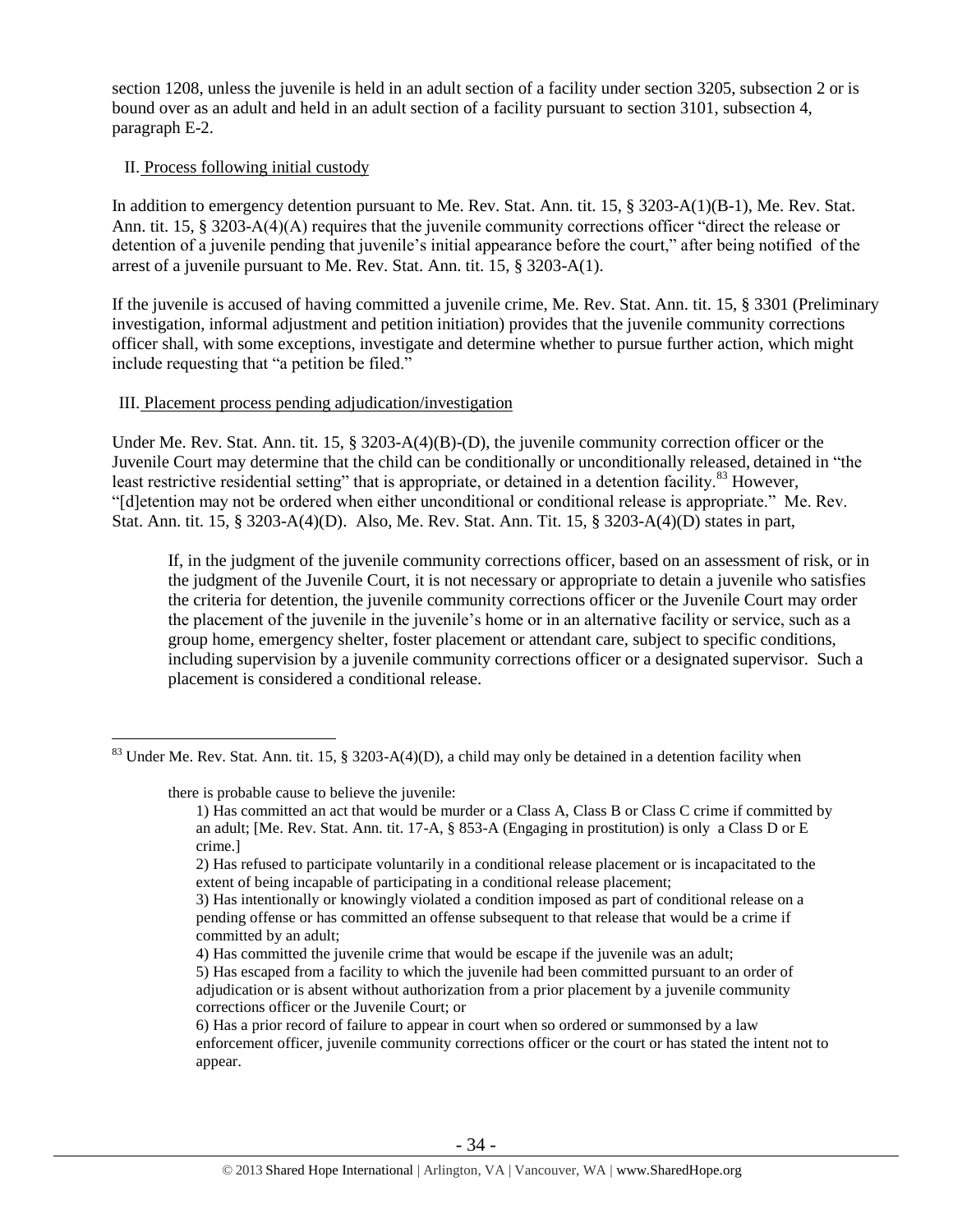Pursuant to Me. Rev. Stat. Ann. tit. 15, § 3203-A(5) "Upon petition by a juvenile community corrections officer who ordered the detention or an attorney for the State who ordered the detention," the juvenile court is to review in a detention hearing within 48 hours, and the court must order the juvenile's release unless a "preponderance of the evidence" suggests that continued detention is essential and "there is probable cause<sup>84</sup> to believe that the juvenile has committed a juvenile crime." Me. Rev. Stat. Ann. tit. 15, § 3203-A(5).

## IV. Outcomes

Under Me. Rev. Stat. Ann. tit. 15, § 3314(1) (Disposition),

1. DISPOSITIONAL ALTERNATIVES. When a juvenile has been adjudicated as having committed a juvenile crime, the court shall enter a dispositional order containing one or more of the following alternatives.

A. The court may allow the juvenile to remain in the legal custody of his parents or a guardian under such conditions as the court may impose. . . .

B. The court may require a juvenile to participate in a supervised work or service program. . . .

. . . . C-1. The court may commit a juvenile to the custody of the Department of Health and Human Services when the court has determined that reasonable efforts have been made to prevent or eliminate the need for removal of the juvenile from the juvenile's home or that no reasonable efforts are necessary because of the existence of an aggravating factor as defined in Title 22, section 4002, subsection 1-B, and that continuation therein would be contrary to the welfare of the juvenile.  $\dots$ 

. . . . C-2. The court may commit a juvenile to the custody of a relative or other person when the court determines that this is in the best interest of the juvenile . . . .

. . . .

F. The court may commit the juvenile to a Department of Corrections juvenile correctional facility. . . .

. . . .

 $\overline{a}$ 

H. The court may order the juvenile to serve a period of confinement that may not exceed 30 days, with or without an underlying suspended disposition of commitment to a Department of Corrections juvenile correctional facility, which confinement must be served concurrently with any other period of confinement previously imposed and not fully discharged or imposed on the same date but may be served intermittently as the court may order and must be ordered served in a facility approved or operated by the Department of Corrections exclusively for juveniles. . . .

I. The court order the juvenile unconditionally discharged.

Alternatively, "[t]he court may impose any of the dispositional alternatives provided in subsection 1 and may suspend its disposition and place the juvenile on a specified period of probation . . . ." Me. Rev. Stat. Ann. tit. 15, § 3314 (2). If the court revokes the child's probation, causing the child to be committed to a juvenile correctional facility pursuant to Me. Rev. Stat. Ann. tit. 15, § 3314(1)(F), or to serve a period of confinement under Me. Rev. Stat. Ann. tit. 15, § 3314(1)(H), the court must determine whether "reasonable efforts have been made to prevent or eliminate the need for removal of the juvenile from the juvenile's home or that no reasonable efforts are necessary because of the existence of an aggravating factor as defined in Title 22, section 4002,

<sup>&</sup>lt;sup>84</sup> Me. Rev. Stat. Ann. tit. 15, § 3203-A(4-A) requires a probable cause determination be made "[e]xcept in a bona fide emergency or other extraordinary circumstance, when a juvenile arrested without a warrant for a juvenile crime or a violation of conditional release is not released from custody or does not receive a detention hearing within 48 hours after arrest, including Saturdays, Sundays and legal holidays . . . ."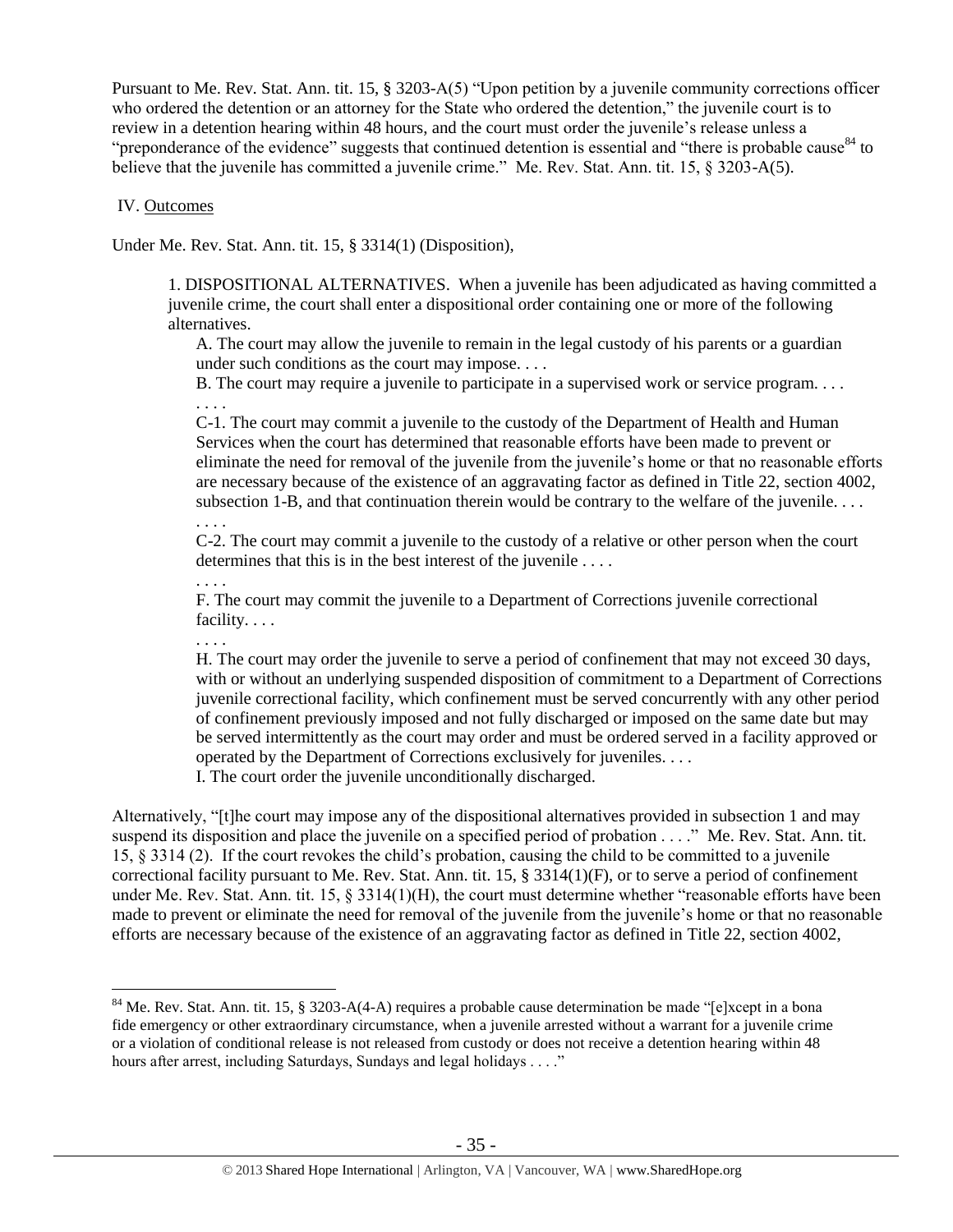subsection 1-B and whether continuation in the juvenile's home would be contrary to the welfare of the juvenile." Me. Rev. Stat. Ann. tit. 15, § 3314(2).

Me. Rev. Stat. Ann. tit. 15, § 3313(1) (Criteria for withholding an institutional disposition) prohibits the court from confining a juvenile adjudicated delinquent in a secure institution unless, taking into account the crime and the juvenile's history and character,

it finds that his confinement is necessary for protection of the public because: A. There is undue risk that, during the period of a suspended sentence or probation, the juvenile will commit another crime; B. The juvenile is in need of correctional treatment that can be provided most effectively by his

commitment to an institution; or

C. A lesser sentence will depreciate the seriousness of the juvenile's conduct.

The court may consider additional factors under Me. Rev. Stat. Ann. tit. 15, § 3313(2) in deciding not to confine a juvenile in a secure institution.

5.4.1 Recommendation: Establish a mandatory response law directing any minor victim of commercial sexual exploitation away from the criminal justice system and into a child protection system.

# *5.5 Commercial sexual exploitation or sex trafficking is identified as a type of abuse and neglect within child protection statutes.*

Sexual exploitation is included within the definition of abuse and neglect under Maine's Child and Family Services and Child Protection Act. Me. Rev. Stat. Ann. tit. 22, § 4002(1) (Definitions) defines "abuse or neglect" as "a threat to a child's health or welfare by physical, mental or emotional injury or impairment, sexual abuse or exploitation, deprivation of essential needs or lack of protection from these or failure to ensure compliance with [specified] school attendance requirements . . . by a person responsible for the child." This chapter also regularly uses the phrase, "jeopardy to health or welfare," which is defined as "serious abuse or neglect," as indicated by the following:

A. Serious harm or threat of serious harm;<sup>85</sup>

B. Deprivation of adequate food, clothing, shelter, supervision or care or education when the child is at least 7 years of age and has not completed grade 6;

B-1. Deprivation of necessary health care when the deprivation places the child in danger of serious harm;

C. Abandonment of the child or absence of any person responsible for the child, which creates a threat of serious harm; or

D. The end of voluntary placement, when the imminent return of the child to his custodian causes a threat of serious harm.

<sup>&</sup>lt;sup>85</sup> "Serious harm" is defined in Me. Rev. Stat. Ann. tit. 22,  $\S$  4002(10) as,

A. Serious injury;

B. Serious mental or emotional injury or impairment which now or in the future is likely to be evidenced by serious mental, behavioral or personality disorder, including severe anxiety, depression or withdrawal, untoward aggressive behavior, seriously delayed development or similar serious dysfunctional behavior; or C. Sexual abuse or exploitation.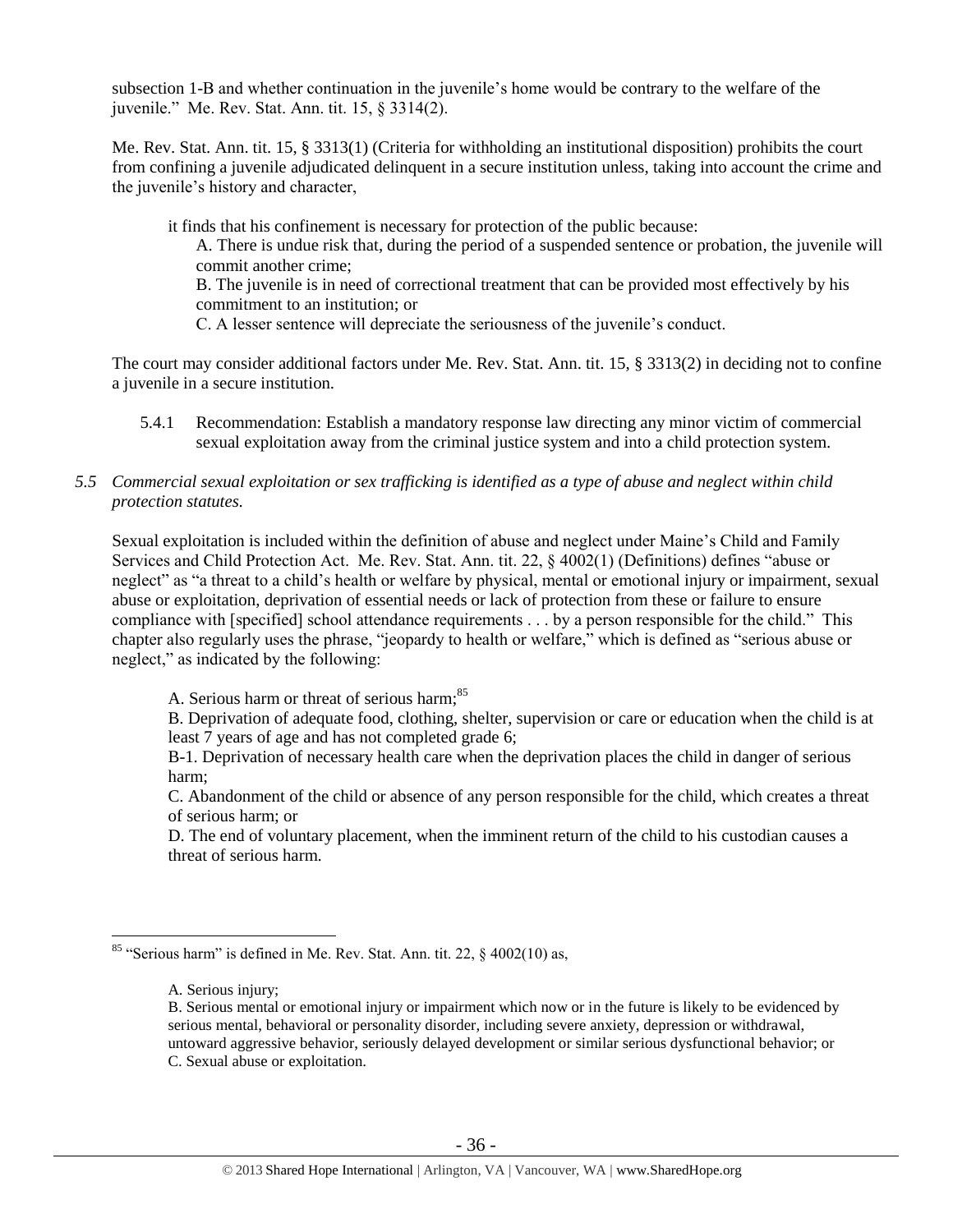- 5.5.1 Recommendation: Amend Me. Rev. Stat. Ann. tit. 22, § 4002 (Definitions) to define "abuse or neglect" to include Me. Rev. Stat. Ann. tit. 17-A, § 282 (Sexual exploitation of a minor), § 852 (Aggravated sex trafficking), § 853 (Sex trafficking), and § 855 (Patronizing prostitution of minor or person with mental disability).
- *5.6 The definition of "caregiver" (or similar term) in the child welfare statutes is broad enough to include a trafficker who has custody or control of a child in order to bring a trafficked child into the protection of child protective services.*

Within Maine's Child and Family Services and Child Protection Act, Me. Rev. Stat. Ann. tit. 22, § 4002(5) (Definitions) defines "custodian" as "the person who has legal custody and power over the person of a child." Additionally, Me. Rev. Stat. Ann. tit. 22, § 4002(9) defines the term "person responsible for the child," as "a person with responsibility for a child's health or welfare, whether in the child's home or another home or a facility which, as a part of its function, provides for care of the child. It includes the child's custodian."

- 5.6.1 Recommendation: Amend the definition of "custodian" to include a person exercising control over a child in order to bring a child controlled by a trafficker within the ambit of protection of child protective services.
- *5.7 Crime victims' compensation is specifically available to a child victim of sex trafficking or commercial sexual exploitation of children (CSEC) without regard to ineligibility factors.*

Pursuant to Me. Rev. Stat. Ann. tit. 5, § 3360-B(1)(A), (B) (Award of compensation; eligibility), victim compensation may be awarded to a person who, among other things,

A. Suffers personal injury<sup>86</sup> as a direct result of a crime specified in section  $3360$ ,  $87$  committed within the jurisdiction of the State;

B. Has been sexually assaulted within this State in violation of Title 17-A, chapter  $11^{88}$  without regard to whether bodily injury or the threat of bodily injury occurred.

Several requirements in Me. Rev. Stat. Ann. tit. 5, § 3360-C(1) (Requirements and exclusions) could present difficulties for domestic minor sex trafficking victims, such as requiring that the crime be reported to law enforcement "within 5 days of the occurrence or discovery of the crime or of the resultant injury" and that a claim for compensation be filed within 3 years of the crime's occurrence. However, Me. Rev. Stat. Ann. tit. 5, § 3360-C(3) states that "[t]he board may waive the time requirements of subsection 1 for good cause shown and shall waive the time requirements on behalf of a child or when the claimant is a child and the crime and the claim have been properly reported to law enforcement officers and the board by an adult who becomes aware of the crime and of the compensable injury." Other ineligibility factors, including, under subsection (2)(A) a claimant's failure to "fully cooperate with the board or with the reasonable requests of law enforcement officers or prosecution authorities," or, under subsection (2)(B), the claimant's violation of "a criminal law that caused

<sup>86</sup> "Personal injury" is defined in Me. Rev. Stat. Ann. tit. 5, § 3360(6) as "bodily injury as defined in Title 17-A, section 2, subsection 5 or psychological injury incurred by a victim who has sustained the threat of bodily injury."

 $87$  "Crime" is defined in Me. Rev. Stat. Ann. § 3360(3) as including the following: "A. Offenses against the person as described in Title 17-A, chapter 9; B. Sexual assaults as described in Title 17-A, chapter 11; C. Kidnapping and criminal restraint as described in Title 17-A, chapter 13; . . . H. Sexual exploitation of a minor as described in Title 17-A, chapter 12."

<sup>88</sup> Offenses in this chapter include Me. Rev. Stat. Ann. tit. 17-A, § 254 (Sexual abuse of minors), § 253 (Gross sexual assault), § 255-A (Unlawful sexual contact), and § 259(1-A) (Solicitation of a child by computer to commit a prohibited act).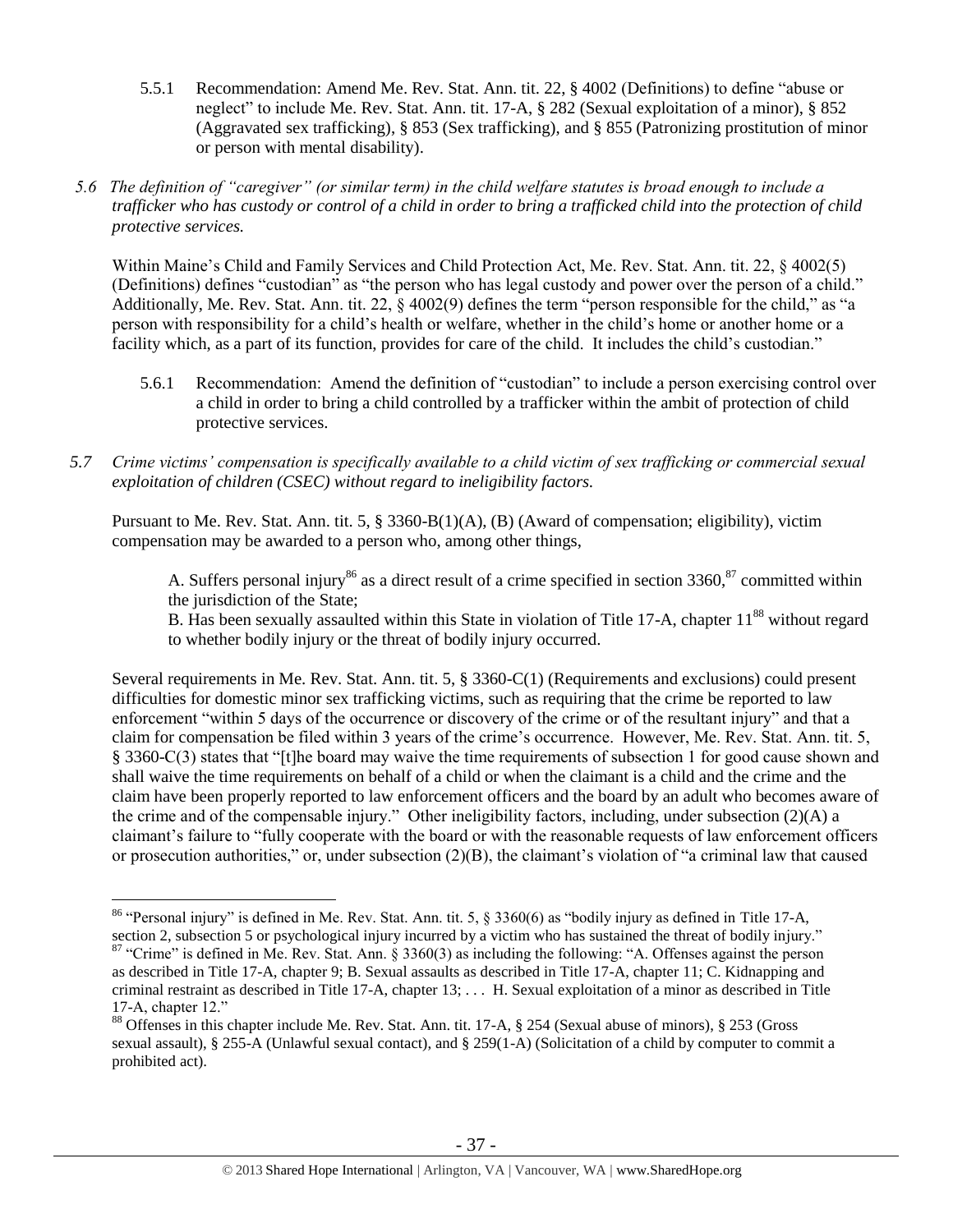or contributed to the injury or death for which compensation is sought," are not subject to waiver. Me. Rev. Stat. Ann. tit. 5, § 3360-C(2), (3).

5.7.1 Recommendation: Amend Me. Rev. Stat. Ann. tit. 5, § 3360-C(3) to provide an exception to the listed ineligibility factors for victims of domestic minor sex trafficking.

## *5.8 Victim-friendly procedures and protections are provided in the trial process for minors under 18.*

In both civil and criminal cases in which the defendant is accused of sexual misconduct, reputation or opinion evidence of the victim's past sexual behavior is not admissible under Me. R. Evid. 412(a) (Past sexual behavior of victim). However, pursuant to Me. R. Evid. 412(b).

In a criminal case in which a person is accused of sexual misconduct toward a victim the only evidence of the alleged victim's past sexual behavior that may be admitted is the following:

(1) Evidence, other than reputation or opinion evidence, of sexual behavior with persons other than the accused, offered by the accused upon the issue of whether the accused was or was not, with respect to the alleged victim, the source of semen or injury; or

(2) Evidence, other than reputation or opinion evidence, of sexual behavior with the accused offered by the accused on the issue of whether the alleged victim consented to the sexual behavior with respect to which the accused is charged.

(3) Evidence the exclusion of which would violate the constitutional rights of the defendant.

In civil cases, "evidence of specific instances of sexual behavior by the individual may only be admitted if the court finds that the probative value of such evidence on a controverted issue outweighs the danger of unfair prejudice, confusion of the issues, misleading the jury and unwarranted harm" to the victim. Me. R. Evid. 412(c).

Additionally, in criminal cases, hearsay statements made by children under the age of sixteen that describe "any incident involving a sexual act or sexual conduct performed with or on the minor or person by another, may not be excluded as evidence" if the court finds that the "mental or physical well-being [of the child under sixteen] will more likely than not be harmed if that person were to testify in open court." Me. Rev. Stat. Ann. tit. 15, § 1205(1). However, the statement still must be "made under oath, subject to all of the rights of confrontation secured to an accused by the Constitution of Maine or the United States Constitution and the statement has been recorded by any means approved by the court, and is made in the presence of a judge or justice." Me. Rev. Stat. Ann. tit. 15, § 1205(2).

In addition, Maine's Victims' Rights Act affords victims of crimes several additional protections. Records relating to a victim's address or location generally must be kept confidential. Me. Rev. Stat. Ann. tit. 17-A, § 1176(1). Communications between a victim of sexual assault and sexual assault counselors, and coordinators also are confidential and privileged from disclosure. Me. Rev. Stat. Ann. tit. 17-A, § 1177. Crime victims are to be informed, if practicable, of the details of any plea agreement reached, the time and place of trial and sentencing, and may participate in sentencing and comment on any plea agreement or proposed early termination of probation. Me. Rev. Stat. Ann. tit. 17-A, §§ 1172–1174.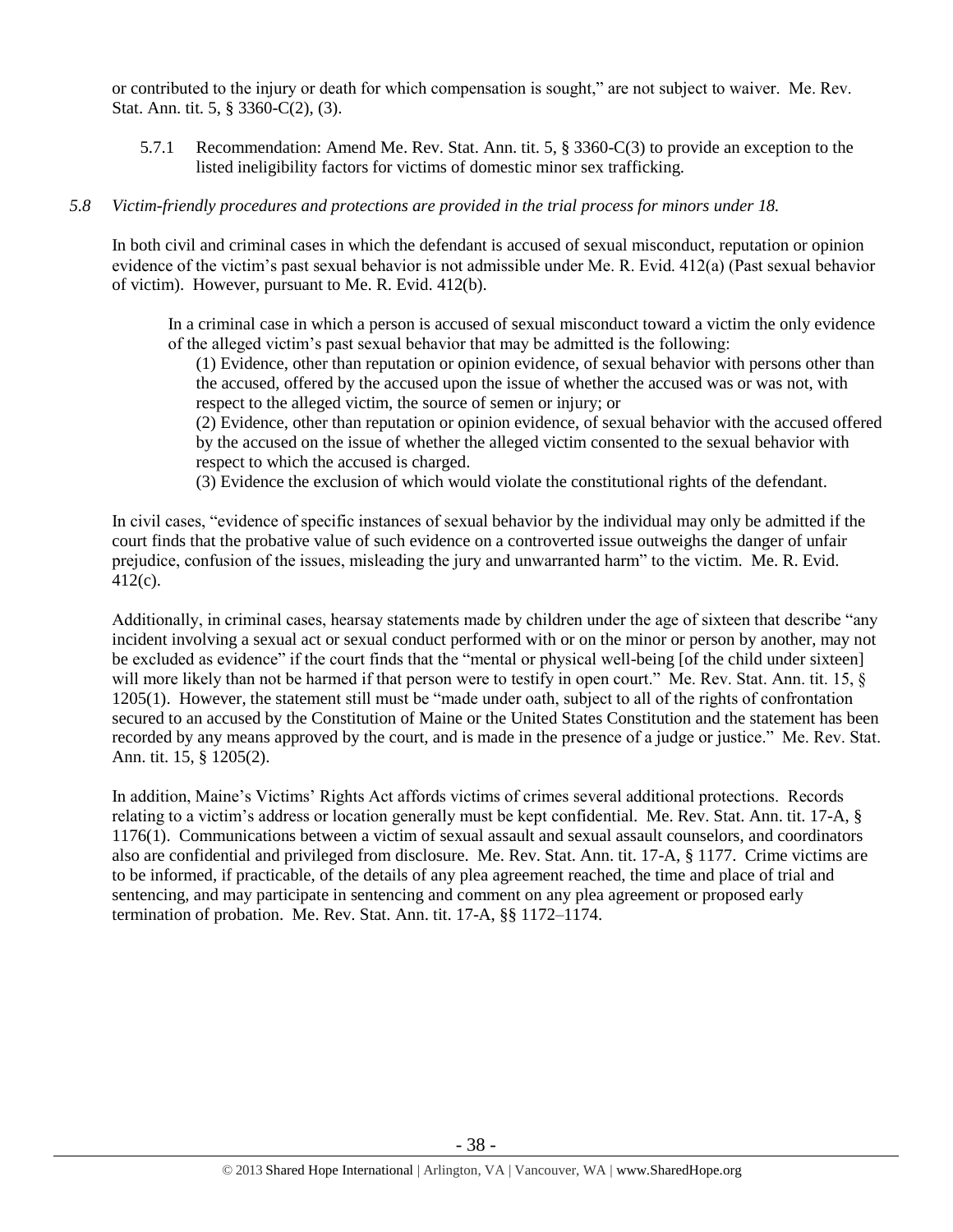*5.9 Expungement or sealing of juvenile delinquency records resulting from arrests or adjudications for prostitution-related offenses committed as a result of, or in the course of, the commercial sexual exploitation of a minor is available within a reasonable time after turning 18.*

Maine has a process for reviewing and challenging information in a criminal record. However, this does not appear to be similar to expungement.<sup>89</sup> In fact, while a person may file a Petition for Executive Clemency and request that the Governor grant a pardon for criminal offenses and offenses of juvenile delinquency pursuant to the authority granted in Me. Const. Art. V, Part First, Section 11, a pardoned conviction will still not be expunged from a person's record. <sup>90</sup> Regardless of the grant of a pardon, records of juvenile proceedings may not be inspected except as provided in Me. Rev. Stat. Ann. tit. 15, § 3308 (Court records; inspection) and Me. Rev. Stat. Ann. tit. 16, § 709 (Right to access and review).<sup>91</sup> Specifically, records of juvenile court proceedings or information from those records may be shared between criminal justice agencies and with certain persons at the child's school or other agencies responsible for the child's health or welfare, and others authorized under Me. Rev. Stat. Ann. tit. 15, § 3308. Me. Rev. Stat. Ann. tit. 15, § 3308(7)(B), (B-1). Also, the following records are not available for inspection without the court's consent or unless they are a part of the record of a hearing open to the public under Me. Rev. Stat. Ann. tit. 15, § 3307 [Publicity and record]: "[p]olice records, juvenile community corrections officers' records and all other reports of social and clinical studies."

Me. Rev. Stat. Ann. tit. 15, § 3308(8)(A) states,

A. A person adjudicated to have committed a juvenile crime may petition the court to seal from public inspection all records pertaining to the juvenile crime and its disposition, and to any prior juvenile records and their dispositions if:

1) At least 3 years have passed since the person's discharge from the disposition ordered for that juvenile crime;

2) Since the date of disposition, the person has not been adjudicated to have committed a juvenile crime and has not been convicted of committing a crime; and

3) There are no current adjudicatory proceedings pending for a juvenile or other crime.

Where the petition to seal a juvenile's records is granted, the petitioner may "respond to inquiries from other than the courts and criminal justice agencies about that person's juvenile crimes, the records of which have been sealed, as if the juvenile crimes had never occurred, without being subject to any sanctions." Me. Rev. Stat. Ann. tit. 15, § 3308(8)(D).

If a juvenile is adjudicated as an adult, his or her confidential criminal history record information<sup>92</sup> can only be released to other criminal justice agencies, persons authorized by statute, executive order, court rule, court

<sup>89</sup> *See Criminal Record Challenge Process*, MAINE STATE BUREAU OF IDENTIFICATION,

http://www.maine.gov/dps/Sbi/challenge.html (last visited Aug. 17, 2011).

<sup>90</sup> *Id.*

<sup>&</sup>lt;sup>91</sup> Here and elsewhere in this report that Me. Rev. Stat. Ann. tit. 16,  $\S$  709 is quoted or cited, it has been updated to reflect the amendments added by the passage of Legislative Document 1493. L.D. 1493, 126th Leg. Assemb., First Reg. Sess. (Me. 2013) (enacted June 14, 2013).

 $92$  Me. Rev. Stat. Ann. tit. 16, § 703(2) (Definitions) states,

<sup>&</sup>quot;Confidential criminal history record information" means criminal history record information of the following types:

A. Unless the person remains a fugitive from justice, summons and arrest information without disposition if an interval of more than one year has elapsed since the date the person was summonsed or arrested and no active prosecution of a criminal charge stemming from the summons or arrest is pending;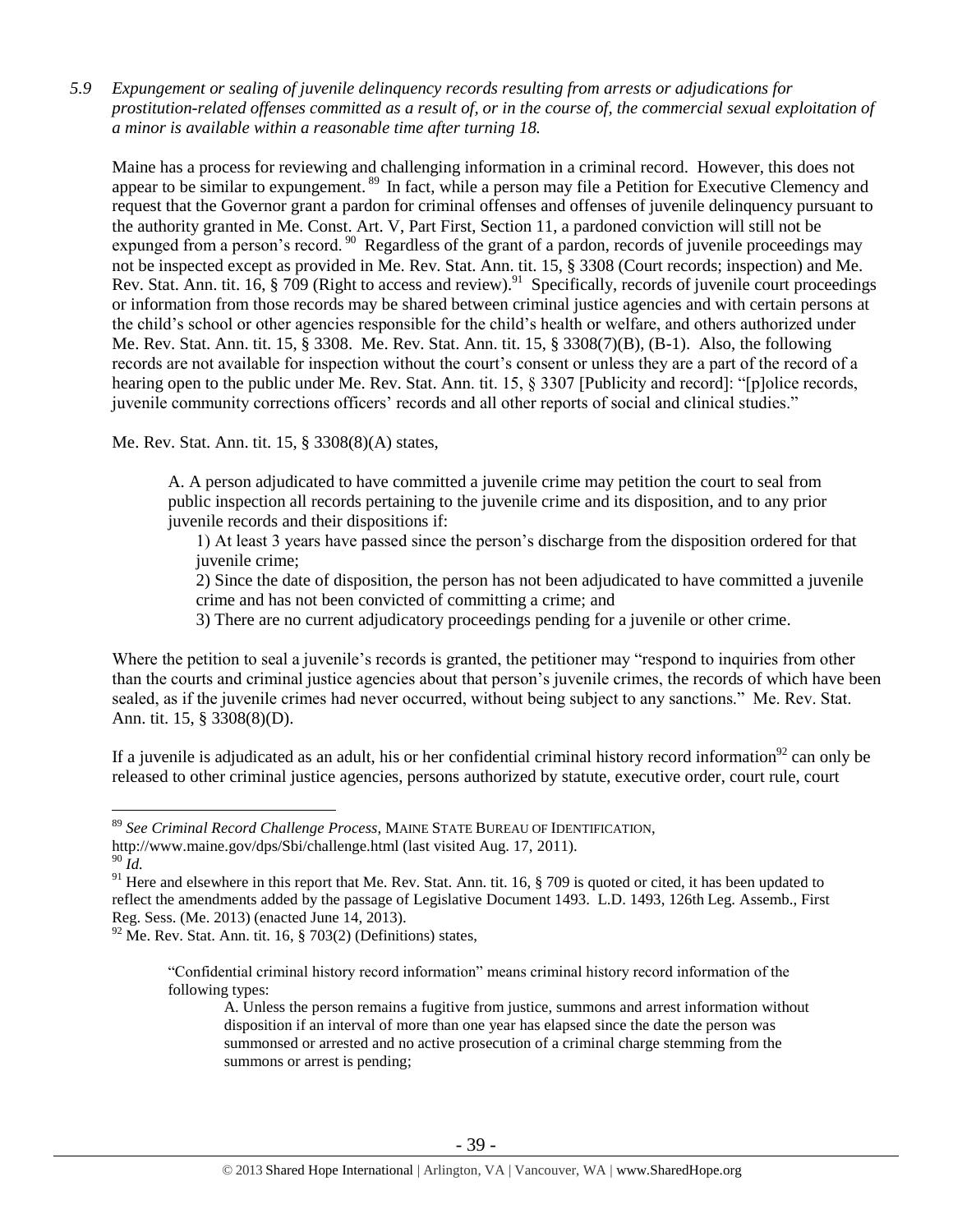decision or court order, or to a public entity for purposes of international travel and immigration affairs. Me. Rev. Stat. Ann. tit.  $16$ ,  $\S$  705 (A-B), (G).  $^{93}$  Confidential criminal history record information may also be released to "any person with a specific agreement with a criminal justice agency to provide services required for the administration of criminal justice or to conduct investigations determining the employment suitability of prospective law enforcement officers . . . [and to] any person who makes a specific inquiry to the criminal justice agency as to whether a named individual was summonsed, arrested or detained or had formal criminal charges initiated on a specific date. Me. Rev. Stat. Ann. tit. 16, § 705 (C-D). Also, a person's confidential criminal history could be released for the purpose of research, evaluation or statistical purposes or under an agreement with the criminal justice agency*.* Me. Rev. Stat. Ann. tit. 16, § 705 (E).

*5.10 Victim restitution and civil remedies for victims of domestic minor sex trafficking or commercial sexual exploitation of children (CSEC) are authorized by law.* 

Me. Rev. Stat. Ann. tit. 5,  $\S 4701(2)^{94}$  authorizes victims of human trafficking offenses to "bring a civil action" for actual damages, compensatory damages, punitive damages, injunctive relief, any combination of those or any other appropriate relief. A prevailing plaintiff is entitled to an award of attorney's fees and costs."

Additionally, victims of any crime under Maine law may be entitled to restitution. Me. Rev. Stat. Ann. tit. 17- A, §§ 1152(2-A), 1324(1). Me. Rev. Stat. Ann. tit. 17-A, § 1323(1) (Mandatory consideration of restitution) states that "[t]he court shall, whenever practicable, inquire of a prosecutor, law enforcement officer or victim with respect to the extent of the victim's financial loss, and shall order restitution when appropriate." Pursuant to Me. Rev. Stat. Ann. tit. 17-A, § 1325(1) (Criteria for restitution),

> B. Information disclosing that the responsible law enforcement agency or officer has elected not to refer a matter to a prosecutor;

> C. Information disclosing that the responsible prosecutorial office or prosecutor has elected not to initiate or approve criminal proceedings;

D. Information disclosing that a grand jury has determined that there is insufficient evidence to warrant the return of a formal charge;

E. Information disclosing that a criminal proceeding has been indefinitely postponed or dismissed because the person charged is found by the court to be mentally incompetent to stand trial or to be sentenced;

F. Information disclosing that a criminal charge has been filed, if the filing period is indefinite or for more than one year;

G. Information disclosing that a criminal charge has been dismissed by a court with prejudice or dismissed with finality by a prosecutor other than as part of a plea agreement;

H. Information disclosing that a person has been acquitted of a criminal charge. A verdict or accepted plea of not criminally responsible by reason of insanity, or its equivalent, is not an acquittal of the criminal charge;

I. Information disclosing that a criminal proceeding has terminated in a mistrial with prejudice; J. Information disclosing that a criminal proceeding has terminated based on lack of subject matter jurisdiction;

K. Information disclosing that a criminal proceeding has been terminated because the court lacked jurisdiction over the defendant; and

L**.** Information disclosing that a person has been granted a full and free pardon or amnesty

Here and elsewhere in this report that Me. Rev. Stat. Ann. tit. 16, § 703 is quoted or cited, it has been updated to reflect the amendments added by the passage of Legislative Document 1493. L.D. 1493, 126th Leg. Assemb., First Reg. Sess. (Me. 2013) (enacted June 14, 2013).

 $93$  Here and elsewhere in this report that Me. Rev. Stat. Ann. tit. 16, § 705 is quoted or cited, it has been updated to reflect the amendments added by the passage of Legislative Document 1493. L.D. 1493, 126th Leg. Assemb., First Reg. Sess. (Me. 2013) (enacted June 14, 2013).

<sup>94</sup> *See supra* note [50.](#page-19-0)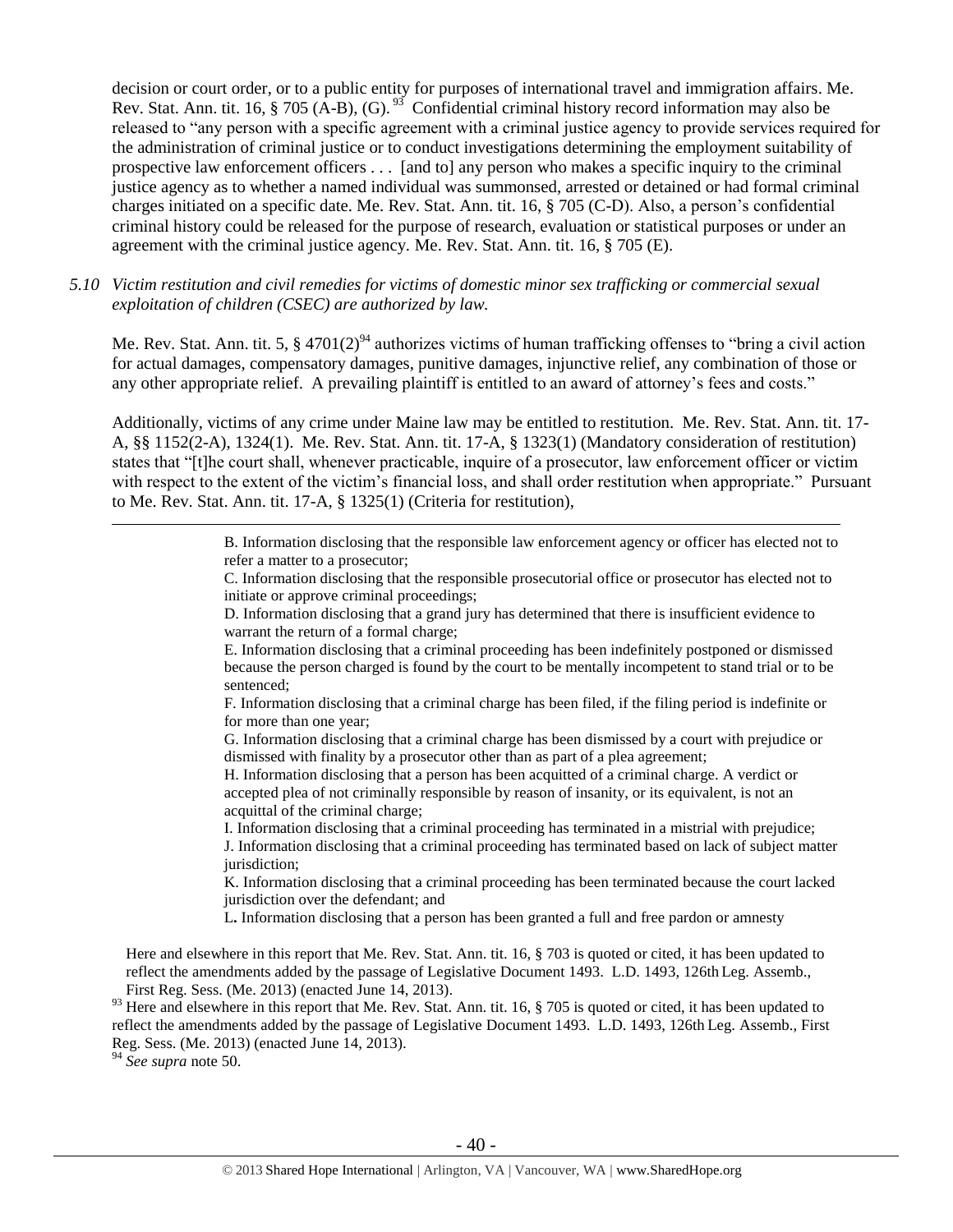Restitution may be authorized, in whole or in part, as compensation for economic loss.<sup>95</sup> In determining the amount of restitution authorized, the following shall be considered:

A. The contributory misconduct of the victim;

B. Failure to report the crime to a law enforcement officer within 72 hours after its occurrence,

without good cause for failure to report within that time; and

C. The present and future financial capacity of the offender to pay restitution.

However, Me. Rev. Stat. Ann. tit. 17-A, § 1330-B (Restitution for benefit of victim) states,

When compensation is awarded from the Victims' Compensation Fund pursuant to Title 5, chapter 316-A, the amount of any restitution ordered to be paid to or for the benefit of the victim and collected as part of a sentence imposed must be paid by the agency collecting the restitution in an amount not to exceed the amount of the payments from the fund, directly to the fund if, when added to the payments from the fund, the restitution exceeds the victim's actual loss.

*5.11 Statutes of limitations for civil and criminal actions for child sex trafficking or commercial sexual exploitation of children (CSEC) offenses are eliminated or lengthened sufficiently to allow prosecutors and victims a realistic opportunity to pursue criminal action and legal remedies.*

The civil cause of action available to victims of human trafficking offenses under Me. Rev. Stat. Ann. tit. 5, § 4701<sup>96</sup> (Remedies for human trafficking) is subject to a 10-year statute of limitations that begins on the date the trafficking victim "was freed from the trafficking situation." Me. Rev. Stat. Ann. tit. 5, § 4701(3). The statute of limitation also tolls while the plaintiff is a minor and "during the pendency of any criminal proceedings against the trafficked person." Me. Rev. Stat. Ann. tit. 5, § 4701(3)(B), (D). In addition, the defendant cannot raise a statute of limitations defense if the victim's reason for not filing the claim was because of "1) Conduct by the defendant inducing the plaintiff to delay the filing of the action or preventing the plaintiff from filing the action; or 2) Threats made by the defendant that caused duress to the plaintiff." Me. Rev. Stat. Ann. tit. 5, § 4701(3)(C).

Pursuant to Me. Rev. Stat. Ann. tit. 17-A, § 8(1) (Statute of limitations),

a prosecution for murder or criminal homicide in the first or 2nd degree, or, if the victim had not attained the age of 16 years at the time of the crime, a prosecution for: incest; unlawful sexual contact; sexual abuse of a minor; rape or gross sexual assault, formerly denominated as gross sexual misconduct, may be commenced at any time.

Prosecutions for Class A, B, or C crimes<sup>97</sup> must be commenced within 6 years after commission of the crime. Me. Rev. Stat. Ann. tit. 17-A, § 8(2)(A). Prosecutions for Class D or E crimes<sup>98</sup> must be commenced within 3 years after commission of the crime. Me. Rev. Stat. Ann. tit 17-A, § 8(2)(B).

<sup>&</sup>lt;sup>95</sup> See supra Section 2.8 for definition of "economic loss."

<sup>96</sup> *See supra* note [50.](#page-19-0)

 $97$  Class A-C crimes include the following: criminal restraint of a victim under 8, kidnapping, aggravated promotion of prostitution, patronizing prostitution of someone that defendant knows is a minor, visual sexual aggression against child under 12, solicitation of child under 12 by computer to commit a prohibited act, dissemination of sexually explicit material, possession of sexually explicit material depicting child under 12, and sexual exploitation of a minor.

<sup>&</sup>lt;sup>98</sup> Class D or E crimes include the following: criminal restraint of a victim at least 8 years old, patronizing prostitution of someone defendant does not know is a minor, sexual abuse of minors over 16, unlawful sexual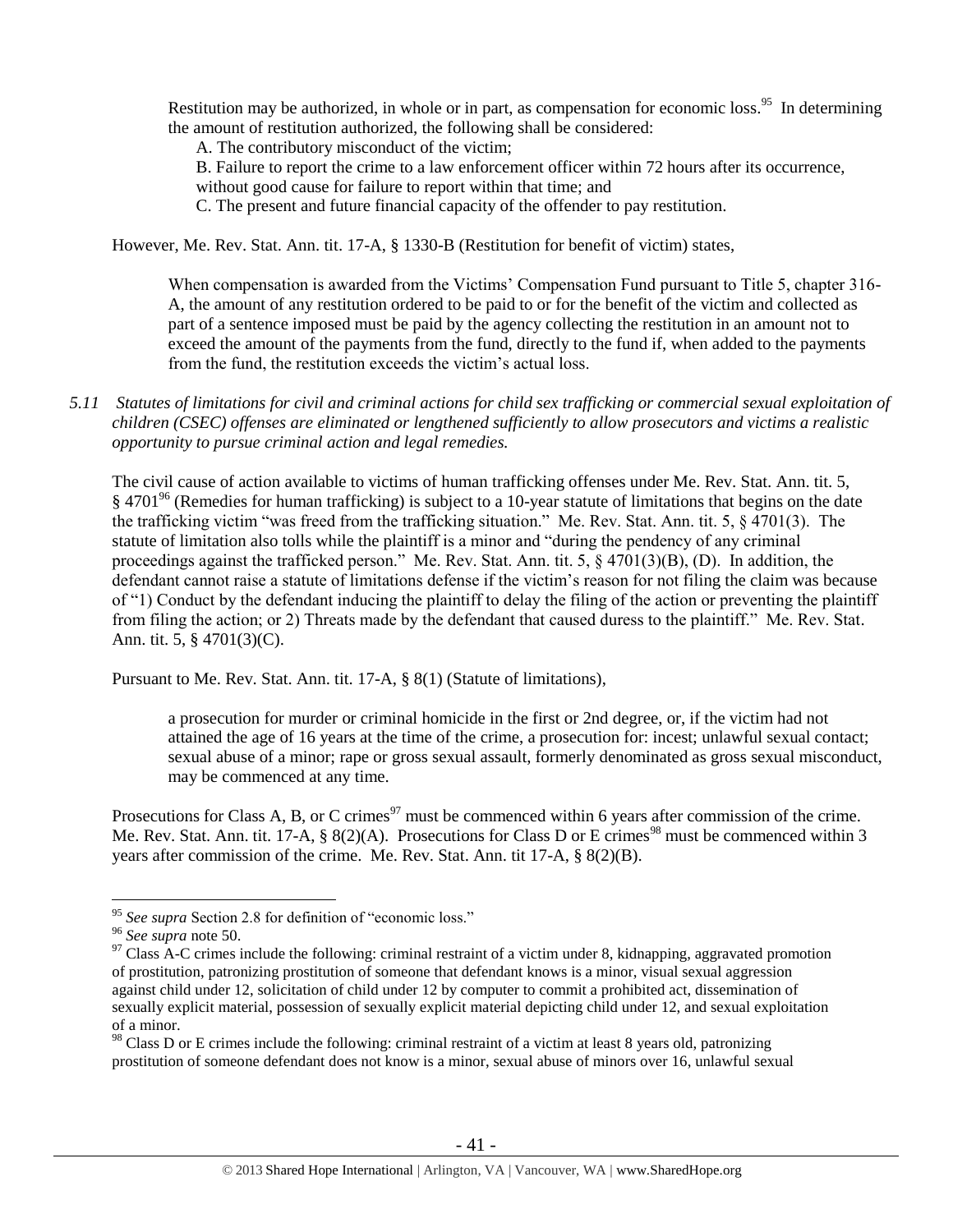5.11.1 Recommendation: Amend Me. Rev. Stat. Ann. tit. 17-A, § 8(1) (Statute of limitations) to apply to all minors under 18 years of age at the time of the offense and expressly include Me. Rev. Stat. Ann. tit. 17-A, § 852(1) (Aggravated sex trafficking) as an offense for which the criminal statute of limitations is eliminated.

touching, visual sexual aggression against child between 12 and 14, solicitation of child between 12 and 14 by computer to commit a prohibited act, and possession of sexually explicit material depicting child between 12 and 16.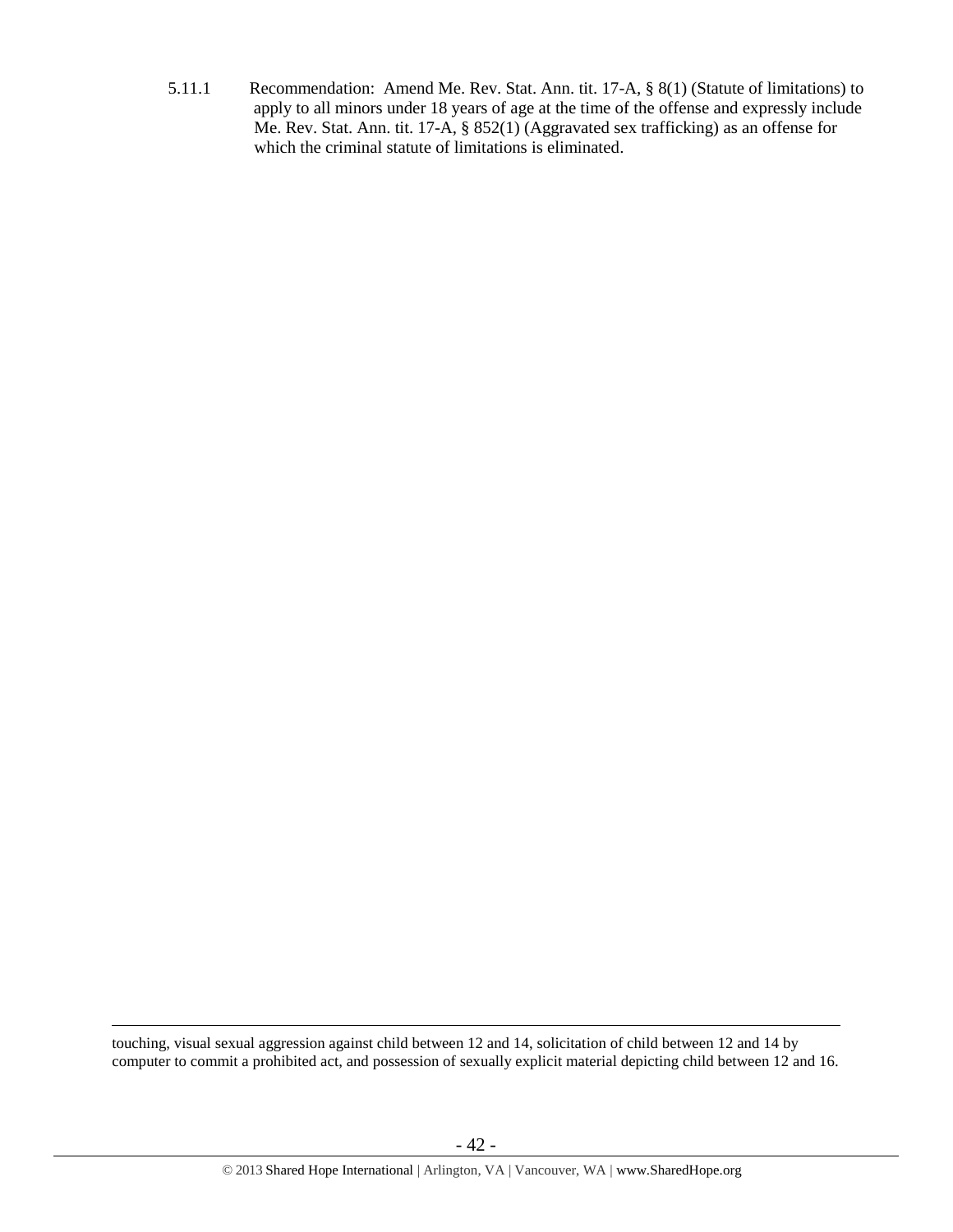#### FRAMEWORK ISSUE 6: CRIMINAL JUSTICE TOOLS FOR INVESTIGATION AND PROSECUTIONS

#### *Legal Components:*

- *6.1 Training on human trafficking and domestic minor sex trafficking for law enforcement is statutorily mandated or authorized.*
- *6.2 Single party consent to audiotaping is permitted in law enforcement investigations.*
- *6.3 Wiretapping is an available tool to investigate domestic minor sex trafficking.*
- *6.4 Using a law enforcement decoy posing as a minor to investigate buying or selling of commercial sex acts is not a defense to soliciting, purchasing, or selling sex with a minor.*
- *6.5 Using the Internet to investigate buyers and traffickers is a permissible investigative technique.*
- *6.6 Law enforcement and child welfare agencies are mandated to promptly report missing and recovered children. \_\_\_\_\_\_\_\_\_\_\_\_\_\_\_\_\_\_\_\_\_\_\_\_\_\_\_\_\_\_\_\_\_\_\_\_\_\_\_\_\_\_\_\_\_\_\_\_\_\_\_\_\_\_\_\_\_\_\_\_\_\_\_\_\_\_\_\_\_\_\_\_\_\_\_\_\_\_\_\_\_\_\_\_\_\_\_\_\_\_\_\_\_\_*

## *Legal Analysis:*

 $\overline{a}$ 

*6.1 Training on human trafficking and domestic minor sex trafficking for law enforcement is statutorily mandated or authorized.*

Law enforcement officers in Maine must complete a "basic training course at the Maine Criminal Justice Academy approved by the board" within their first year of employment. Me. Rev. Stat. Ann. tit. 25, § 2804-  $C(1)^{99}$ . While Me. Rev. Stat. Ann. tit. 25, § 2804-C (Basic law enforcement training; core curriculum requirements) does not impose any training requirements regarding human trafficking or domestic minor sex trafficking, the statute does mandate training on other issues, such as homelessness and mental illness. Me. Rev. Stat. Ann. tit. 25, § 2804-C(2-B), (2-D). Although it is not statutorily mandated, the Maine Criminal Justice Academy's current basic training curriculum includes training on both child abuse and domestic violence,<sup>100</sup> and training documents regarding human trafficking have already been prepared for use by the Maine Criminal Justice Academy.<sup>101</sup>

- 6.1.1 Recommendation: Enact a law that authorizes or mandates training for law enforcement on human trafficking in Maine.
- *6.2 Single party consent to audiotaping is permitted in law enforcement investigations.*

Single party consent to audio recording and interception of oral communications is permitted in Maine. "Interception" in general is forbidden by Me. Rev. Stat. Ann. tit. 15, § 710 (Offenses). However, Me. Rev. Stat. Ann. tit. 15, § 709(4) (Definitions) defines the term "intercept" as "to hear, record or aid another to hear or record the contents of any wire or oral communication through the use of any intercepting device by any person other than: A. The sender or receiver of that communication; B. A person within the range of normal unaided hearing or subnormal hearing corrected to not better than normal; or C. A person given prior authority by the sender or receiver." Because recording the contents of a conversation by one of the parties to the conversation

<sup>&</sup>lt;sup>99</sup> Here and elsewhere in this report that Me. Rev. Stat. Ann. tit. 25,  $\S$  2804-C is quoted or cited, it has been updated to reflect the amendments added by the passage of Legislative Document 1432. L.D. 1432, 126th Leg. Assemb., First Reg. Sess. (Me. 2013) (enacted May 24, 2013).

<sup>100</sup> *See Curriculum*, MAINE CRIMINAL JUSTICE ACADEMY, http://www.maine.gov/dps/mcja/training/preservice/ curriculum.htm (last visited Nov. 21, 2012).

<sup>101</sup> *See* JOHN B. ROGERS, MAINE CRIMINAL JUSTICE ACADEMY, HUMAN TRAFFICKING LESSON PLAN (2010), *available at*

http://www.maine.gov/dps/mcja/training/mandatory/documents/HumanTraffickingLessonPlanfor2010MandatoryTra ining3-1-2010.doc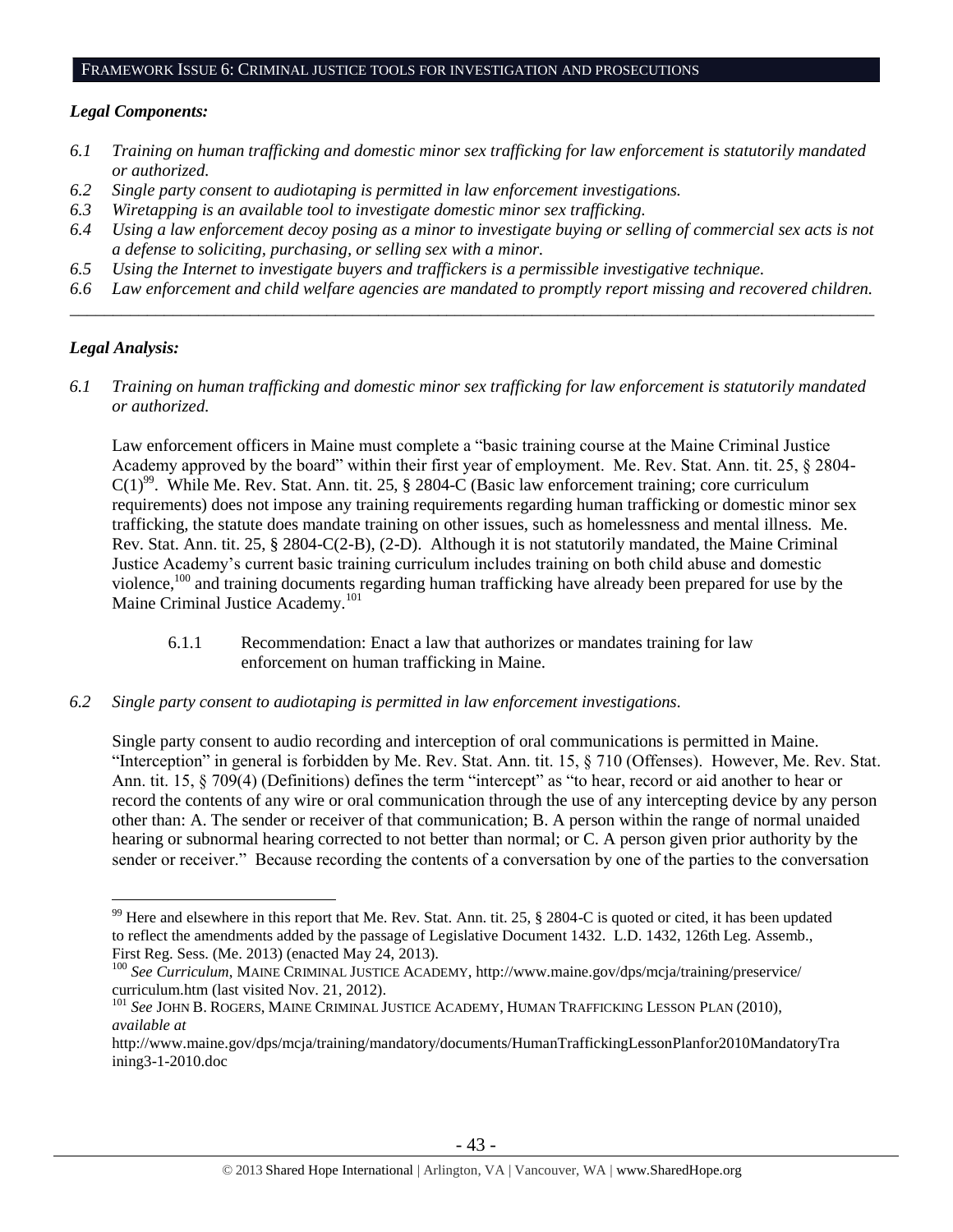is not considered an actual "interception," single party consent to audio-taping does not appear to be forbidden. Therefore, in an investigation by law enforcement, the consent of the officer as a party to the communication is sufficient to remove the intercepted communication from the restrictions contained in Me. Rev. Stat. Ann. tit. 15, § 710 (Offenses).

# *6.3 Wiretapping is an available tool to investigate domestic minor sex trafficking.*

Me. Rev. Stat. Ann. tit. 15, § 709(4) (Definitions) defines the term "intercept" as "to hear, record or aid another to hear or record the contents of any wire or oral communication through the use of any intercepting device by any person other than: A. The sender or receiver of that communication; B. A person within the range of normal unaided hearing or subnormal hearing corrected to not better than normal; or C. A person given prior authority by the sender or receiver." Therefore, in an investigation by law enforcement, the consent of the officer as a party to the communication is sufficient to remove the intercepted communication from the restrictions contained in Me. Rev. Stat. Ann. tit. 15, § 710 (Offenses).

However, Me. Rev. Stat. Ann. tit. 15, § 713 (Evidence) states,

The contents of an interception are not admissible in court, except that the contents of an interception of any oral or wire communication that has been legally obtained under the laws of another jurisdiction in which the interception occurred or that has been legally obtained pursuant to section 712, subsection 2 or 3 [interception of communications within a Department of Correction (DOC) facility or a county jail by an investigative officer or DOC staff] is admissible in the courts of this State, subject to the Maine Rules of Evidence.

- 6.3.1 Recommendation: Maine should enact a law authorizing wiretapping by law enforcement in investigations related to Me. Rev. Stat. Ann. tit. 17-A, § 852 (Aggravated sex trafficking), § 853(Sex trafficking), § 855 (Patronizing prostitution of minor or person with mental disability), and § 282(1) (Sexual exploitation of minor).
- *6.4 Using a law enforcement decoy posing as a minor to investigate buying or selling of commercial sex acts is not a defense to soliciting, purchasing, or selling sex with a minor.*

No statute seems to explicitly permit the use of a decoy by law enforcement. In fact, certain crimes specify that a crime is only committed when the victim "has not in fact attained" or "is in fact less than" a certain age. Me. Rev. Stat. Ann. tit. 17-A, § 253<sup>102</sup> (Gross sexual assault), § 255-A (Unlawful sexual contact), § 256 (Visual sexual aggression against child), § 260 (Unlawful sexual touching), § 282 (Sexual exploitation of a minor). Me. Rev. Stat. Ann. tit. 17-A,  $\S 855^{103}$  (Patronizing prostitution of minor or person with mental disability) applies only when the victim "has not in fact attained 18 years of age" or when the actor "knows that the person whose prostitution is sought has not yet attained 18 years of age." This language does not seem to allow for using a decoy.

Using a decoy by law enforcement does seem to be available in investigations of Me. Rev. Stat. Ann. tit. 17-A, § 259 (Solicitation of a child to commit a prohibited act), which makes it illegal when a person "with the intent to engage in a prohibited act with the other person, knowingly solicits directly or indirectly that person by any means to engage in a prohibited act and . . . Knows or believes that the other person is less than 14 years of age." Me. Rev. Stat. Ann. tit. 17-A, § 259-A(1). "A prohibited act" includes "A. A sexual act; B. Sexual

<sup>102</sup> *See supra* not[e 13.](#page-4-0)

<sup>103</sup> *See supra* not[e 10.](#page-2-0)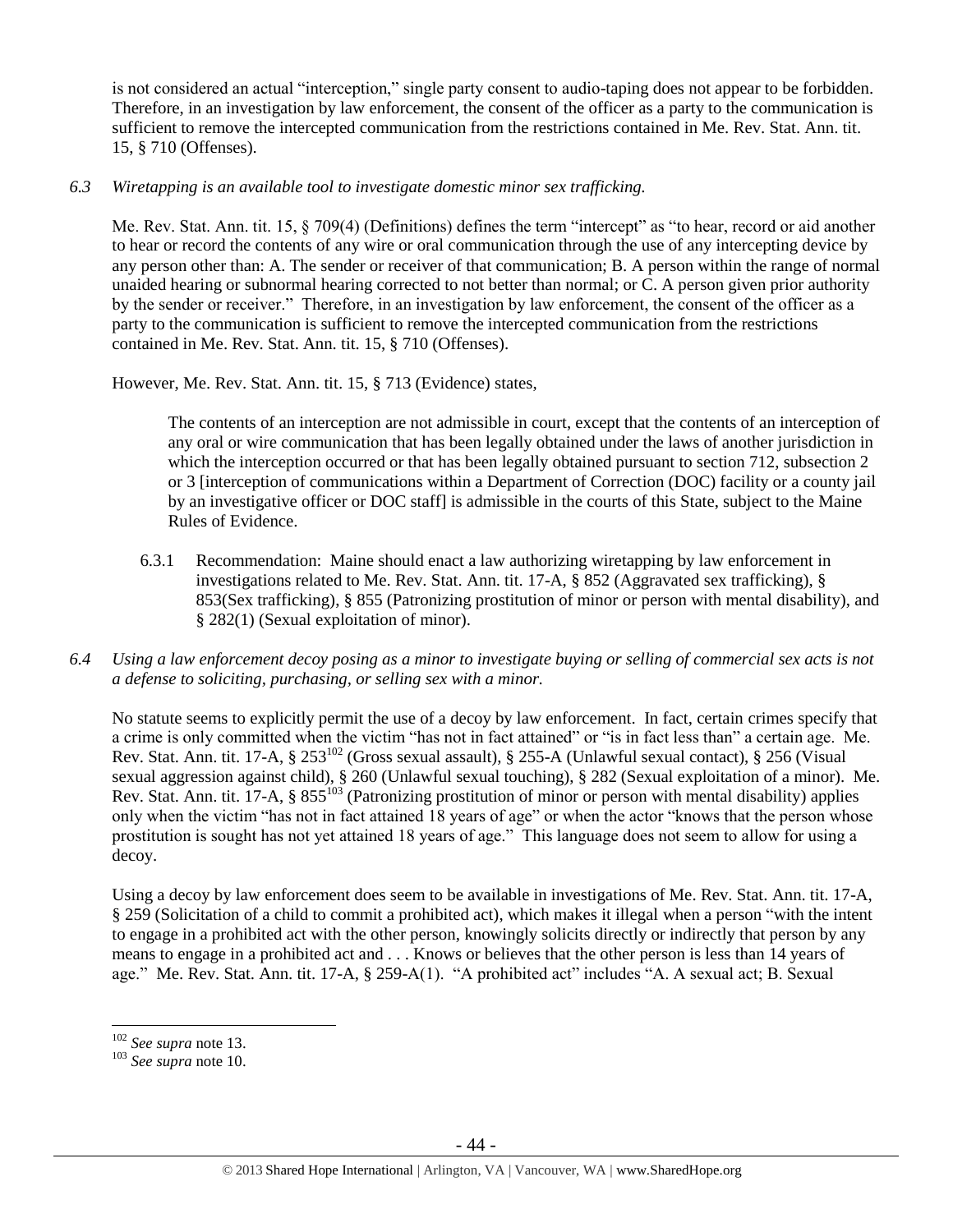contact; or C. Sexual exploitation of a minor pursuant to section 282." Me. Rev. Stat. Ann. tit. 17-A, § 259-  $A(2)(A),(B),(C).$ 

- 6.4.1 Recommendation: Amend Me. Rev. Stat. Ann. tit. 17-A, § 852 (Aggravated sex trafficking), § 853 (Sex trafficking), § 855 (Patronizing prostitution of minor or person with mental disability), § 282(1) (Sexual exploitation of minor), and § 259 (Solicitation of a child to commit a prohibited act) to expressly provide that the use of a decoy by law enforcement in the investigation of these crimes is not a defense to the purchase of sex with a minor.
- *6.5 Use of the Internet to investigate buyers and traffickers is a permissible investigative technique.*

Me. Rev. Stat. Ann. tit. 17-A,  $\S 259-A(1)(A)(2)^{104}$  (Solicitation of a child to commit a prohibited act) makes it illegal when a person "with the intent to engage in a prohibited act with the other person, knowingly solicits directly or indirectly that person by any means to engage in a prohibited act and . . . knows or believes that the other person is less than 14 years of age." Me. Rev. Stat. Ann. tit. 17-A, § 259-A(1)(A). While the solicitation may be "by any means," and the standard of "knows or believes that the other person is less than 14 years of age" appears to open the possibility of law enforcement using the Internet to pose as a minor in investigating this offense, <sup>105</sup> the lack of an express reference to use of the Internet fails to clearly permit such use.

- 6.5.1 Recommendation: Amend Maine's CSEC laws to expressly permit use of the Internet to investigate these crimes.
- *6.6 Law enforcement and child welfare agencies are mandated to promptly report missing and recovered children.*

Maine does not mandate the reporting of rescued domestic minor sex trafficking victims; however, pursuant to Maine's Missing Children Act, Me. Rev. Stat. Ann. tit. 25, § 2154 (Missing child reports), law enforcement agencies that receive notification of a missing child<sup>106</sup> are required to immediately do the following:

A. Inform all on-duty law enforcement officers of the missing child report;

B. Communicate the report to every other law enforcement agency having jurisdiction in the county in which the report was filed;

C. Enter or cause the report to be entered for inclusion in the State Police and National Crime Information Center computer files on missing children; and

D. Submit information in the missing child report to the clearinghouse.

Additional requirements apply when a missing child is considered a victim or possible victim of Me. Rev. Stat. Ann. tit. 17-A, § 301 (Kidnapping) or § 302 (Criminal restraint). In such cases, law enforcement shall also inform the child's school (if instate), the "municipality in which the child's birth records are kept," and the Vital

<sup>104</sup> *See supra* not[e 28.](#page-9-0)

<sup>&</sup>lt;sup>105</sup> In *State v. Webster*, 955 A.2d 240, 241 (Me. 2008), a person associated with the South Portland Police Department did in fact communicate with the defendant "through various means on the Internet" as part of an investigation, which ultimately resulted in the defendant's arrest, prosecution, and conviction under Me. Rev. Stat. Ann. tit. 17-A, § 259 (Solicitation of child by computer to commit a prohibited act) and an attempted violation of § 253 (Gross sexual assault). The holding dismissed an entrapment defense by stating, "[W]e find that there was sufficient evidence for the jury to conclude that government action did not induce Webster to commit the crimes of which he was convicted and/or that Webster was predisposed to commit the crimes." *Id.* at 244.

<sup>&</sup>lt;sup>106</sup> "Missing child" is defined in Me. Rev. Stat. Ann. tit. 25, § 2153(5) as "an individual: A. Who is under 18 years of age; B. Whose temporary or permanent residence is in or is believed to be in this State; C. Whose location is not determined; and D. Who has been reported as missing to a law enforcement agency."